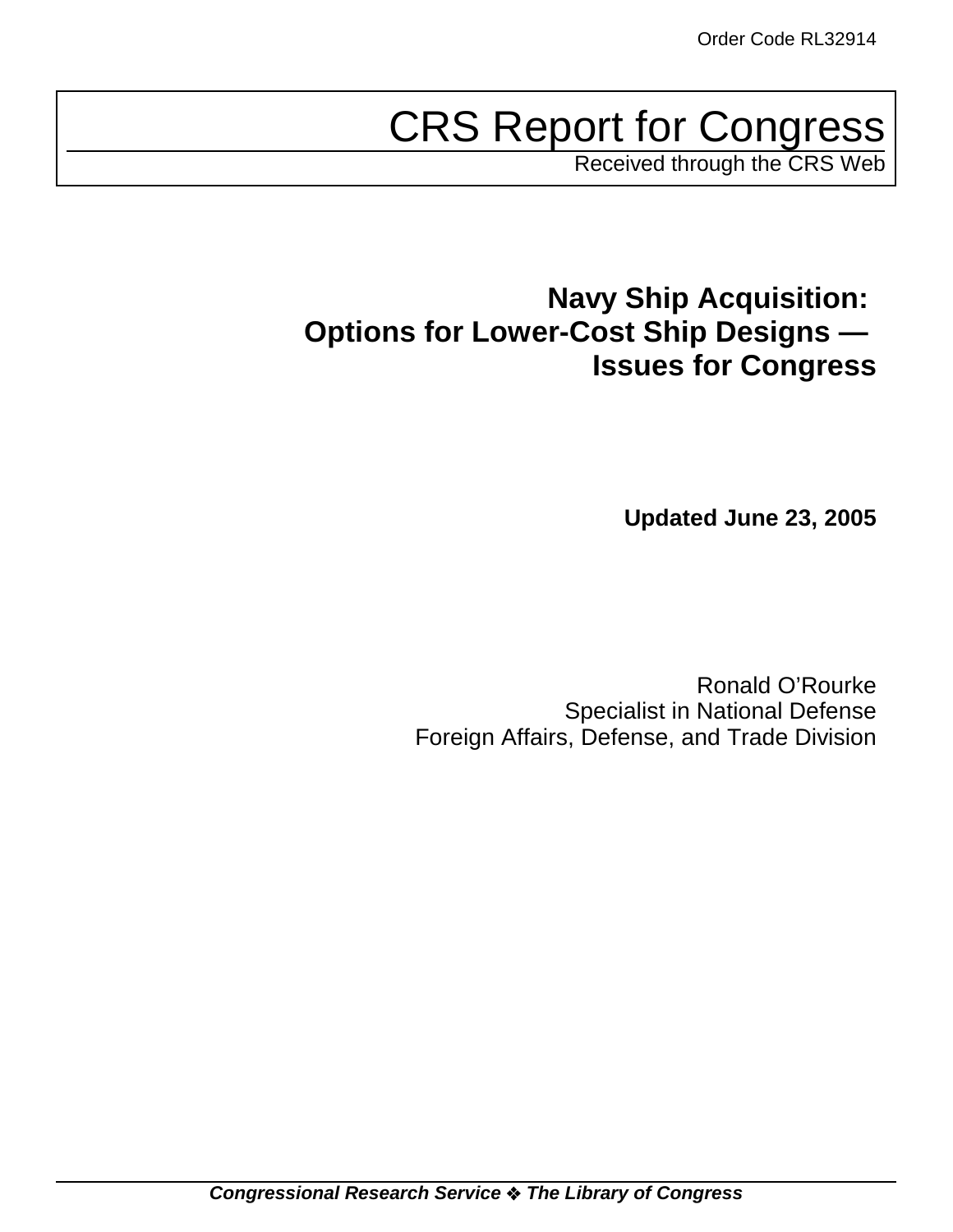# Navy Ship Acquisition: Options for Lower-Cost Ship Designs — Issues for Congress

### **Summary**

Rising procurement costs for Navy ships have recently emerged as a matter of concern for both Navy officials and some Members of Congress who track Navyrelated issues. Combined with constraints on ship-procurement funding, these rising costs have caused the Navy to reduce planned ship procurement rates. The issue for Congress is how to respond to rising Navy ship procurement costs.

Aside from reducing planned ship procurement rates, one option would be to reduce Navy ship procurement costs by shifting from currently planned designs to designs with lower unit procurement costs. Lower-cost designs for attack submarines, aircraft carriers, larger surface combatants, and smaller surface combatants have been proposed in recent reports by the Congressional Budget Office (CBO), DOD's Office of Force Transformation (OFT), and the Center for Strategic and Budgetary Assessments (CSBA). Options for lower-cost designs can be generated by reducing ship size; shifting from nuclear to conventional propulsion; shifting from a hull built to military survivability standards to a hull built to commercial-ship survivability standards; or using a common hull design for multiple classes of ships.

Compared to the current Virginia-class nuclear-powered attack submarine (SSN) design, lower-cost options include a non-nuclear-powered submarine equipped with an air-independent propulsion (AIP) system and a reduced-cost SSN design using new technologies now being developed. Compared to today's large, nuclearpowered aircraft carriers, lower-cost options include a medium-sized, conventionally powered carrier based on either the LHA(R) amphibious assault ship design or a commercial-like hull, and a small, high-speed carrier using a surface effect ship  $(SES)/catamaran hull$ . Compared to the current 14,000-ton  $DD(X)$  destroyer design, lower-cost options include a new-design 9,000-ton surface combatant  $(SC(X))$ , a 6,000-ton frigate ( $FFG(X)$ ), or a low-cost gunfire support ship. Compared to the current 2,500- to 3,000-ton Littoral Combat Ship (LCS) design, lower cost options include a 1,000- or 100-ton surface combatant.

The FY2006 defense authorization bill (H.R. 1815) as reported by the House Armed Services Committee (H.Rept. 109-89) contains provisions that establish procurement cost caps on several Navy shipbuilding programs, direct the Navy to begin developing a lower-cost destroyer and a lower-cost nuclear-powered submarine, and create a new program for U.S. shipyards aimed in part at improving the efficiency and cost-effectiveness of the construction of Navy ships. The committee's report expressed concern regarding rising Navy ship procurement costs. In its report (S.Rept. 109-69) on the FY2006 defense authorization bill (S. 1042), the Senate Armed Services Committee expressed concern for the Navy's shipbuilding program and the committee's belief that significantly higher funding is required in the shipbuilding budget. In its report (H.Rept. 109-119) on the FY2006 defense appropriations bill (H.R. 2863), the House Armed Services Committee expressed concern over instability in Navy shipbuilding programs and rising ship costs. This report will be updated as events warrant.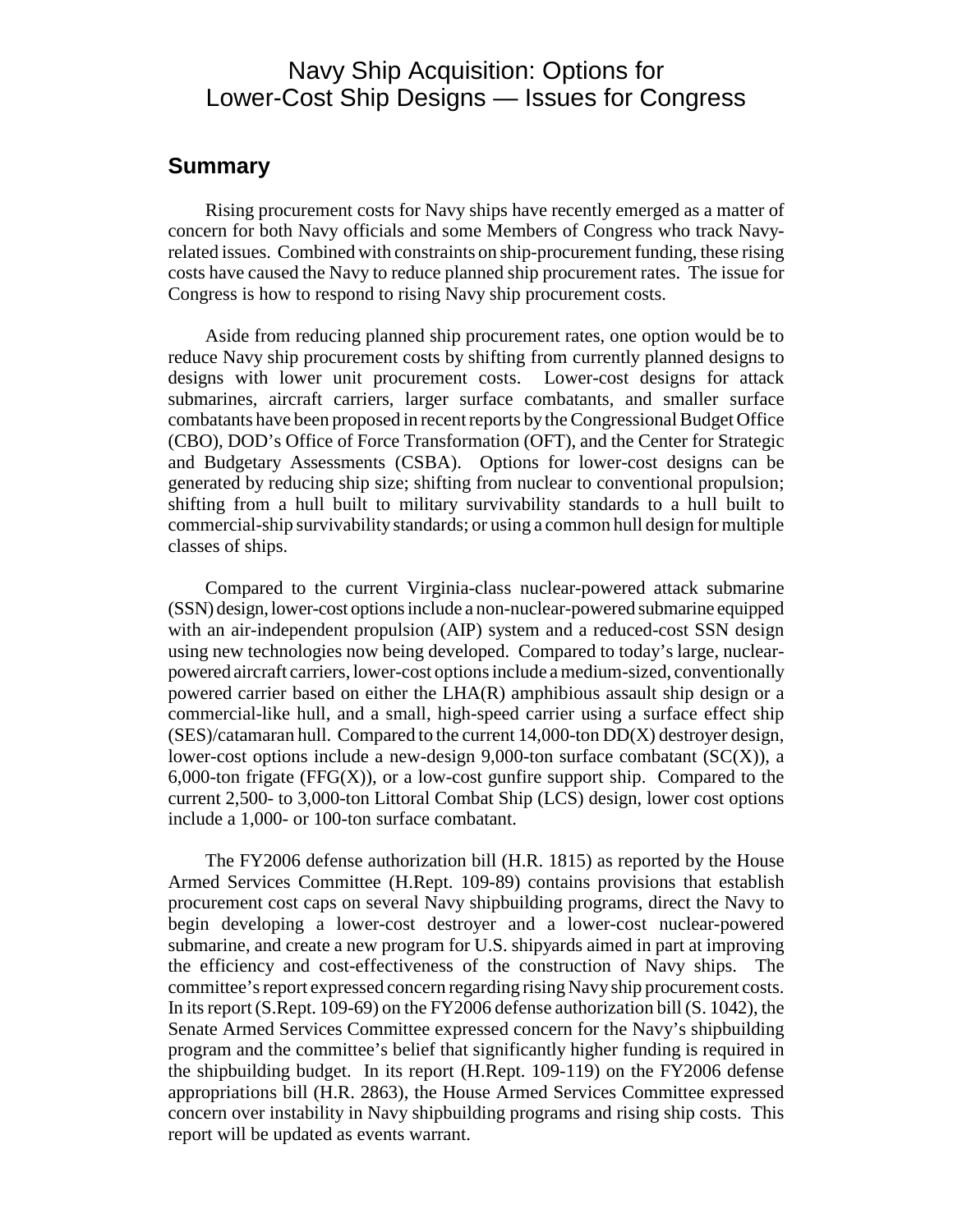# **Contents**

| Basic Approaches For Arriving At Lower-Cost Designs 3             |
|-------------------------------------------------------------------|
|                                                                   |
|                                                                   |
|                                                                   |
|                                                                   |
|                                                                   |
|                                                                   |
|                                                                   |
|                                                                   |
|                                                                   |
|                                                                   |
|                                                                   |
|                                                                   |
|                                                                   |
|                                                                   |
|                                                                   |
|                                                                   |
|                                                                   |
|                                                                   |
|                                                                   |
|                                                                   |
|                                                                   |
|                                                                   |
|                                                                   |
| H.R. 1815/S. 1042 (FY2006 Defense Authorization Bill) 26          |
|                                                                   |
|                                                                   |
|                                                                   |
|                                                                   |
| Appendix A: Other Options for Responding to Rising Ship Costs  32 |

# **List of Tables**

|  |  | Table 1. Matrix of Notional Options For Aircraft Carriers 11 |  |
|--|--|--------------------------------------------------------------|--|
|--|--|--------------------------------------------------------------|--|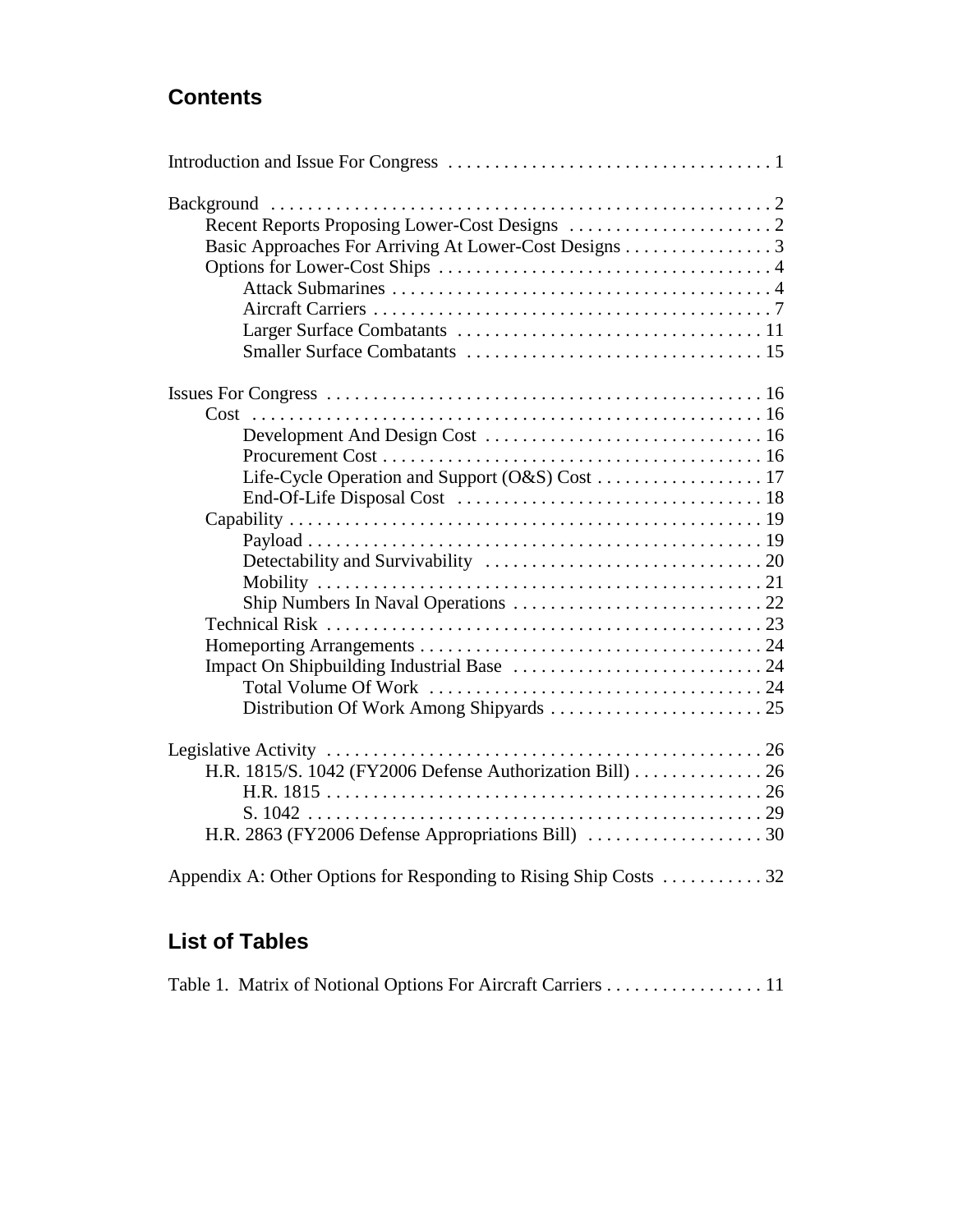# Navy Ship Acquisition: Options for Lower-Cost Ship Designs — Issues for Congress

# **Introduction and Issue For Congress**

Rising procurement costs for Navy ships have recently emerged as a matter of concern for both Navy officials and some Members of Congress who track Navyrelated issues. Admiral Vernon Clark, the Chief of Naval Operations (CNO), has expressed strong concern, if not outright frustration, about the matter.<sup>1</sup> Combined with constraints on ship-procurement funding, rising ship procurement costs have caused the Navy to reduce planned ship procurement rates. Some Members of Congress have expressed concern about the effects these reduced rates would have on the future size of the Navy and on the shipyards that build the Navy's ships.<sup>2</sup>

The issue for Congress is how to respond to rising Navy ship procurement costs. Congress' decisions on this issue could affect future Navy capabilities, Navy funding requirements, and the shipbuilding industrial base.

Aside from reducing planned ship procurement rates, options for responding to rising Navy ship procurement costs include the following:

- increasing annual Navy ship-procurement funding;
- changing the way Navy ships are funded in the budget;
- making greater use of multiyear procurement (MYP) in Navy shipprocurement;
- changing the acquisition strategy for building certain Navy ships;
- taking steps to reduce the amount of shipyard fixed overhead costs that are incorporated into the procurement costs of Navy ships;
- improving the operating efficiency of yards building Navy ships;
- building ships without some of their planned equipment (or with less expensive substitute equipment); and
- building ships in foreign shipyards where construction costs may be lower to due lower wages and material prices or other factors.

<sup>&</sup>lt;sup>1</sup> See, for example, Statement of Admiral Vernon Clark, USN, Chief of Naval Operations, Before The Senate Armed Services Committee, Feb. 10, 2005, pp. 20-21. Ship procurement costs have been rising in part because the cost of materials and components delivered to shipyards, and the cost of shipyard labor, have risen more quickly than projected.

 $2^2$  See, for example, Dave Ahearn, "Lawmakers Assail Navy Ships Budget As Inadequate," *Defense Today Instant Update*, Mar. 14, 2005.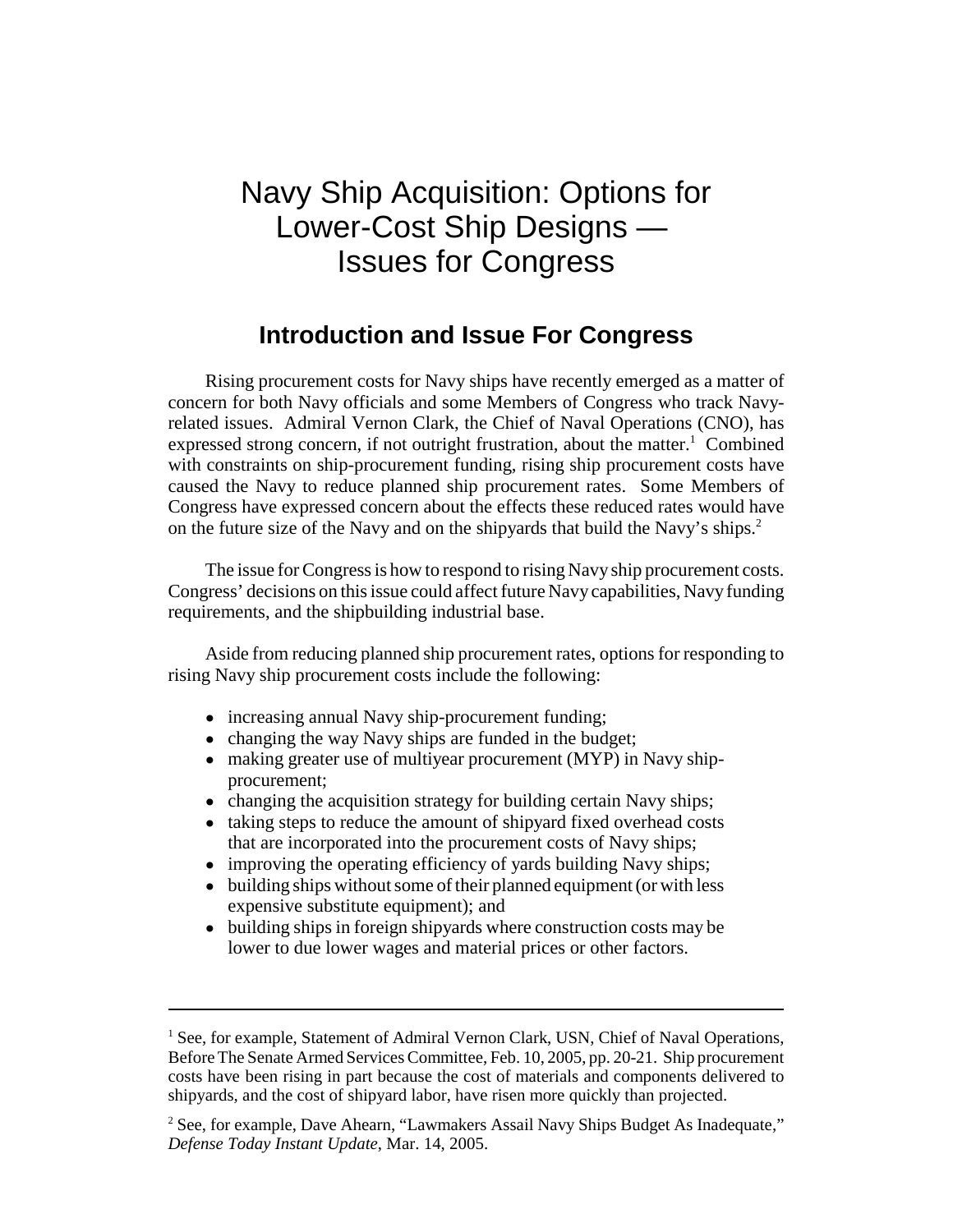For additional comments relating to these options, see Appendix A.

An additional option, particularly if the above options are not implemented or prove insufficient, would be to reduce Navy ship procurement costs by shifting from currently planned designs to designs with lower unit procurement costs. This report focuses on this option.

The following section of the report provides background information on notional options for lower-cost attack submarines, aircraft carriers, larger surface combatants, and smaller surface combatants. The section that follows discusses issues that Congress may consider in assessing the merits — the potential advantages and disadvantages — of shifting to lower-cost designs. The final section of the report reviews recent legislative activity relating to rising Navy ship procurement costs.

The FY2006 defense authorization bill (H.R. 1815) as reported by the House Armed Services Committee (H.Rept. 109-89) contains provisions that establish procurement cost caps on several Navy shipbuilding programs, direct the Navy to begin developing a lower-cost destroyer and a lower-cost nuclear-powered submarine, and create a new program for U.S. shipyards aimed in part at improving the efficiency and cost-effectiveness of the construction of Navy ships. The committee's report expressed concern regarding rising Navy ship procurement costs. In its report (S.Rept. 109-69) on the FY2006 defense authorization bill (S. 1042), the Senate Armed Services Committee expressed concern for the Navy's shipbuilding program and the committee's belief that significantly higher funding is required in the shipbuilding budget.

## **Background**

#### **Recent Reports Proposing Lower-Cost Designs**

Lower-cost designs for attack submarines, aircraft carriers, larger surface combatants, and smaller surface combatants have been proposed in three recent reports discussing the future of the Navy. The reports were authored by the Congressional Budget Office (CBO),<sup>3</sup> DOD's Office of Force Transformation (OFT),<sup>4</sup> and an independent policy-research organization called the Center for Strategic and Budgetary Assessments (CSBA).<sup>5</sup> Several of the lower-cost ship designs discussed below are taken from these reports.

<sup>3</sup> Congressional Budget Office, *Budget Options*, Feb. 2005, pp. 18-19; and Congressional Budget Office, *Transforming the Navy's Surface Combatant Force*, Mar. 2003, pp. 27-28, 63. (Hereafter CBO 2005 report and CBO 2003 report, respectively.)

<sup>4</sup> Department of Defense, Office of the Secretary of Defense, *Alternative Fleet Architecture Design*, 2005. (Hereafter OFT report.)

<sup>5</sup> Robert O. Work, *Winning the Race: A Naval Fleet Platform Architecture for Enduring Maritime Supremacy*, Center for Strategic and Budgetary Assessments, Washington, 2005. (Hereafter CSBA report.)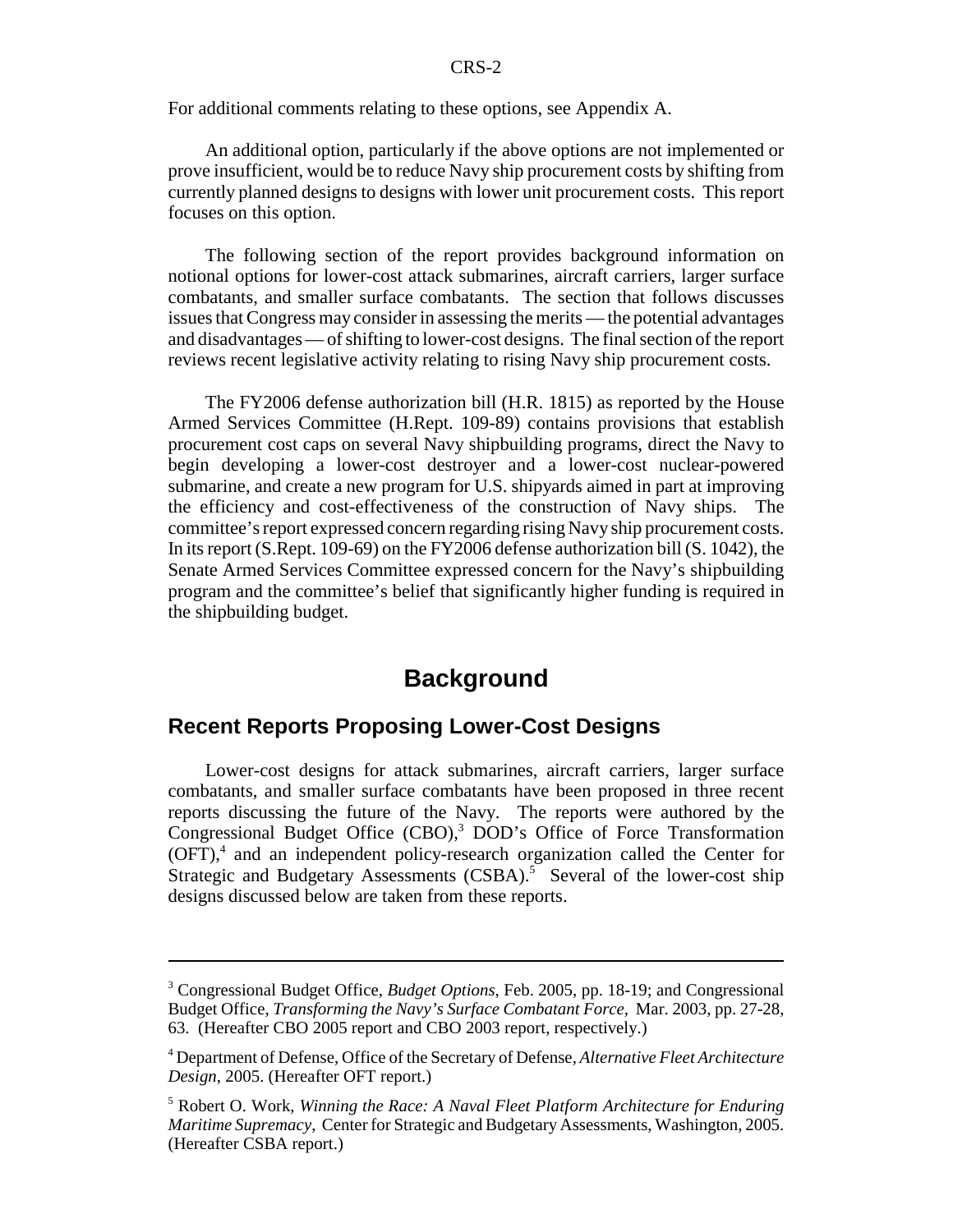#### **Basic Approaches For Arriving At Lower-Cost Designs**

Options for lower-cost Navy ship designs can be generated by starting with currently planned Navy ship designs and making one or more of the following changes:

- ! **Reducing ship size.** For a given type of ship, procurement cost tends to be broadly proportional to ship size. Reducing ship size can thus reduce procurement cost. The Navy can be viewed as using this strategy for the Littoral Combat Ship (LCS), which is to be considerably smaller than existing major Navy surface combatants, but the strategy can be applied more widely.
- ! **Shifting from nuclear to conventional propulsion.** This is a strategy that can be considered for the Navy's submarines and aircraft carriers, whose current designs are nuclear-powered. Equipping a Navy ship with a conventional (i.e., fossil-fuel) propulsion plant rather than a nuclear propulsion plant can reduce the ship's procurement cost by several hundred million dollars.
- ! **Shifting from a hull built to military survivability standards to a hull built to commercial-ship survivability standards.** A hull built to military survivability standards has more internal compartmentalization and armoring than a hull built to commercialship standards, making it more expensive to build than a commercial-like hull. The Navy is considering building Maritime Prepositioning Force (Future), or MPF(F), ships, with commerciallike hulls, but the strategy can be applied more widely.
- ! **Using a common hull design for multiple ship classes.** Using a common hull design for multiple ship classes avoids the cost of designing a new hull for each new class of ship, and permits ship classes sharing a common hull to benefit from improved production economies of scale regarding their hulls. The Navy plans to use the hull design for its planned  $DD(X)$  destroyer as the hull for its planned CG(X) cruiser, but the strategy can be applied more widely. The OFT report proposes building four large surface ships — an aircraft carrier, a missile-and-rocket ship, an amphibious assault ship, and a small-craft "mother" ship — using a common merchantlike hull. The CSBA report proposes using hull design for the Navy's LPD-17 class amphibious ship for building other kinds of ships.

Most of the lower-cost ship options presented below use one or more of these four approaches. Information on the estimated procurement costs of the lower-cost designs is presented when available. Lower-cost ship designs using these approaches will in most cases be individually less capable than the currently planned ship designs from which they are derived, and this is one of the assessment factors that is discussed in the final section of the report.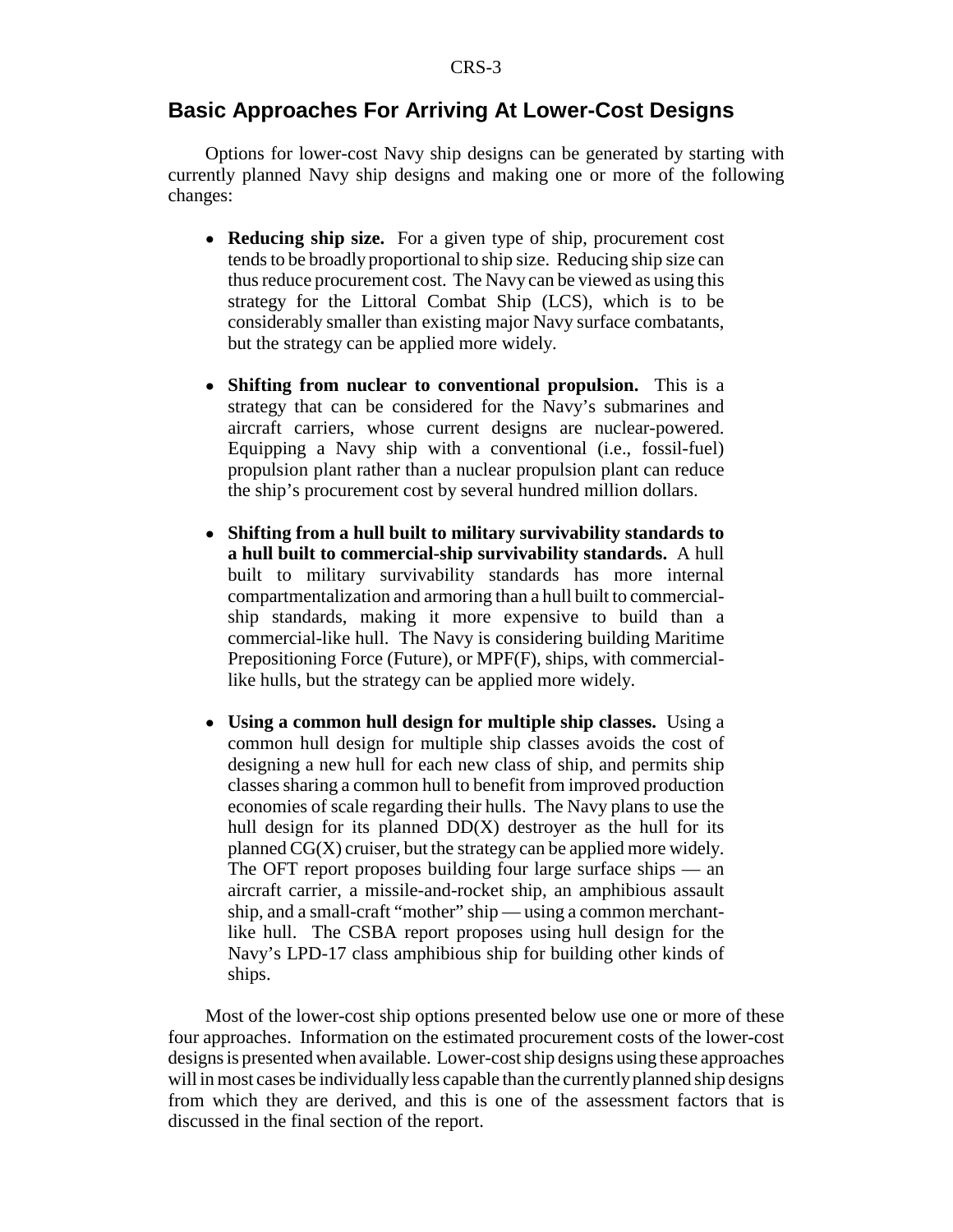#### **Options for Lower-Cost Ships**

For each category of ship below, the discussion describes the current design and then outlines potential lower-cost options. The discussions are descriptive only; the potential advantages and disadvantages of shifting to the lower-cost designs are discussed in the final section of the report.

#### **Attack Submarines.**

#### *Current design***:**

! *Virginia (SSN-774) class nuclear-powered submarine*

#### *Potential lower-cost options:*

- ! *AIP-equipped non-nuclear-powered submarine*
- ! *Reduced-cost "Tango Bravo" nuclear-powered submarine*

Virginia-Class (SSN-774) Nuclear-Powered Submarine.<sup>6</sup> The Navy is currently procuring one Virginia (SSN-774) class nuclear-powered attack submarine (SSN) per year. Each submarine costs about \$2.4 billion to \$3.0 billion to procure (\$2.4 billion for the FY2006 boat, rising to \$3.0 billion for the FY2011 boat). The FY2006-FY2011 Future Years Defense Plan (FYDP) maintains Virginia-class procurement at one per year through FY2011 rather than increasing it to two per year starting in FY2009, as previously planned.

A March 2005 Navy report to Congress on potential future Navy force levels states that the Navy in the future may need to maintain a force of 37 to 41 SSNs.<sup>7</sup> To maintain a force of at least 40 SSNs, the SSN procurement rate would need to increase to two per year starting in FY2012 or FY2013 and remain at that level for about a dozen years.<sup>8</sup>

The reduction in planned Virginia-class procurement to one per year through FY2011 can be viewed as a signal that, unless budget conditions change, Virginiaclass procurement may never be more than one per year. A continued one-per-year rate could reduce the SSN force to fewer than 30 boats by about 2030, before recovering to a steady-state level of 33 boats.<sup>9</sup>

Two options for lower-cost attack submarines have recently emerged. One option involves designing a non-nuclear-powered submarine equipped with an airindependent propulsion (AIP) system that could be procured in tandem with Virginia-

<sup>6</sup> For more on the Virginia-class program, see CRS Report RL32418, *Navy Attack Submarine Force-Level Goal and Procurement Rate: Background and Issues for Congress*, by Ronald O'Rourke.

<sup>7</sup> U.S. Department of the Navy, *An Interim Report To Congress on Annual Long-Range Plan For The Construction Of Naval Vessels For FY 2006.*

<sup>8</sup> See CRS Report RL32418, op. cit., Table 5.

<sup>&</sup>lt;sup>9</sup> See CRS Report RL32418, op. cit., graph entitled "Potential SSN Force Levels, 2000-2050."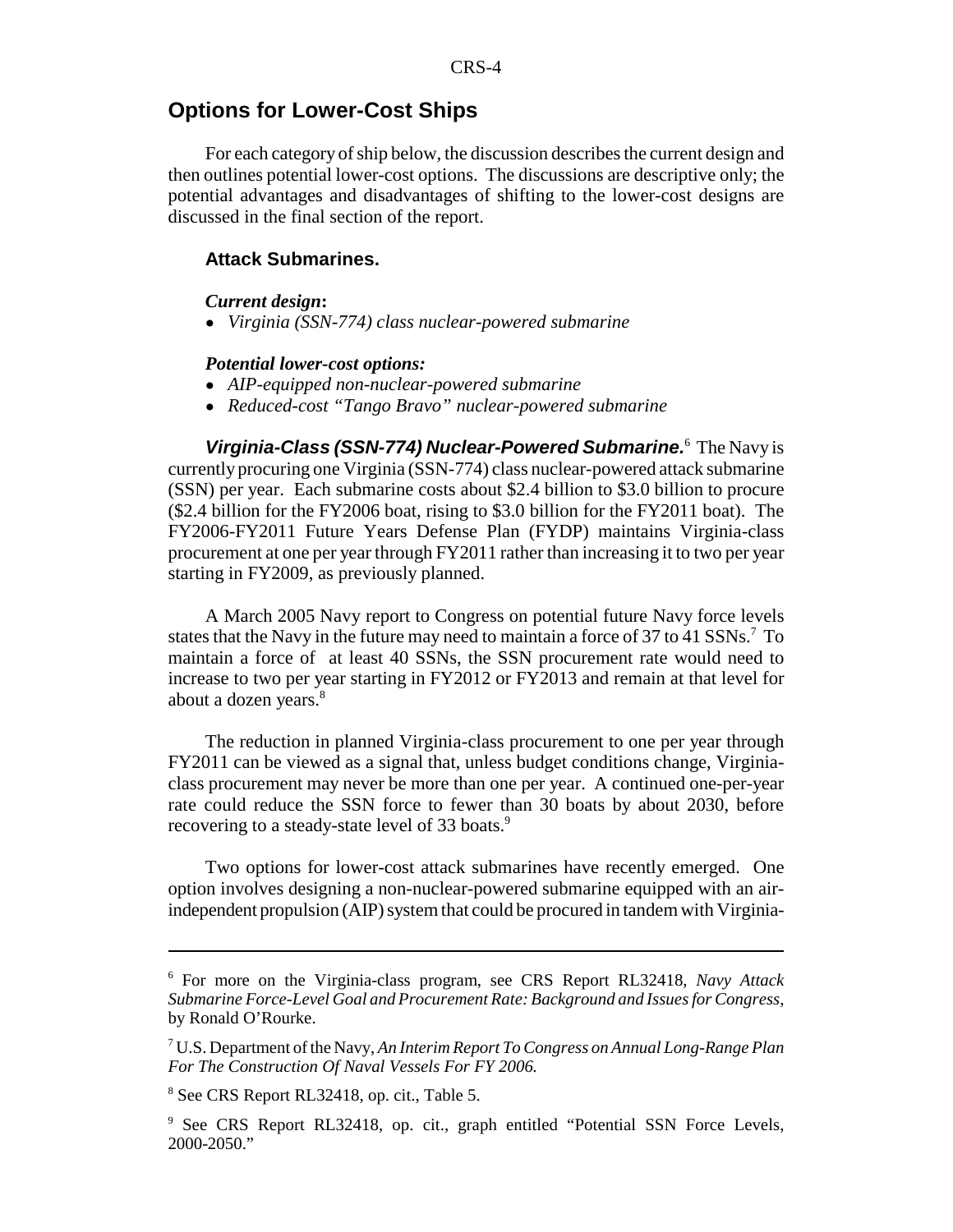class SSNs. The other option involves designing a reduced-cost SSN using new "Tango Bravo" technologies being developed by the Navy and the Defense Advanced Research Projects Agency (DARPA) that would be procured as a successor to the Virginia-class design. Some or all of a \$600-million fund included in the FY2006- FY2011 FYDP for "a future undersea superiority system" could be used to help finance either option.

*AIP-Equipped Non-Nuclear-Powered Submarine.* Non-nuclear-powered submarines are less expensive than nuclear-powered submarines not only because of the difference in propulsion systems, but also because non-nuclear-powered submarines tend to be smaller than nuclear-powered submarines.

The OFT report proposed a future Navy consisting of several new kinds of ships, including air-independent propulsion (AIP)-equipped non-nuclear-powered submarines.<sup>10</sup> An AIP system such as a fuel-cell or closed-cycle diesel engine extends the stationary or low-speed submerged endurance of a non-nuclear-powered submarine. AIP-equipped submarines are currently being acquired by certain foreign navies.

AIP submarines could be procured in tandem with Virginia-class boats. One possibility, for example, would be to procure one Virginia-class boat plus one or more AIP submarines each year.

The OFT report recommended substituting four AIP submarines for one Virginia-class submarine in each carrier strike group, suggesting that four AIP submarines might be procured for the same cost (\$2.4 billion to \$3.0 billion in the FY2006-FY2011 FYDP) as one Virginia-class submarine. This suggests an average unit procurement cost for an AIP submarine of roughly \$600 million to \$750 million each. Although AIP submarines being built by other countries might cost this much to procure, a U.S. Navy AIP submarine might be built to higher capability standards and consequently cost more to procure, possibly reducing the equal-cost ratio of substitution to three to one or possibly something closer two to one. If so, then the annual cost of procuring one Virginia-class SSN plus one, two, or perhaps three AIP submarines could be equal to or less than that of procuring two Virginia-class boats per year.

*Reduced-Cost "Tango Bravo" SSN.* The Virginia class was designed in the early to mid-1990s, using technologies that were available at the time. New technologies that have emerged since that time may now permit the design of a new SSN that is equivalent in capability to the Virginia class design, but substantially less expensive to procure. The Navy and DARPA are now pursuing the development of these technologies under a program called Tango Bravo, a name derived from the initial letters of the term "technology barriers." As described by the Navy,

<sup>&</sup>lt;sup>10</sup> See also Christopher J. Castelli, "Defense Department Nudges Navy Toward Developing Diesel Subs," *Inside the Navy*, Mar. 7, 2005; Dave Ahearn, "Lawmakers Assail Navy Budget, But Eye Non-Nuke Subs," *Defense Today*, Mar. 3, 2005.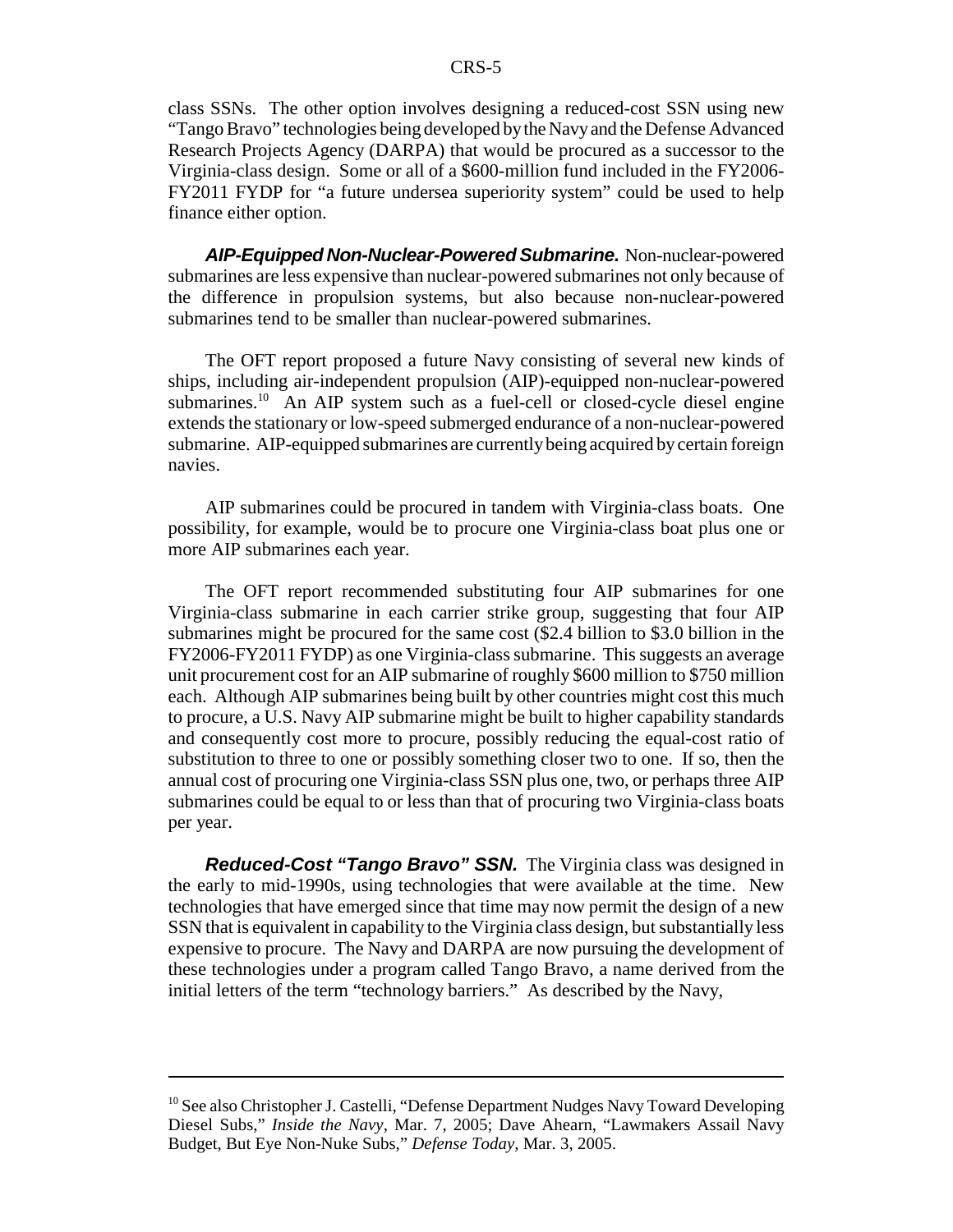TANGO BRAVO will execute a technology demonstration program to enable design options for a reduced-size submarine with equivalent capability as the VIRGINIA Class design. Implicit in this focus is the goal to reduce platform infrastructure and, ultimately, the cost of future design and production. Additionally, reduced platform infrastructure provides the opportunity for greater payload volume.

The intent of this collaborative effort is to overcome selected technology barriers that are judged to have a significant impact on submarine platform infrastructure cost. Specifically, DARPA and the Navy will jointly formulate technical objectives for critical technology demonstrations in (a) shaftless propulsion, (b) external weapons, (c) conformal alternatives to the existing spherical array, (d) technologies that eliminate or substantially simplify existing submarine systems, and (e) automation to reduce crew workload for standard tasks.<sup>11</sup>

Some Navy and industry officials believe that if these technologies are developed, it would be possible to design a new submarine equivalent in capability to the Virginia class, but with a procurement cost of perhaps 75% of the Virginia class. Such a submarine could more easily be procured within available resources at a rate of two per year.

Consequently, as an alternative to the option of procuring AIP submarines, another option would be to start design work now on a new "Tango Bravo" SSN. The idea of designing a submarine with capability equivalent to that of Virginia-class and a procurement cost that is less than that of the Virginia class has been discussed by Navy and industry officials. Under this option, Virginia-class procurement could continue at one per year until the Tango Bravo submarine was ready for procurement, at which point Virginia-class procurement would end, and procurement of the Tango Bravo submarine would begin.

If design work on a Tango Bravo submarine is begun now and pursued in a concerted manner, the first Tango Bravo submarine might be ready for procurement by FY2011. (Some industry officials believe that under ideal program conditions, the lead ship could be procured earlier than FY2011; conversely, some Navy officials believe the lead ship might not be ready for procurement until after FY2011.) If the lead ship is procured in FY2011, then the procurement rate could be increased to two per year starting in FY2012 or FY2013, meeting the time line needed to avoid falling below 40 boats.

 $11$  Navy information paper on advanced submarine system development provided to CRS by Navy Office of Legislative Affairs, Jan. 21, 2005. For additional discussion of the Tango Bravo program, see Aarti Shah, "Tango Bravo Technology Contract Awards Expected This Spring," *Inside the Navy*, Mar. 14, 2005; Andrew Koch, "US Navy In Bid To Overhaul Undersea Combat," *Jane's Defence Weekly*, Mar. 9, 2005, p. 11; Lolita C. Baldor, "Smaller Subs Could Ride Waves Of The Future," *NavyTimes.com*, Feb. 4, 2005; Robert A. Hamilton, "Navy, DARPA Seek Smaller Submarines," *Seapower*, Feb. 2005, pp. 22, 24-25.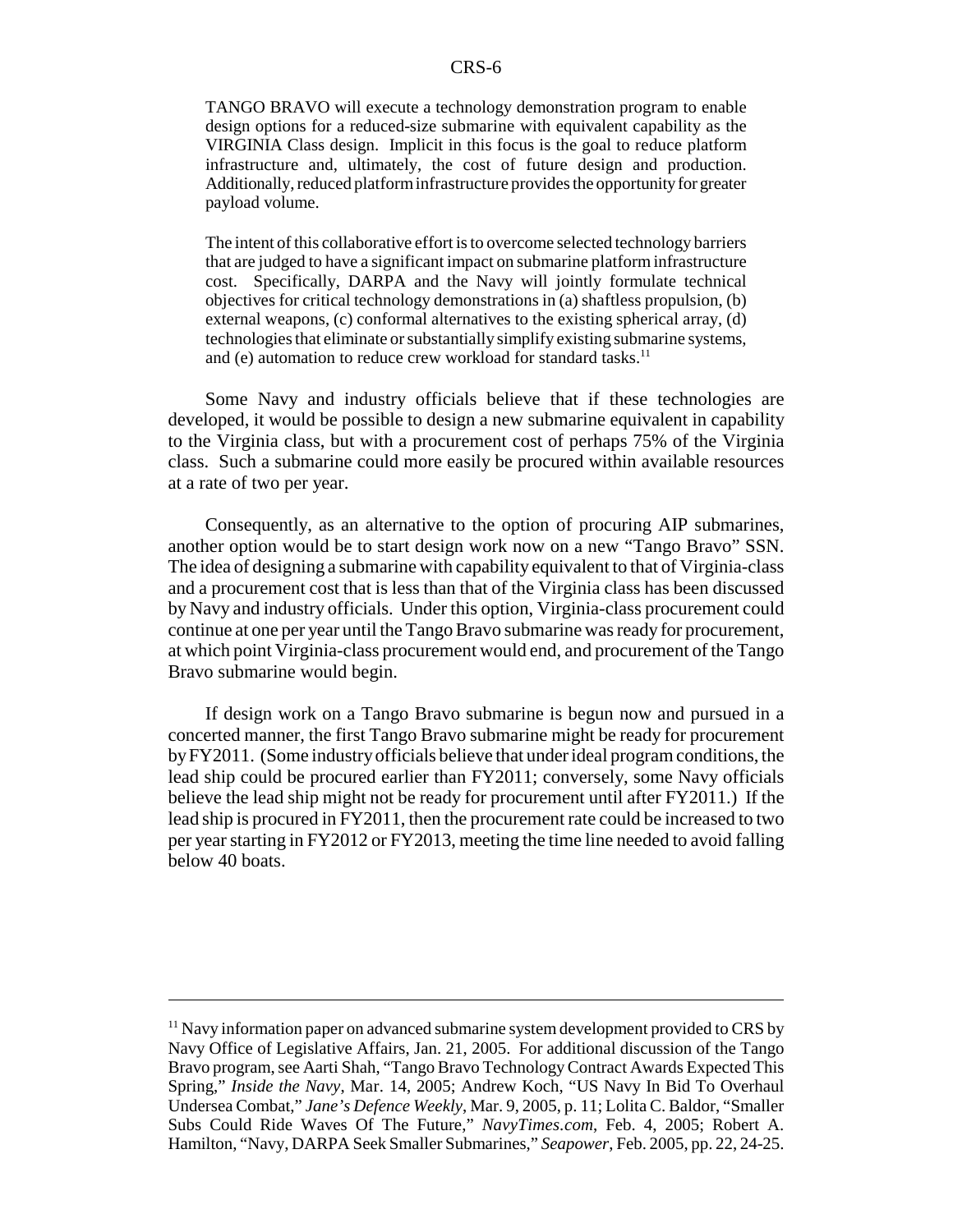#### **Aircraft Carriers.**

#### *Current design:*

! *Large nuclear-powered carrier, as exemplified by the George H.W. Bush (CVN-77) and the planned next carrier, called CVN-21*

#### *Potential lower-cost options:*

- ! *Medium-sized, conventionally powered carrier based on LHA(R) amphibious assault ship design*
- ! *Medium-sized, conventionally powered carrier based on a commercial-like hull desig*n
- ! *Small carrier based on high-speed surface effect ship (SES)/ catamaran hull design*

*CVN-77 and CVN-21.*12 The Navy is currently building large nuclear-powered aircraft carriers (CVNs). These ships have a full load displacement of about 100,000 tons and can embark an air wing of about 75 conventional takeoff and landing (CTOL) airplanes and helicopters.

The George H. W. Bush (CVN-77) was procured in FY2001 at a total cost of \$4.975 billion, but the ship's estimated construction cost has since risen to \$6.35 billion. The ship is scheduled to enter service in 2008.

The FY2006-FY2011 FYDP defers the planned procurement of the next aircraft carrier, called CVN-21 (or CVN-78), by one year, to FY2008. Navy officials have explained that the one-year deferral was due to an inability to fund the procurement of CVN-21 in FY2007 while also funding the procurement of other ships planned for FY2007.

CVN-21's estimated procurement cost has increased about \$1.9 billion since 2004 and is now \$10.51 billion, including \$2.355 billion in detailed design and nonrecurring engineering (DD/NRE) costs and \$8.155 billion in hands-on construction costs.13 The Navy estimates that about \$400 million of the \$1.9-billion increase was due to the decision to defer the procurement of the ship to FY2008.

Advance procurement funding for CVN-21 has been provided since FY2001. If the ship is procured in FY2008, it would enter service in 2015.

The next carrier, called CVN-79, is currently planned for procurement in FY2012. Its currently estimated procurement cost is \$9.548 billion, including \$651 million in DD/NRE costs and \$8.897 billion in hands-on construction costs. If the ship is procured in FY2012, it would enter service around 2019.

<sup>12</sup> For more on CVN-77 and the CVN-21 program, see CRS Report RS20643, *Navy CVN-21 Aircraft Carrier Program: Background and Issues for Congress*, by Ronald O'Rourke.

 $13$  The total estimated acquisition cost of CVN-21, which also includes \$3.2 billion in research and development funding for the ship, is \$13.7 billion.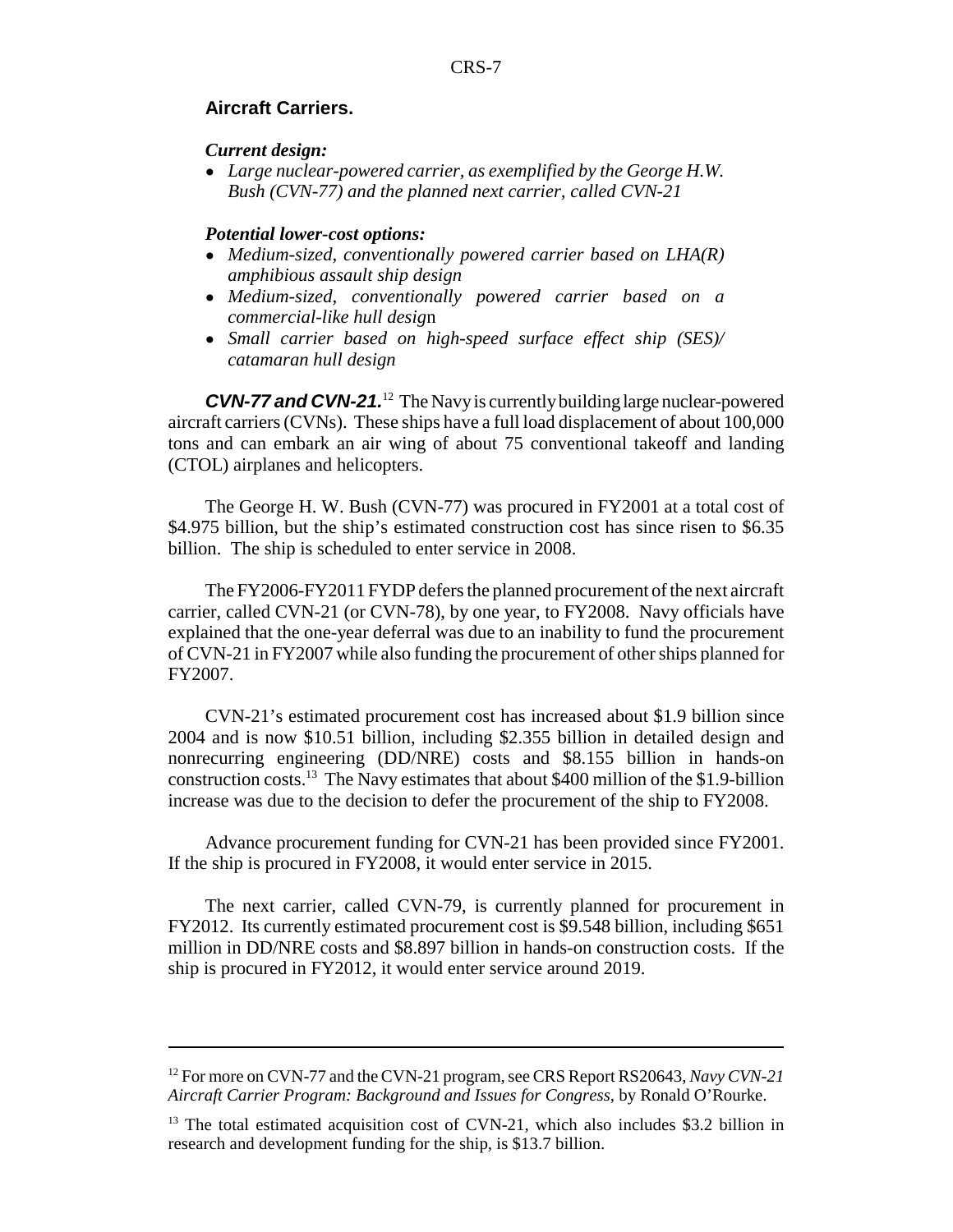Three options for lower-cost aircraft carriers have recently emerged. One option involves designing a medium-sized, conventionally powered aircraft carrier based on the design for a new amphibious assault ship called the LHA Replacement ship, or  $LHA(R)$ , that is currently being developed by the Navy.<sup>14</sup> A second option involves designing a medium-sized, conventionally powered aircraft carrier based on a commercial-like hull design. The third option involves designing a small, highspeed, conventionally powered aircraft carrier built on a surface effect ship  $(SES)/catamaran hull$  design.<sup>15</sup>

*Medium-Sized Carrier Based on LHA(R) Design.* The CSBA report recommended procuring CVN-21-class aircraft carriers as needed to maintain a force of 10 large carriers (two ships less than the current 12-ship force). It also recommended procuring an additional four medium-sized, conventionally powered aircraft carriers based on the  $LHA(R)$  design. This ship might displace about 40,000 tons and embark an air wing of perhaps about two dozen vertical/short takeoff or landing (VSTOL) versions of the F-35 Joint Strike Fighter (JSF). Its unit procurement cost might be roughly \$2.7 billion, which is the approximate estimated cost of the LHA(R) ship that is scheduled for procurement in  $FY2007<sup>16</sup>$ 

*Medium-Sized Carrier Based on Commercial-Like Hull.* The OFT report recommended procuring a medium-sized carrier based on a relatively inexpensive, commercial-like hull design developed in 2004 for the Navy's Maritime Prepositioning Force (Future), or MPF(F), analysis of alternatives.<sup>17</sup> This carrier. which would have a full load displacement of about 57,000 tons, would embark a notional air wing of 36 manned aircraft — 30 Joint Strike Fighters (JSFs) and 6 MV-22 Osprey tilt-rotor aircraft — and 15 unmanned air vehicles (UAVs).

This ship would be somewhat larger than the LHA(R)-based carrier recommended in the CSBA report, and roughly the same size as the United Kingdom's new aircraft carrier design. (The LHA(R)-based ship and the UK carrier, however, would use military hulls.) The OFT report recommended substituting two of these 57,000-ton carriers for each of the Navy's current large carriers, so that the number of manned aircraft based at sea would remain about the same.

 $<sup>14</sup>$  Navy amphibious ships are given designations beginning with the letter L, which stands</sup> for landing, as in amphibious landing. LHA can be translated as amphibious ship (L), helicopter platform (H), assault (A). Navy LHAs and closely related ships designated LHDs (the D standing for well deck, an opening in the stern of the ship for landing craft that the LHAs also have) have flight decks that run the length of the ship, giving these ships an aircraft-carrier-like appearance.

<sup>&</sup>lt;sup>15</sup> A surface effect ship is supported above the water by a cushion of air that is trapped beneath the ship.

<sup>16</sup> For more on the LHA(R), see CRS Report RL32513, *Navy-Marine Corps Amphibious and Maritime Prepositioning Ship Programs: Background and Oversight Issues for Congress*, by Ronald O'Rourke.

 $17$  The MPF(F) is a planned ship that would preposition combat equipment and supplies at sea. For more on the MPF(F) program, see CRS Report RL32513, op. cit. The OFT report also recommended using this same 57,000-ton hull as the basis for a missile-and-rocket ship, an amphibious ship, and a small-combatant mother ship.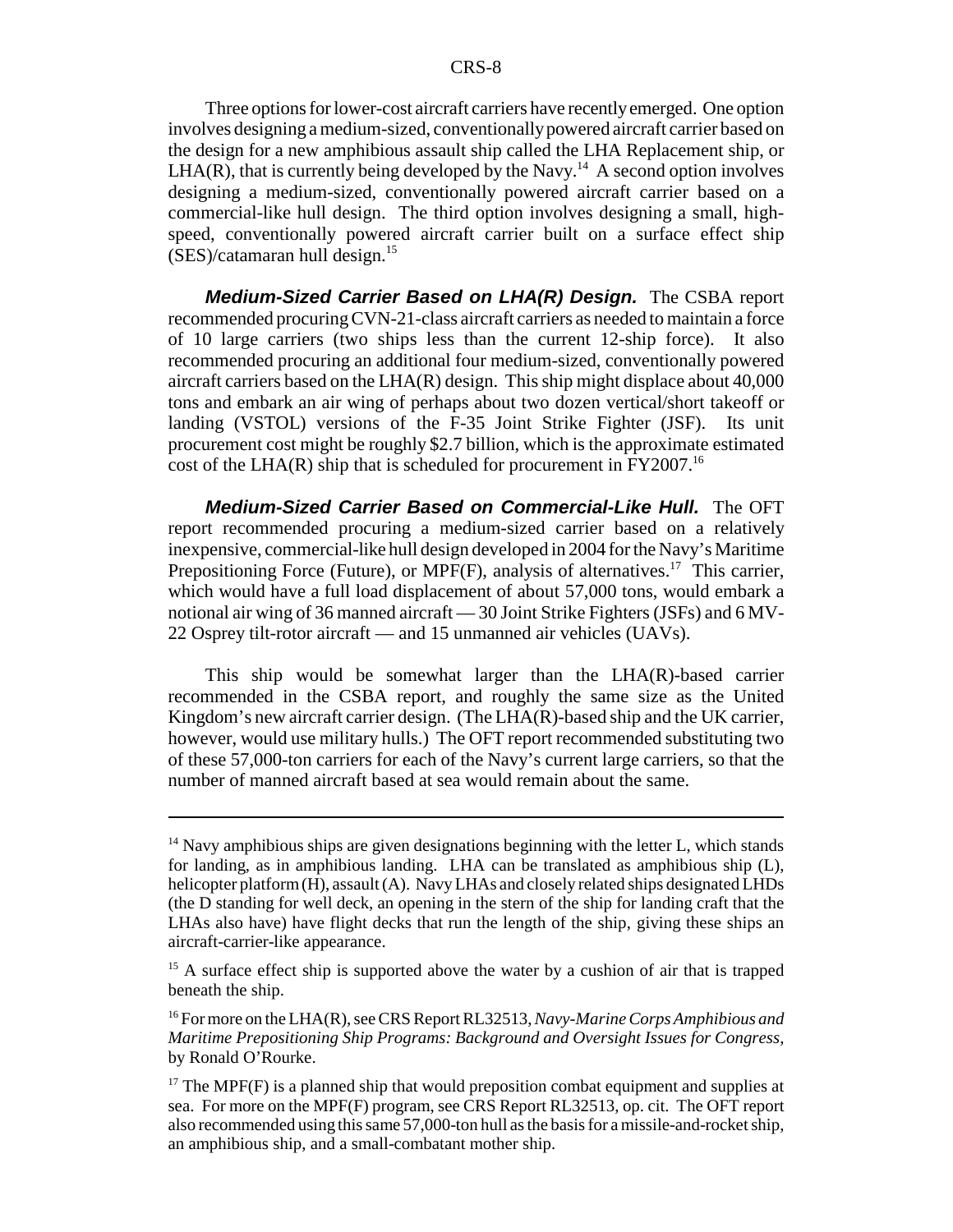*Small Carrier Using High-Speed SES/Catamaran Hull Design.* As an alternative to the 57,000-ton medium-sized carrier, the OFT report recommended procuring a small, high-speed carrier displacing 13,500 tons that would use a surface effect ship (SES)/catamaran hull. The ship was based on a design for an unmanned aerial vehicle/unmanned combat aerial vehicle (UAV/UCAV) carrier that was developed in 2000-2002 by a team at the Naval Postgraduate School.<sup>18</sup> The OFT report recommended using the ship to embark a notional air wing of 10 manned aircraft  $-8$  JSFs and  $2$  MV-22s  $-$  and  $8$  UAVs, and have a maximum speed of 50 to 60 knots.

This ship would be slightly larger than Thailand's 11,500-ton aircraft carrier, which was commissioned in 1997. It would be smaller than Spain's 17,000 aircraft carrier, which was based on a U.S. design $19$  and was commissioned in 1988, or the UK's three existing 20,600-ton carriers, which were commissioned between 1980 and 1985. The OFT-recommended ship would be much faster than the Thai, Spanish, or existing UK carriers, or any other aircraft carrier now in operation. The OFT report recommended substituting eight of these 13,500-ton carriers for each of the Navy's current large carriers, so that the number of manned aircraft based at sea would remain about the same.

*Additional Potential Options.* Studies of aircraft carrier acquisition options over the years have discussed many other potential designs, including the following:

- ! **A large, conventionally powered carrier.** Such a ship, which might use the same hull design as the CVN-21, might displace about 100,000 tons. It would be broadly similar to the Kitty Hawk (CV-63) and John F. Kennedy (CV-67), the Navy's two remaining conventionally powered carriers, which displace roughly 82,000 tons and embark air wings similar to those embarked by the Navy's large nuclear-powered carriers. The ship might have a procurement cost several hundred million dollars less than that of CVN-21.
- ! **A medium-sized nuclear-powered carrier.** Such a ship might be based on the LHA(R) hull and use a half-sized version of the CVN-21 nuclear propulsion plant.<sup>20</sup> Like the CSBA-recommended

<sup>&</sup>lt;sup>18</sup> The design was developed by the Total Ship Systems Engineering group at the Naval Postgraduate School under an effort called the Crossbow project. Within that project, the carrier was referred to as Sea Archer. For more on the Sea Archer, see [http://web.nps.navy.mil/~me/tsse/files/2001.htm]. See also Jason Ma, "Naval Postgraduate School Issues Report on Crossbow Project," *Inside the Navy*, Oct. 28, 2002; Randy Woods, "Students Design Small, Fast Carrier At Projected Cost Of \$1.5 Billion," *Inside the Navy*, Jan. 7, 2002. The latter article quoted the leader of the project as saying that if the ship's speed were reduced from 60 knots to 40 knots, the ship's estimated procurement cost of \$1.5 billion could be reduced substantially.

<sup>&</sup>lt;sup>19</sup> The U.S. design, which was called the Sea Control Ship, was never built for the U.S. Navy.

 $20$  The nuclear propulsion plant planned for CVN-21, like those on almost all the Navy's (continued...)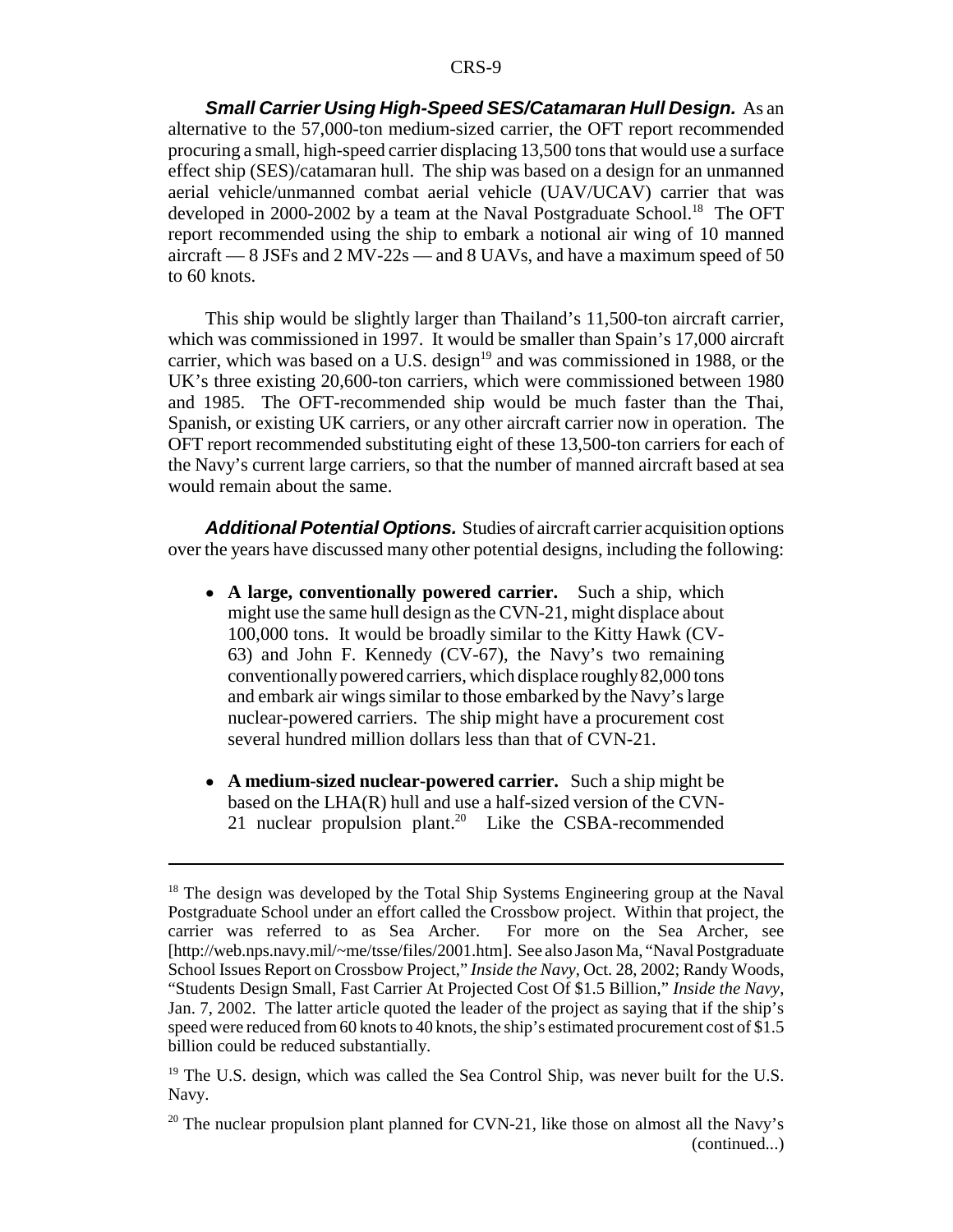conventionally powered carrier based on the LHA(R) design, this ship might displace about 40,000 tons and embark about two dozen VSTOL JSFs. If the CSBA-recommended conventionally powered carrier would cost roughly \$2.7 billion, a nuclear-powered version would cost more than \$3 billion. The ship might be considered broadly similar to the France's nuclear-powered carrier, the Charles de Gaulle, which was commissioned in 2001, displaces 42,000 tons, and embarks an air wing of about 34 conventional takeoff and landing (CTOL) airplanes and two helicopters.

*Matrix of Possible Designs.* **Table 1** below shows how ship size, propulsion type, and hull type create a matrix of notional aircraft carrier options, including the large nuclear-powered carriers currently being procured and the potential alternatives described above.

Medium-sized carriers of 40,000 to 70,000 tons might operate either VSTOL or CTOL aircraft, though ships at the higher end of this size range might be able to operate CTOL aircraft more easily or efficiently. Small carriers, because of their shorter length, would likely be limited to VSTOL aircraft.

Although the table does not provide any examples of large or small conventionally powered carriers using a commercial-like hulls, or any examples of a small nuclear-powered carrier, such ships are possible. Regarding the possibility of a small nuclear-powered carrier, the Navy between FY1957 and FY1975 procured a total of nine nuclear-powered cruisers with displacements ranging from about 9,000 tons to about  $17,500$  tons.<sup>21</sup>

 $20$  (...continued)

nuclear-powered aircraft carriers, includes two nuclear reactors and two sets of associated propulsion equipment. (The sole Navy carrier with a different propulsion plant arrangement is the Enterprise [CVN-65], the Navy's first nuclear-powered carrier, whose plant includes eight smaller nuclear reactors.) A half-sized version of the CVN-21 plant would use one reactor and one set of associated equipment.

<sup>&</sup>lt;sup>21</sup> The nine cruisers — three one-of-a-kind ships, a class of two ships, and a class of four ships — entered service between 1961 and 1980 and were decommissioned between 1993 and 1999. Procurement of nuclear-powered cruisers was halted after FY1975 due largely to a desire to constrain the procurement costs of future cruisers. In deciding in the late 1970s on the design for the new cruiser that would carry the Aegis defense system, two nuclear-powered design options were rejected in favor of the option of placing the Aegis system onto the smaller, conventionally powered hull developed for the Spruance (DD-963) class destroyer. The resulting design became the Ticonderoga (CG-47) class Aegis cruiser. The first Aegis cruiser was procured in FY1978. Although nuclear power was abandoned for Navy cruisers, it was retained for the Navy's large aircraft carriers because adding nuclear power increases total ship procurement cost in percentage terms less for a large carrier than for a cruiser, and because the mobility advantages of nuclear power for a surface ship (see the discussion on mobility in the next section of the report) were viewed as important for carriers in light of their combat capabilities and limited numbers. Some observers believe that if oil prices are deemed likely to remain high, the option of nuclearpowered surface combatants might bear revisiting.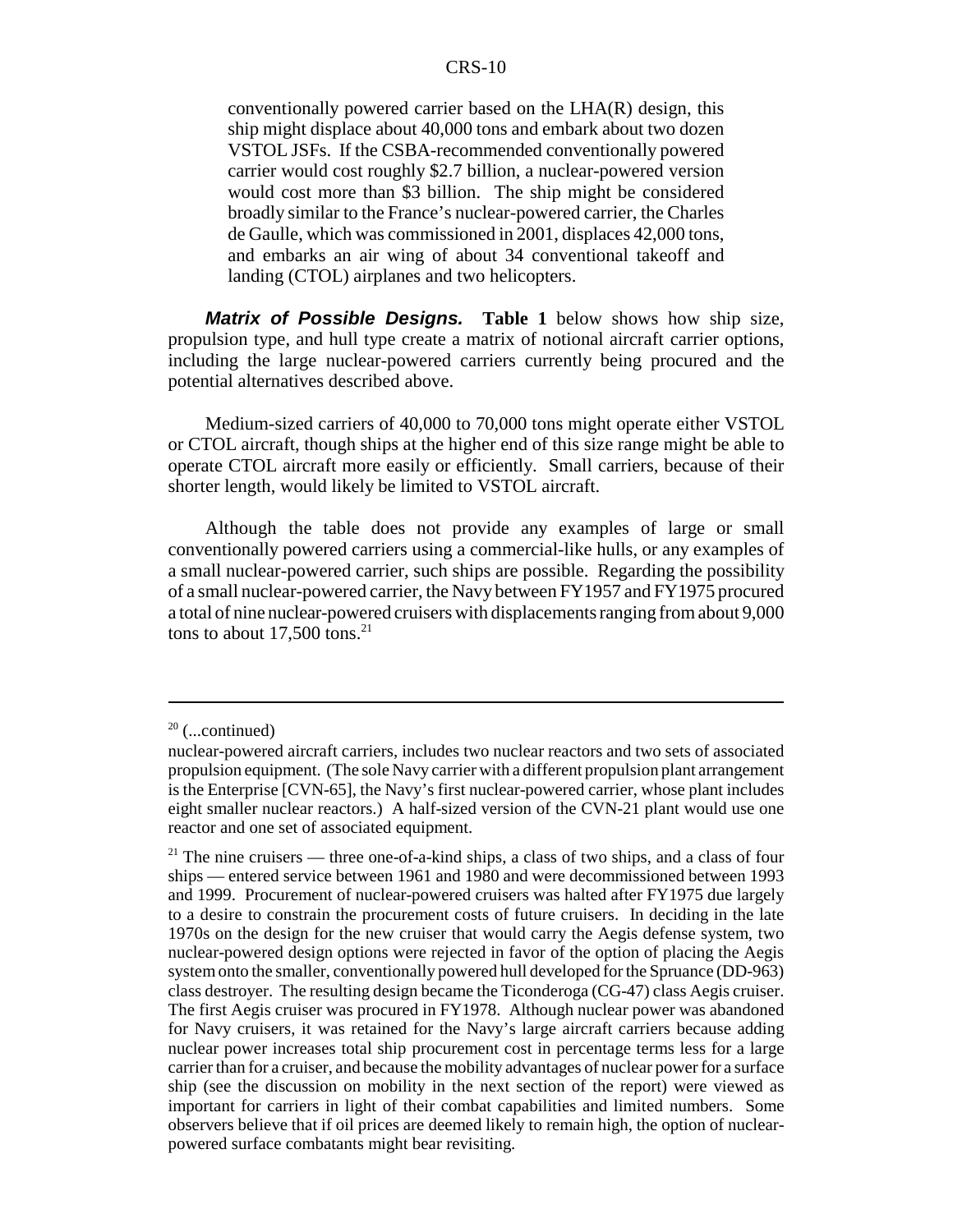The table also does not provide examples of ships combining a nuclear propulsion plant with a commercial-like hull. Although a small number of nuclearpowered commercial cargo ships were built years ago, a combat ship such as an aircraft carrier that combined a relatively expensive nuclear propulsion plant with a commercial-like hull having relatively limited survivability features might be viewed as a contradictory design.

| Ship size<br>(full load<br>displacement)                                                                                         | <b>Military hull</b>              |                                                                                                           | <b>Commercial-like hull</b> |                                  |
|----------------------------------------------------------------------------------------------------------------------------------|-----------------------------------|-----------------------------------------------------------------------------------------------------------|-----------------------------|----------------------------------|
|                                                                                                                                  | Nuclear-<br>powered               | <b>Conventionally</b><br>powered                                                                          | Nuclear-<br>powered         | <b>Conventionally</b><br>powered |
| Large CTOL<br>carrier (~80,000 CVN-21<br>to $~100,000$ tons)                                                                     | CVN-77 or                         | Ship broadly similar<br>to CV-63 and<br>CV-67                                                             |                             |                                  |
| <b>Medium CTOL</b> Carrier based on<br>or VSTOL<br>carrier $(\sim40,000$ (CSBA) or ship<br>to $\sim$ 70,000 tons) similar to new | $LHA(R)$ design<br>French carrier | Carrier based on<br>$LHA(R)$ design<br>(CSBA) or ship<br>similar to new UK<br>carrier design              |                             | 57,000-ton<br>carrier (OFT)      |
| <b>Small VSTOL</b><br>carrier (~10,000<br>to $~50,000$ tons)                                                                     |                                   | 13,500-ton high-speed<br>carrier (OFT) or ship<br>similar to Spanish,<br>Thai, or existing UK<br>carriers |                             |                                  |

**Table 1. Matrix of Notional Options For Aircraft Carriers**

**Source:** Table prepared by CRS based on Navy data, OFT and CSBA reports, and *Jane's Fighting Ships 2004-2005*.

**Notes:** CTOL = conventional takeoff land landing aircraft.  $VSTOL = vertical/short$  takeoff and landing aircraft.

#### **Larger Surface Combatants.**

#### *Current design:*

! *14,000-ton DD(X) destroyer/CG(X) cruiser*

#### *Potential lower-cost options:*

- ! *Roughly 9,000-ton surface combatant (SC(X))*
- ! *Roughly 6,000-ton frigate (FFG(X))*
- ! *Low-cost gunfire support ship*

*14,000-Ton DD(X) Destroyer/CG(X) Cruiser.*22 The Navy currently plans to procure  $DD(X)$  destroyers and, starting in FY2011,  $CG(X)$  cruisers. The  $CG(X)$ would be based on the DD(X) design and could be somewhat larger and more expensive than the  $DD(X)$ . Congress for FY2005 approved \$220 million in advance

<sup>&</sup>lt;sup>22</sup> For more on the DD(X) and CG(X) programs, see CRS Report RS21059, *Navy DD(X) and CG(X) Programs: Background and Issues for Congress*, by Ronald O'Rourke and CRS Report RL32109, *Navy DD(X), CG(X), and LCS Ship Acquisition Programs: Oversight Issues and Options for Congress*, by Ronald O'Rourke.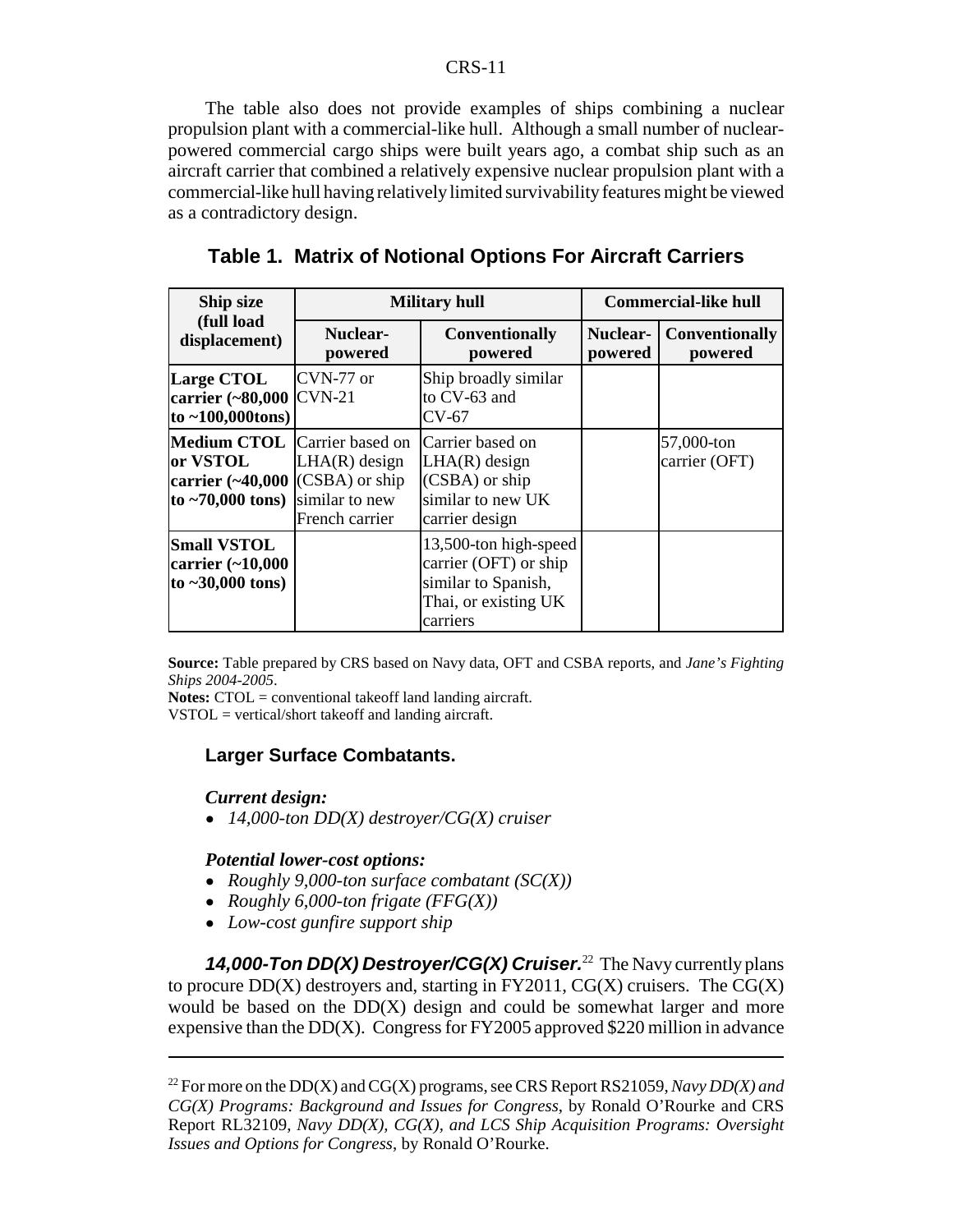procurement funding for the first  $DD(X)$ , which is planned for FY2007, and \$84 million in advance procurement funding for the second  $DD(X)$ , which is planned for FY2008. The FY2006 budget requests \$666 million in additional advanced procurement funding for the first  $DD(X)$ , \$50 million in additional advance procurement funding for the second  $DD(X)$ , and \$1,115 million for  $DD(X)/CG(X)$ research and development.

The  $DD(X)$  would have a full-load displacement of about 14,000 tons, which would make it roughly 50% larger than the Navy's current 9,000-ton Aegis cruisers and destroyers, and larger than any U.S. Navy destroyer or cruiser since the nuclearpowered cruiser Long Beach (CGN-9), which was procured in FY1957.<sup>23</sup>

Estimated DD(X) unit procurement costs have increased substantially since 2004:

- The Navy in 2004 estimated that the first  $DD(X)$  would cost about \$2.8 billion to procure, including about \$1 billion in detailed design and nonrecurring engineering costs (DD/NRE) for the class; it now estimates the cost at \$3,291 million (an increase of about 18%), including \$558 million in DD/NRE costs.
- The Navy in 2004 estimated that the second  $DD(X)$  would cost \$2,053 million to procure; it now estimates the cost at \$3,061 million (an increase of about 49%), including \$219 million in DD/NRE costs.
- The Navy in 2004 estimated that subsequent  $DD(X)$ s would cost between \$1.5 billion and \$1.8 billion each to procure; it now estimates the cost at about \$2.2 billion to \$2.6 billion each (an increase of roughly 45%). This is much higher than the cost of Arleigh Burke (DDG-51) class Aegis destroyers procured in recent years. The three DDG-51s procured in FY2005, for example, were funded at a total cost of \$3,491 million, or an average cost of about \$1,164 million per ship.

The Cost Analysis Improvement Group (CAIG) within the Office of the Secretary of Defense (OSD) reportedly believes that DD(X) procurement costs may be 20% to 33% higher than the figures above. $24$ 

 $23$  Over the last few decades, U.S. Navy cruisers have become smaller while U.S. Navy destroyers have become larger, with the result that there is now considerable overlap between U.S. Navy cruisers and destroyers in terms of size and capability. Remaining points of distinction between the two types of ships include the presence on all recent U.S. Navy cruiser classes but not all recent U.S. Navy destroyer classes of a high-capability area air-defense system, and the presence on cruisers but not destroyers of additional command facilities for accommodating senior officers who are directing operations on multiple ships.

<sup>&</sup>lt;sup>24</sup> Tony Capaccio, "Destroyer May Cost 33% More Than Navy Budgeted, Pentagon Says," *Bloomberg.net*, May 4, 2005; Christopher P. Cavas, "Rising Costs of DD(X) Threaten U.S. (continued...)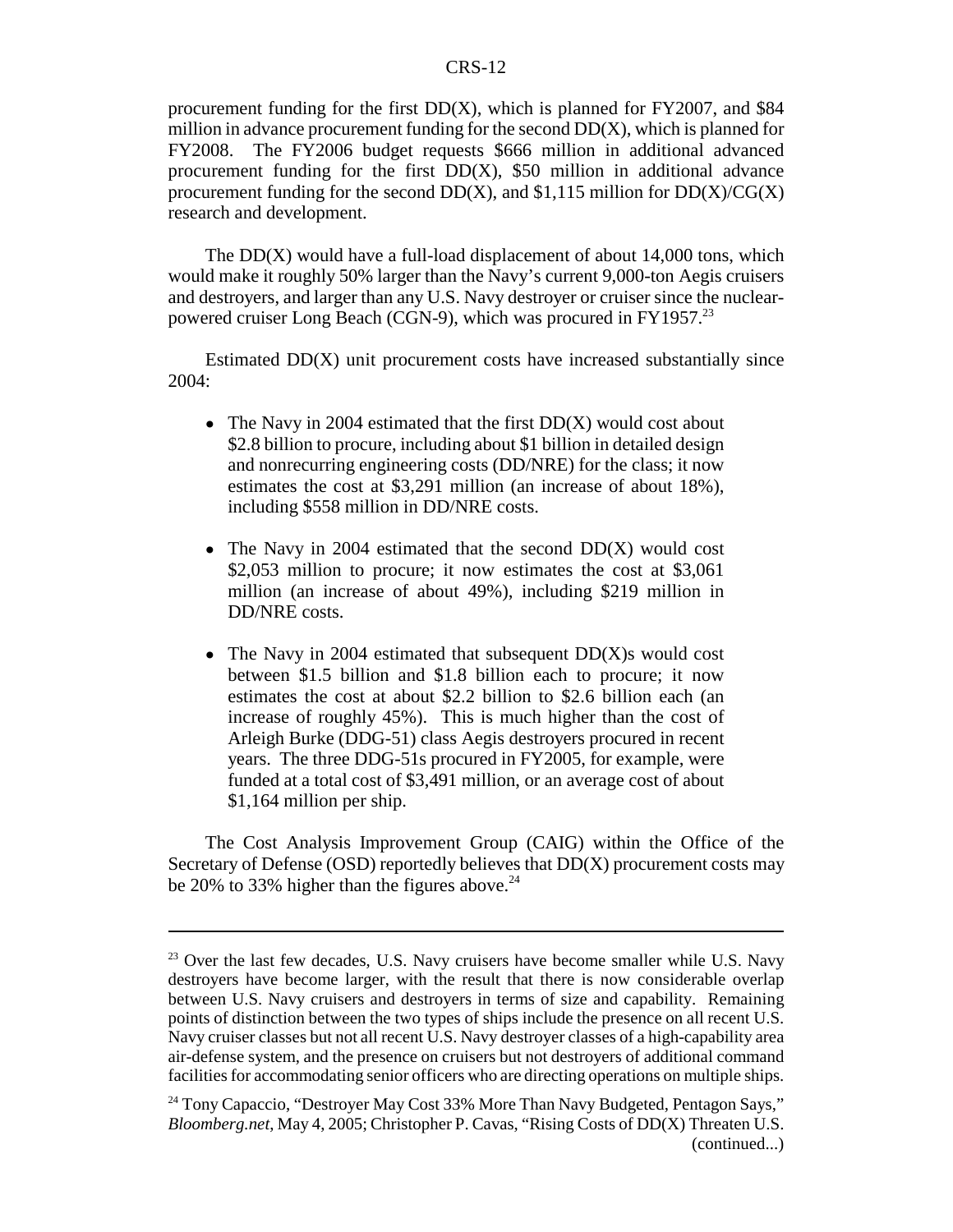The Navy originally envisaged procuring a total of 16 to 24 DD(X)s, but Navy officials now state they have a requirement for 8 to 12. The FY2005-FY2009 FYDP submitted to Congress in February 2004 called for procuring the first  $DD(X)$  in FY2005, another two in FY2007, two more in FY2008, and three more in FY2009, for a total of eight ships through FY2009. The FY2006-FY2011 FYDP submitted to Congress in February 2005 reduces planned DD(X) procurement to one per year for FY2007-FY2011, for a total of five ships through FY2009. The FY2006-FY2011 FYDP also accelerates procurement of the first CG(X) from FY2018 to FY2011.

The decision to reduce DD(X) procurement to one per year in FY2007-FY2011, which appears to have been driven in large part by affordability considerations, suggests that, unless budget conditions change, the Navy may never be able to afford to procure more than one  $DD(X)$  or  $CG(X)$  per year. A one-per-year  $DD(X)/CG(X)$ procurement rate, if sustained for a period of many years, might not be enough to introduce the planned new  $DD(X)/CG(X)$  technologies into the fleet in sufficient numbers to meet operational needs. The prospect of a one-per-year rate might also raise questions about the potential cost effectiveness of the  $DD(X)/CG(X)$  effort when measured in terms of average unit acquisition cost, which is the average cost to develop and procure each ship. Given the \$10 billion dollars in research and development funding programmed for the  $DD(X)/CG(X)$  effort, if  $DD(X)$ s or  $CG(X)$ s are procured at a rate of one per year, the average acquisition cost for each  $DD(X)$  or  $CG(X)$  could be more than \$3 billion, using the Navy's cost estimates, or possibly closer to \$4 billion, using the reported CAIG estimates.

Options for a reduced-cost surface combatant include a roughly 9,000-ton surface combatant, a roughly 6,000-ton frigate, and a low-cost gunfire support ship.

*Roughly 9,000-Ton Surface Combatant (SC(X)).* One option for a lowercost surface combatant would be a new-design ship about equal in size to the Navy's current 9,000-ton Aegis cruisers and destroyers. Such a ship, which might be called the SC(X) (meaning surface combatant, in development) could:

- $\bullet$  be intended as a replacement for either the CG(X) program or both the  $DD(X)$  and  $CG(X)$  programs;
- incorporate many of the same technologies now being developed for the  $DD(X)$  and  $CG(X)$ , including, for example, radar technologies, the Advanced Gun System (AGS), integrated electric-drive propulsion, and technologies permitting a reduced-sized crew;
- cost substantially less to procure than a  $DD(X)$  or  $CG(X)$ , and perhaps about as much to procure as a DDG-51 class Aegis destroyer (which currently costs about \$1,350 million per ship when procured at a rate of two per year);

 $24$  (...continued)

Fleet Plans," *DefenseNews.com*, May 2, 2005; Christopher J. Castelli, "Pentagon Postpones DD(X) DAB Meeting To Resolve Cost Estimates," *Inside the Navy*, May 2, 2005.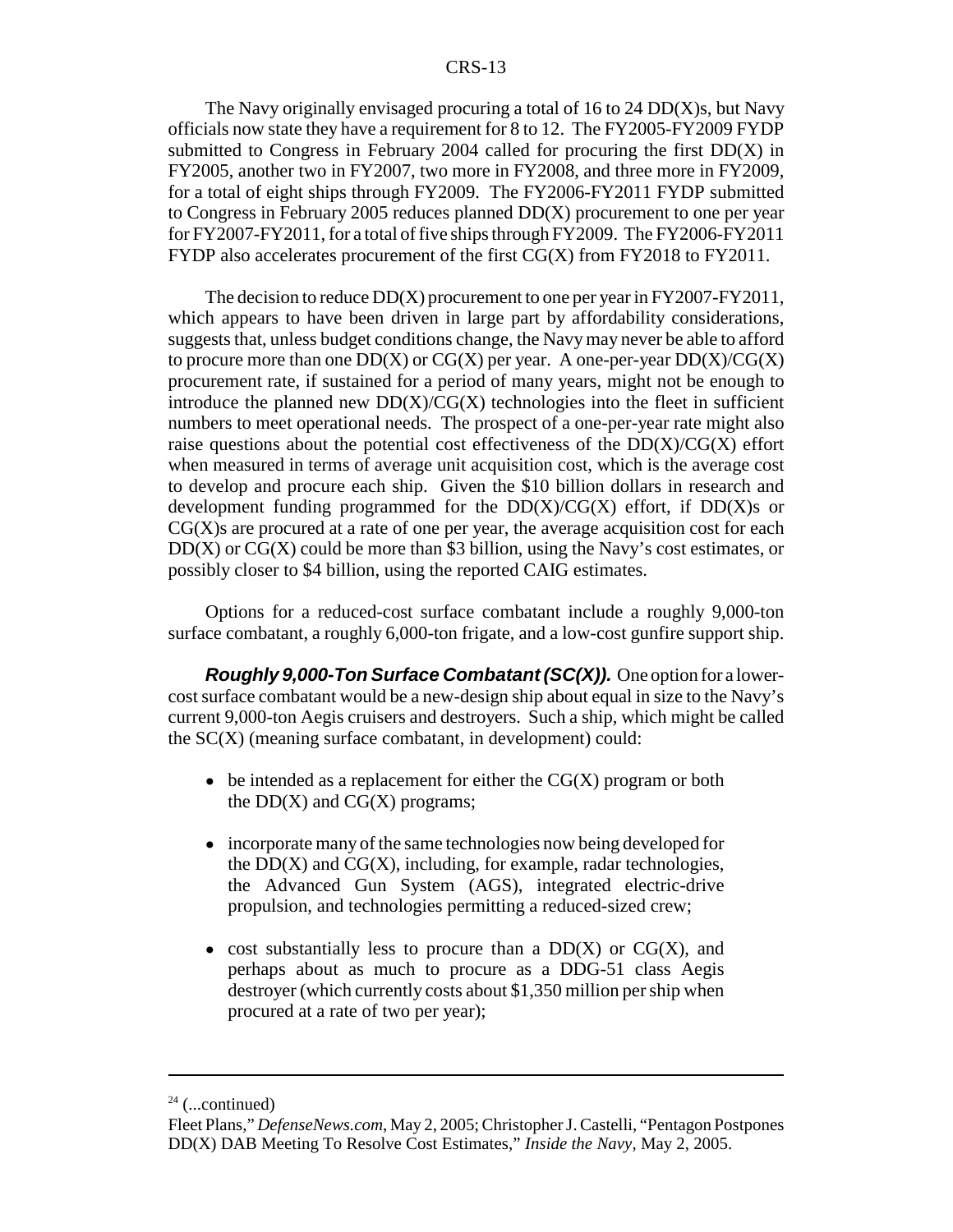- $\bullet$  be similar to the DD(X) and CG(X) in terms of using a reduced-size crew to achieve annual operation and support costs that are considerably less than those of the current DDG-51 design;
- $\bullet$  carry a payload a combination of sensors, weapon launchers, weapons, related computers and displays, aircraft, and fuel — that is smaller than that of the  $DD(X)$  or  $CG(X)$ , but comparable to that of current DDG-51s or Aegis cruisers.

A land-attack oriented version of the  $SC(X)$  might be able to carry one Advanced Gun System, or AGS (a new-design 155mm gun), as opposed to the two on the  $DD(X)$ . An air- and missile-defense version of the  $SC(X)$  would have fewer missile tubes than  $CG(X)$ , but still a fairly substantial number.

*Roughly 6,000-Ton Frigate (FFG(X)).* A second option for a smaller, less expensive, new-design ship that has been suggested by CBO would be a frigate intended as a replacement for both the DD(X)/CG(X) effort and the Littoral Combat Ship (LCS) program that is discussed later in this report. CBO estimated that such a ship, which it calls the  $FFG(X)$ , might displace about 6,000 tons. CBO estimates that a  $6,000$ -ton FFG(X) might have a unit procurement cost of about \$800 million.

A  $6,000$ -ton FFG $(X)$  might be too small to be equipped with the AGS, in which case it could not provide the additional naval gunfire capability that would be provided by the  $DD(X)$ . A 6,000-ton FFG(X) might, however, be capable of performing the non-gunfire missions that would be performed by both the  $DD(X)$  and the LCS. A  $6,000$ -ton FFG(X) would could be viewed as a replacement in the surface combatant force structure for the Navy's Oliver Hazard Perry (FFG-7) class frigates and Spruance (DD-963) class destroyers. Since a  $6,000$ -ton FFG(X) would be roughly midway in size between the 4,000-ton FFG-7 design and the 9,000-ton DD-963 design, it might be suitable for carrying more modern versions of the mission equipment currently carried by the FFG-7s and DD-963s.

*Low-Cost Gunfire Support Ship.* A third option for a smaller, less expensive, new-design ship would be a low-cost gunfire support ship — a relatively simple ship equipped with one or two AGSs and only such other equipment that is needed for basic ship operation. Other than the AGSs and perhaps some advanced technologies for reducing crew size and thus total life-cycle cost, such a ship could use existing rather than advanced technologies so as to minimize development time, development cost, and technical risk. Some of these ships might be forwardstationed at sites such as Guam or Diego Garcia, so as to be available for rapid crewing and movement to potential contingencies in the Western Pacific or Indian Ocean/Persian Gulf regions. The goal would be to procure specialized AGS-armed ships as a niche capability for the Navy, and then forward-station some of that capability so as to maximize the odds of being able to bring a desired number of AGSs to an overseas theater of operation in a timely manner on those occasions when it is needed.

A variant of this option that was suggested in the CSBA report would be to place one or two AGSs on the basic San Antonio (LPD-17) class amphibious ship hull design. LPD-17s currently under construction for supporting Marine operations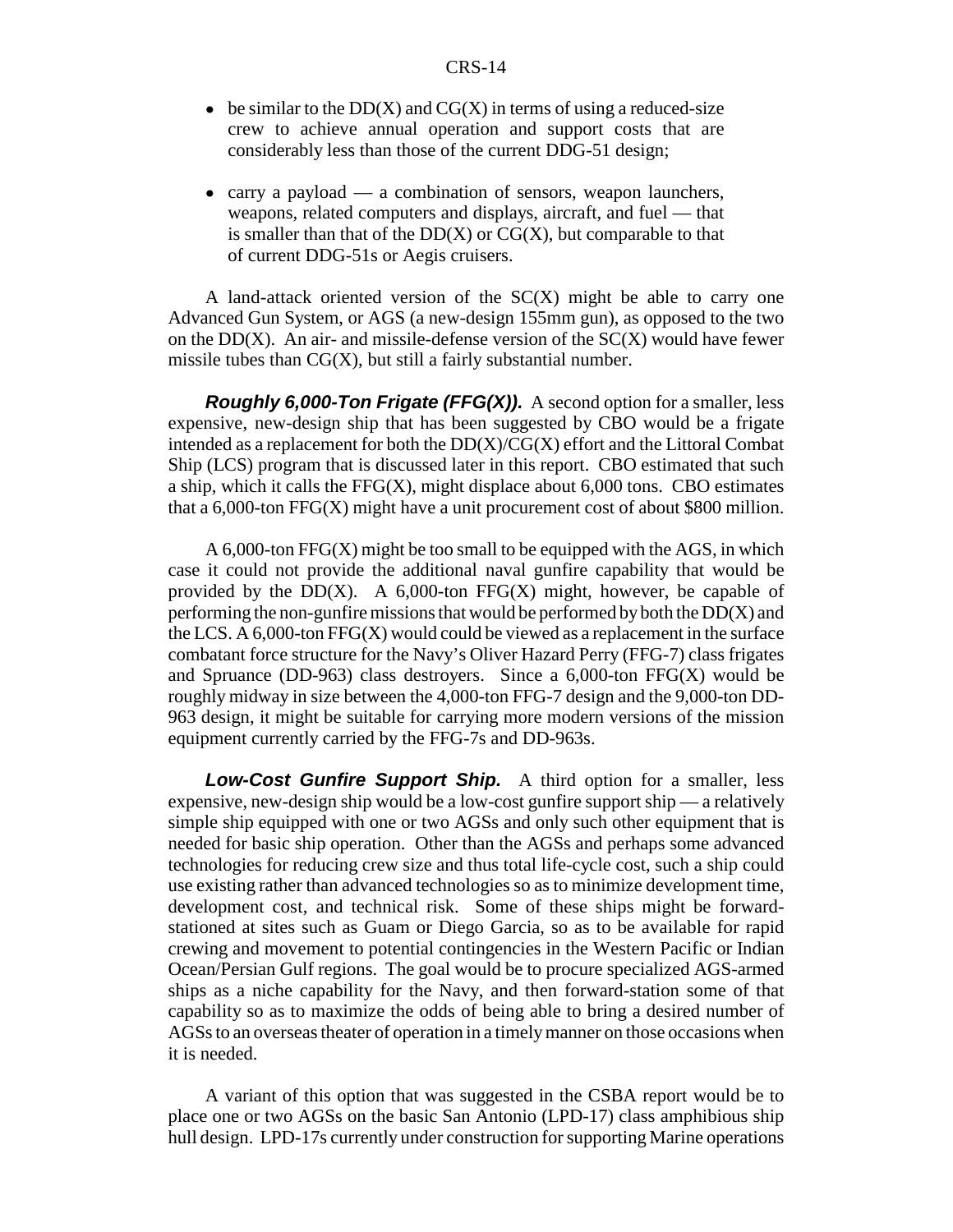are to displace about 25,000 tons, but a basic version of the LPD-17 hull equipped with one or two AGSs might have a different displacement.<sup>25</sup>

#### **Smaller Surface Combatants.**

#### *Current design:*

! *2,500- to 3,000-ton Littoral Combat Ship (LCS)*

#### *Potential Lower-Cost Options***:**

- ! *Roughly 1,000-ton surface combatant*
- ! *Roughly 100-ton surface combatan*t

**2,500- to 3,000-ton Littoral Combat Ship (LCS).**<sup>26</sup> In addition to  $DD(X)$ destroyers and CG(X) cruisers, the Navy currently plans to procure Littoral Combat Ships (LCSs), which would be small (2,500- to 3,000-ton), fast surface combatants that would use modular "plug-and-fight" weapon systems. Congress for FY2005 provided \$212.5 million to fully fund the first LCS "sea frame,"which is the term the Navy uses to refer to the basic ship, without any modular mission packages. For FY2006, the Navy has requested \$613.3 million for the program, including \$240.5 million in research and development funding to build the second LCS sea frame, \$336.0 million in additional research and development funding, and \$36.8 million in procurement funding for LCS mission modules.

A March 2005 Navy report to Congress on potential future Navy force levels suggests that the Navy wants to procure a total of  $63$  to  $82$  LCSs.<sup>27</sup> The Navy wants the procurement cost of each LCS sea frame to be no more than \$220 million. Figures from the FY2006-FY2011 FYDP suggest that when the cost of the mission modules is added in, the LCS program might have an average ship procurement cost of about \$387 million, and that a program of 63 to 82 LCSs might therefore have a total acquisition (i.e., research and development plus procurement) cost of about \$25.3 billion to \$32.7 billion.<sup>28</sup>

 $25$  The Navy currently plans to procure a total of nine LPD-17 class ships, with the eighth and ninth ships to be procured in FY2006 and FY2007, respectively. The estimated procurement costs of the two final ships are \$1,353 million and \$1,584 million, respectively, but these figures may reflect costs associated with the winding down of LPD-17 production. The seventh LPD-17, procured in FY2005, has an estimated procurement cost of \$1,193 million. An additional surface combatant option recommended in the OFT report is a large missile-and-rocket ship based on the same 57,000-ton commercial-like hull design that the report recommended using as the basis for a medium-sized aircraft carrier. Although this ship would be based on a commercial-like hull, the unit procurement cost of this ship would be higher than, not lower than, that of the  $DD(X)$ .

<sup>26</sup> For more on the LCS program, see CRS Report RS21305, *Navy Littoral Combat Ship (LCS): Background and Issues for Congress*, by Ronald O'Rourke and CRS Report RL32109.

<sup>27</sup> *An Interim Report to Congress on Annual Long-Range Plan For The Construction Of Naval Vessels For FY 2006*, op. cit.

 $^{28}$  For a discussion, see CRS Report RS21305 and CRS Report RL32109.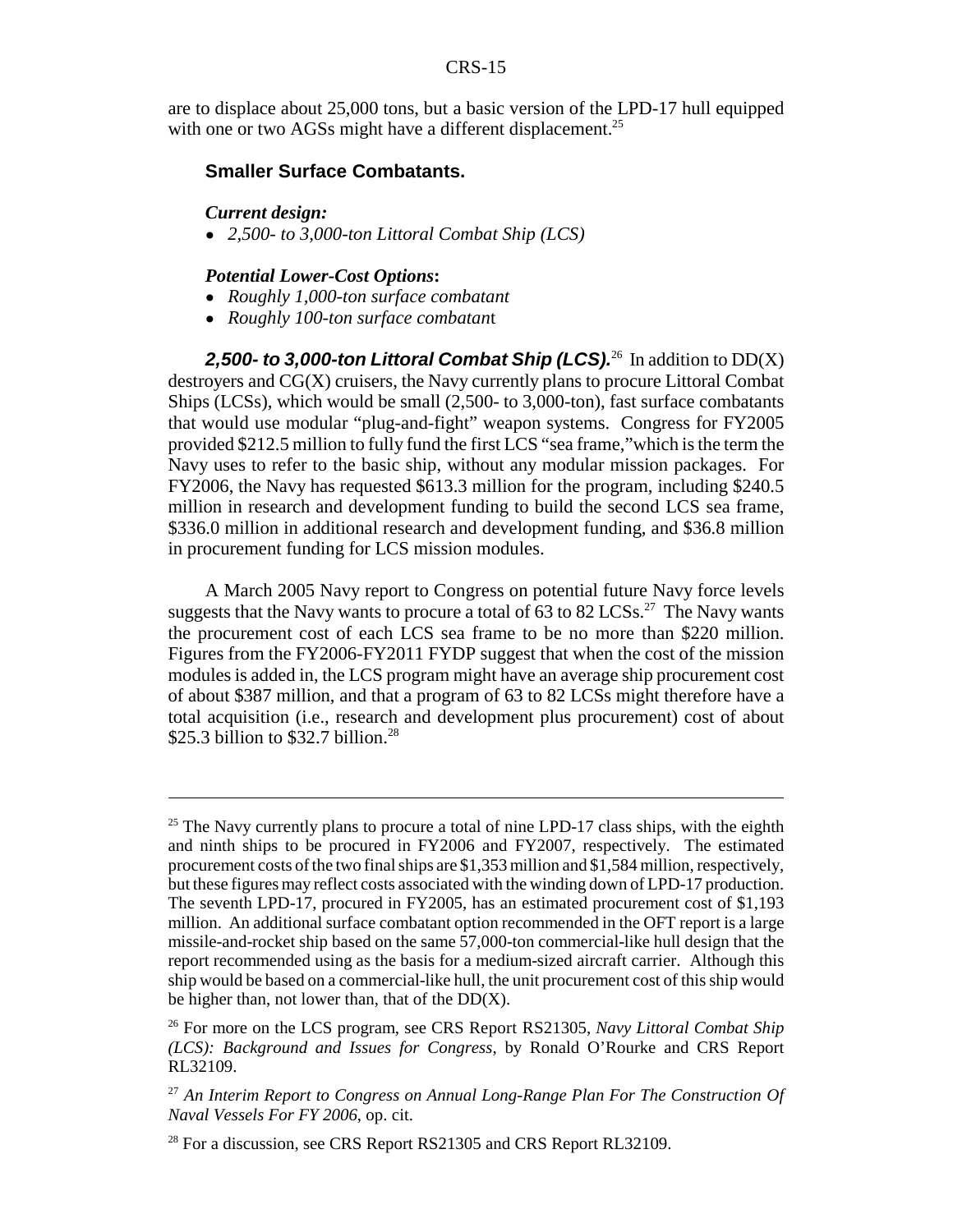*1,000-Ton Surface Combatant.* Rather than procuring the LCS, the OFT report recommended procuring a 1,000-ton surface combatant. Like the LCS, this ship would have a maximum speed of 40 to 50 knots and standard interfaces for accepting various modular mission packages, and would self-deploy to the theater of operations. The ship would be supported in theater by one or more larger types of ships that were also recommended by OFT.

*100-ton Surface Combatant.* As an alternative to the 1,000-ton surface combatant, the OFT report recommended procuring a 100-ton surface combatant with a maximum speed of 60 knots and standard interfaces for accepting various modular mission packages. These ships would be transported to the theater by a "mother ship" based on the same 57,000-ton commercial-like hull used for OFT's proposed medium-sized aircraft carrier. The 100-ton surface combatants would be supported in theater by the mother ship and possibly another larger ship that was recommended by OFT.

## **Issues For Congress**

The potential lower-cost ship designs outlined above can be assessed in terms of cost, capability, technical risk, homeporting arrangements, and potential impact on the shipbuilding industrial base.

#### **Cost**

Although the potential ship designs outlined in the previous section would have lower unit procurement costs than currently planned designs, a complete assessment of the cost implications of these options would take into account development and design cost, procurement cost, life-cycle operation and support cost (O&S), and endof-life disposal costs. Each of these are discussed below.

**Development And Design Cost.** Developing and designing a large, complex Navy ship can cost billions of dollars. Consequently, if a currently planned ship has already been developed and designed, stopping that program in favor of a new, lower-cost design could incur substantial additional development and design costs, and consequently might save money over the long run (i.e., reach the financial break-even point compared to continuing with the current design) only if the lowercost design is procured in large enough total numbers so that the cumulative procurement savings were greater than the additional up-front development and design costs. The earlier in the development and design process that an existing ship acquisition program is stopped, the earlier in the future it might be that a lower-cost alternative design might reach the break-even point. In addition, if a lower-cost ship could use many of the same technologies intended for the more-expensive ship, or technologies already developed for other ships, then the cost to develop the new design could be reduced, perhaps substantially.

**Procurement Cost.** Through a process common to many manufacturing activities called moving down the learning curve, the number of shipyard labor hours required to build a ship design decreases as a shipyard builds more ships to that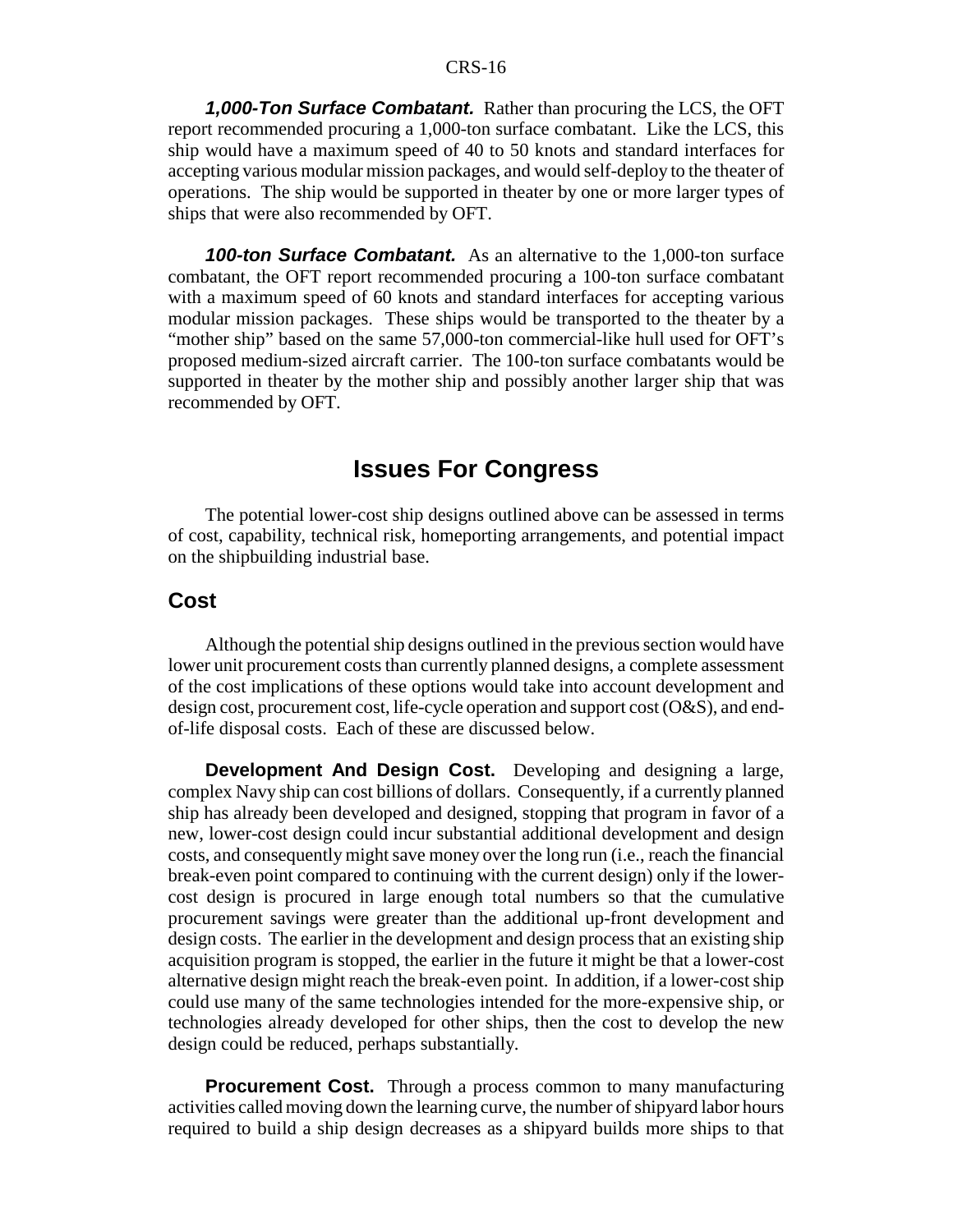design and shipyard workers become increasingly familiar with the design.<sup>29</sup> Consequently, if some number of ships have already been built to a currently planned design, the difference in cost between that design and the first units of a lower-cost alternative design might be less than if the currently planned design had not yet entered production, and the break-even point for the lower-cost design will be further into the production run than if the currently planned design had not yet entered production. On the other hand, if the lower-cost design can be procured at a greater annual rate than the currently planned design (e.g., two ships per year for the lowercost design vs. one ship per year for the currently planned design), then the lowercost design could move down the learning curve more quickly and achieve the costreducing benefits of the learning curve more fully than the currently planned design.

**Life-Cycle Operation and Support (O&S) Cost.** Navy ships are expensive to operate and support, and can remain in service for many years — 20 or more years for a small combatant, 30 or more years for an attack submarine or larger surface combatant, and up to 50 years for an aircraft carrier. Consequently, although ship procurement costs are often more visible in the budget than ship O&S costs, a ship's life-cycle O&S cost can contribute as much as, or even more than, its procurement cost to total long-term Navy expenditures.

**Personnel And Maintenance Costs.** Reducing a ship's life-cycle O&S cost can sometimes involve including design features that increase its procurement cost. Personnel costs are a major component of ship O&S costs, and reducing crew size can involve fitting the ship with technology for automating functions that were previously performed by people, including damage control, which is a function that traditionally has contributed to a need for larger crews. If the cost of added technology is greater than the avoided expense of building extra crew-related spaces into the ship, then adding the technology will increase the ship's procurement cost. Maintenance costs are another major component of ship O&S costs, and reducing maintenance costs might require building certain parts of the ship with more-durable but more-expensive materials, or increasing the size (and thus construction cost) of certain spaces on the ship, so as to provide room for easier access during maintenance.

In light of these considerations, it is possible for an alternative ship design to have a lower procurement cost in part because it incorporates features that give it a higher life-cycle O&S cost. If so, then procuring this ship rather than the currently planned design might not reduce total Navy expenditures over the long run as much as might be expected by looking only at ship procurement costs.

*Fuel Costs.* The life-cycle O&S cost of a conventionally powered ship includes the cost of all the fuel the ship uses over its life. That is not the case for nuclear-powered ships, because the procurement cost of a nuclear-powered ship includes the cost of the nuclear fuel core that is loaded into the ship's reactor at the time the ship is built. In the case of a nuclear-powered attack submarine, that fuel

<sup>29</sup> For more on learning-curve effects in Navy shipbuilding, see CRS Report 96-785 F, *Navy Major Shipbuilding Programs and Shipbuilders: Issues and Options for Congress*, by Ronald O'Rourke, pp. 59, 95-110. (Out of print; available from the author.)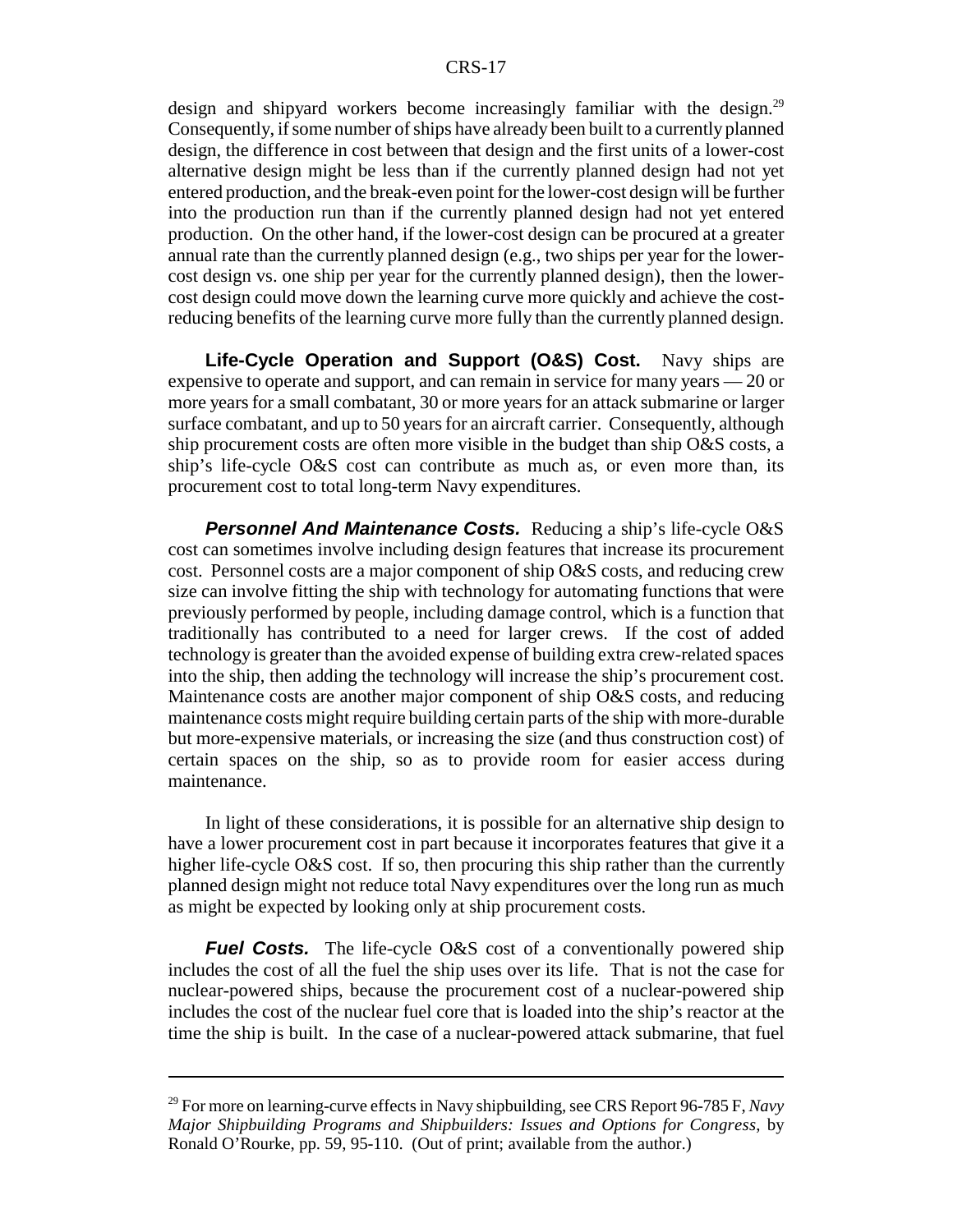core costs about \$158 million and is designed to power the ship for its entire 33-year expected life, while in the case of a nuclear-powered carrier, the core costs about \$300 million and is designed to power the ship for one-half of its 50-year expected life. $30$ 

Consequently, although a nuclear-powered submarine or carrier is more expensive to procure than an otherwise-equal conventionally powered submarine or carrier, the nuclear-powered submarine will incur no fuel-related O&S costs over its lifetime, while the conventionally powered carrier will incur no fuel-related O&S costs during the first half of its lifetime.

This difference in accounting for fuel costs means that when procurement and life-cycle O&S costs are added together, the difference in cost between a nuclearpowered submarine and a conventionally submarine will be smaller than the difference in procurement cost alone. The same can true in comparing a nuclearpowered carrier to a conventionally-powered carrier, if the cost of the nuclearpowered carrier's second core is less than the cost of the conventionally powered carrier's fuel over its entire life. The higher the price of oil during conventionally powered carrier's life, the more likely this is to be the case.

A more general consideration arising out of this discussion is that other things held equal, the higher that oil costs are expected to be in coming decades, the more cost-effective nuclear power might be compared to conventional power for powering a given type of ship. In theory, if the cost of oil is high enough, the total ownership cost (i.e., the sum of procurement cost, life-cycle O&S cost, and end-of-life disposal cost discussed below) of a nuclear powered ship could be less than that of an otherwise-equal conventionally powered ship.

**End-Of-Life Disposal Cost.** Other things held equal, nuclear-powered ships have higher end-of-life disposal costs than conventionally powered ships because of the need to defuel, cut out, and seal up the reactor compartment and transport it to the permanent Navy reactor-plant storage area at the Hanford nuclear reservation in Washington state. For a nuclear-powered submarine, this work might cost about \$30 million to \$35 million, while for a nuclear-powered carrier, which has a much larger nuclear propulsion plant, it might cost roughly  $$570$  million.<sup>31</sup>

 $30$  Source for cost figures: Telephone discussion with Naval Nuclear Propulsion Office, May 21, 2004. The \$158-million figure is for a 33-year core for a Virginia-class submarine, while the \$300 million figure is for a 25-year core for the aircraft carrier CVN-21. Both figures are in constant FY2005 dollars.

<sup>&</sup>lt;sup>31</sup> Source: Telephone consultation with the office of the Navy Nuclear Propulsion Program, Apr. 28, 2005. The office stated that the total cost to inactivate, dismantle, and dispose of a retired nuclear-powered submarine is currently about \$64 million, and that work related to the reactor compartment accounts for roughly half of this total. The office stated that the currently estimated cost to inactivate the nuclear-powered carrier Enterprise (CVN-65) in 2013 is about \$1.1 billion in then-year dollars, which equates to about \$830 million in FY2005 dollars, and that work related to the reactor compartment accounts for about \$570 million of this \$830-million figure.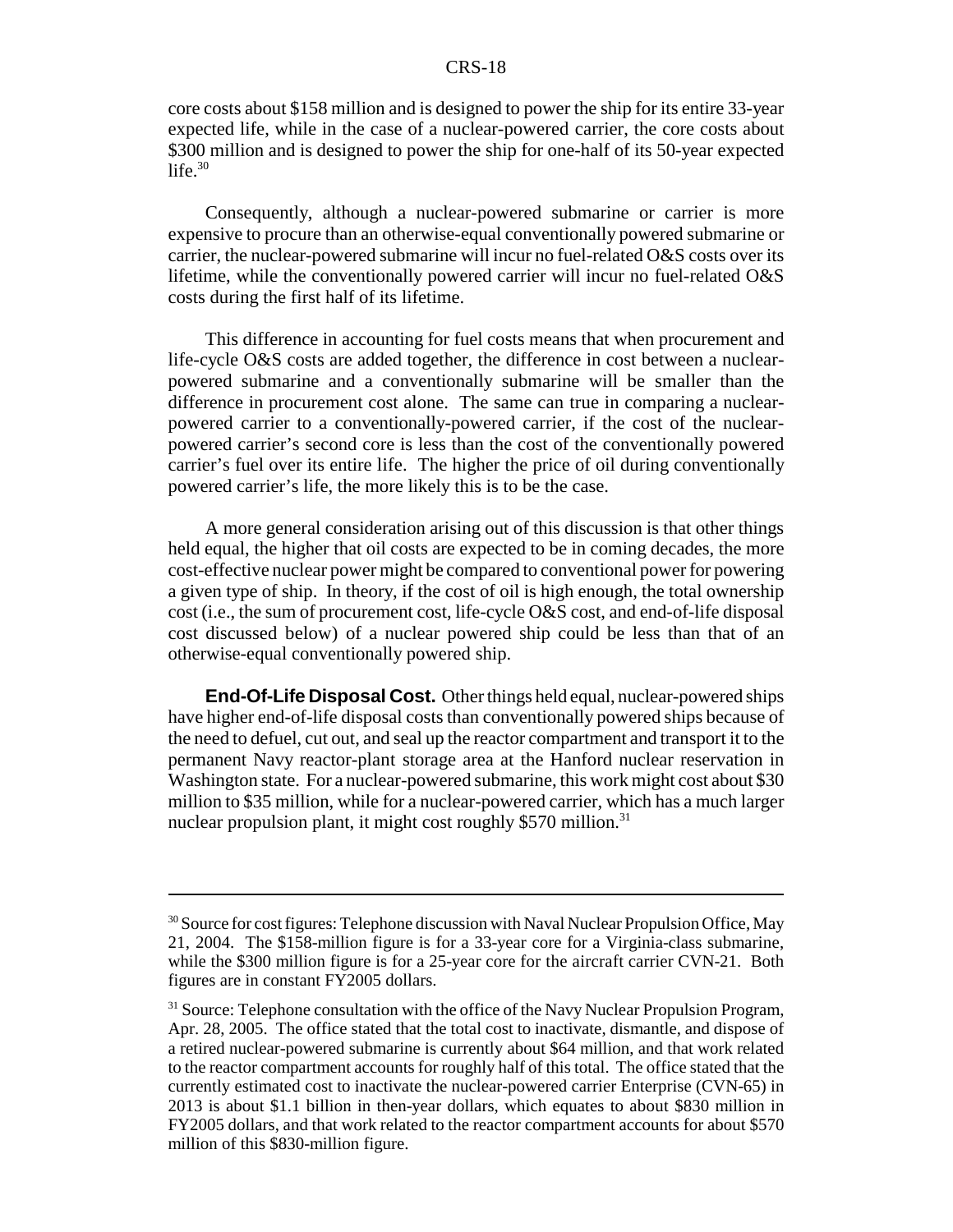### **Capability**

As mentioned earlier, lower-cost ship designs in most cases will be individually less capable than their higher-cost counterparts. One exception to this might be the reduced-cost Tango Bravo SSN, which might be equal in capability to the Virginiaclass design due to its use of the more advanced technologies being pursued under the Navy-DARPA Tango Bravo program.

Aspects of capability that may be considered include ship payload, ship detectability and survivability, ship mobility, and the value of ship numbers in naval operations.

**Payload.** As the size of a Navy combat ship decreases, its total payload — the weight and volume of the ship's sensors, weapon launchers, weapons, related computers and displays, aircraft, and fuel — tends to decrease. Indeed, due to certain factors relating to ship design, as ship size decreases, payload can often decrease more quickly, making the smaller ship not just less capable than the larger ship, but proportionately less capable. One factor contributing to this effect relates to propulsion: As ship size increases, the amount of horsepower needed to move a ton of the ship's weight through the water at a certain speed tends to decrease. As a result, as ship size increases, the size of the propulsion plant increases less than proportionately, leaving proportionately more room for payload.<sup>32</sup>

Consequently, for example, as the size of an aircraft carrier is reduced, the total weight of the aircraft that can be embarked on the carrier can decline even more quickly. A 40,000-ton LHA(R)-based medium-sized carrier, for example, is about 40% as large as a 100,000 ton carrier, but its potential air wing of about two dozen aircraft might have a total weight equivalent to less than 40% of the 75 aircraft on the 100,000-ton carrier.

Moreover, if a medium-sized carrier's air wing is transferred to a larger carrier, the larger carrier may be able to use that air wing to generate more sorties (i.e., flights) per day because of its larger flight deck and greater fuel and ordnance capacities. According to one study, for example, a carrier capable of embarking 75 aircraft, can, with a 55-aircraft air wing, generate 40% more strike sorties per day than a medium-sized carrier that is sized for that same 55-aircraft air wing.<sup>33</sup>

Reducing ship size can, in addition to reducing total payload, make it difficult or impossible for a ship to be equipped with certain desired systems. A carrier smaller than a certain size, for example, would not be able to operate CTOL aircraft,

 $32$  The Navy's 100,000-ton carriers, for example, are about 11 times as large as the Navy's 9,000-ton DDG-51 class destroyers, and both types of ships have a maximum sustained speed of more than 30 knots. In terms of shaft horsepower, however, the carriers' propulsion plant is less than three times as powerful as the DDG-51-class propulsion plant (about 280,000 shaft horsepower vs. about 100,000 shaft horsepower, respectively).

<sup>33</sup> David A. Perin, "Are Big Decks Still the Answer?" *U.S. Naval Institute Proceedings*, June 2001, pp. 30-33.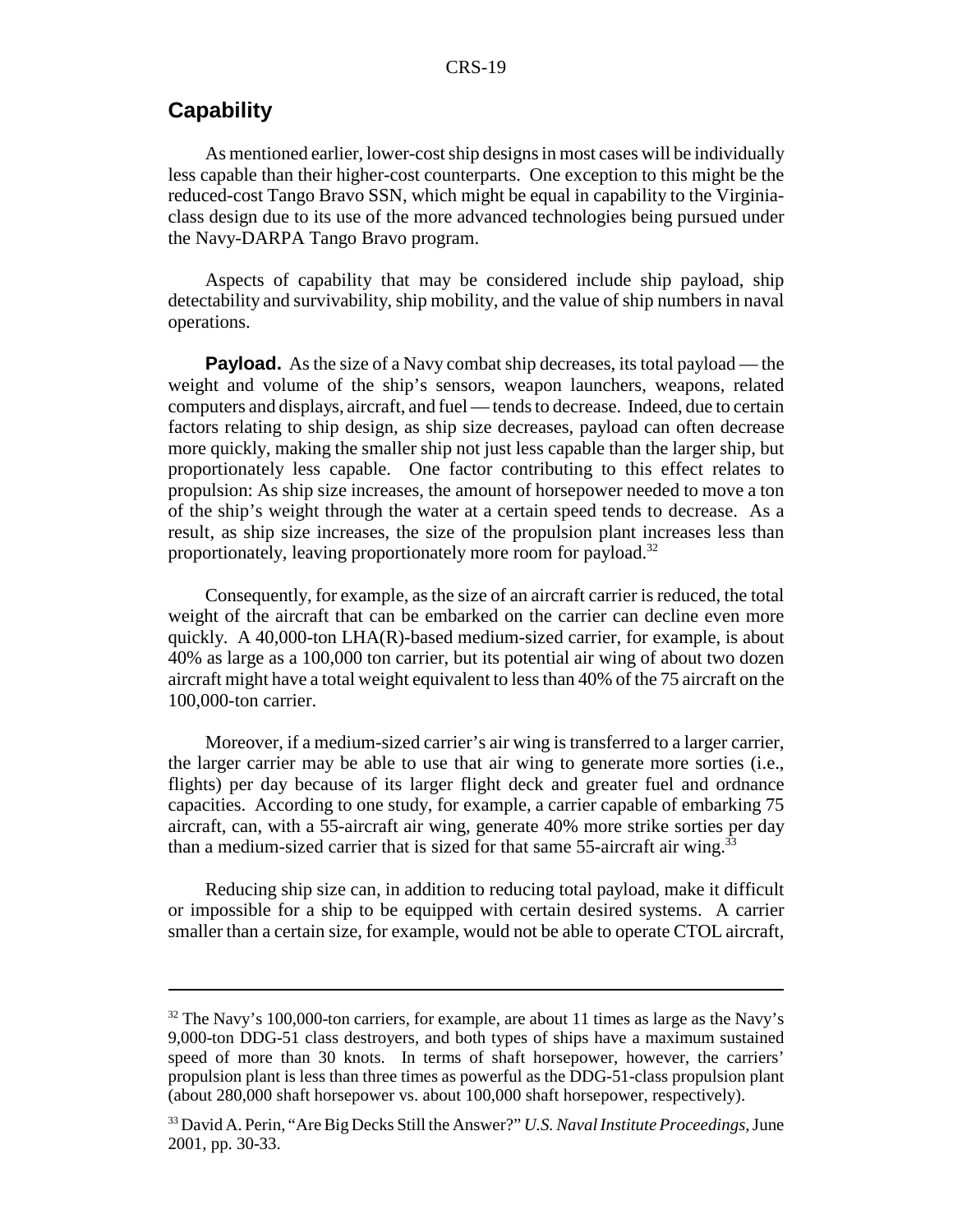while a surface combatant smaller than a certain size could not be equipped with certain large radars, sonars, missile-launching tubes, or guns.

A principal implication of payload decreasing more rapidly than ship size is that the total cost to put a certain collection of combat-related equipment to sea can go up as the size of the ships used to put the equipment to sea goes down. If total fleet payload is held constant, in other words, then reducing *unit* procurement costs by shifting to smaller ships can lead to a fleet design with a higher *total* procurement cost. In addition, if crew size and fuel consumption does not go down proportionately with ship size, then a similar effect could occur with regard to total fleet operation and support (O&S) costs.

The OFT report counters some of these points by arguing that using new technologies would permit the payload fraction of its recommended 1,000- and 100 ton surface combatants to be greater than what would have been possible in the past. Another counter-argument is that improvements in precision-guidance technology for weapons is permitting weapon size to be reduced because a smaller warhead that lands precisely on a target can do the same amount of damage to the target as a larger warhead that lands less precisely. As a result, it could be argued, payload related to weapons and weapon launchers can be reduced without reducing the ship's capability. Any improvements in technology that would permit a reduction in the weight and volume of sensors (e.g., radars or sonars) could lead to a similar argument relating to the sensor portion of a ship's payload.

**Detectability and Survivability.** Supporters of larger ships could argue that with careful design and construction, a large ship can be made no more susceptible to detection by enemy sensors (e.g., radars, sonars, or infrared sensors) than a much smaller ship. They could also argue that other things held equal, larger ships and ships built to military survivability standards are better able to withstand a hit from a weapon of a given size than a smaller ship or a ship built with an equal-sized commercial-like hull. A larger ship or a ship built to military survivability standards, they could argue, might be able to continue operations to some degree after being hit, or would at least would not be sunk, whereas a smaller ship or a ship built with a commercial-like hull is more likely to be sunk or rendered completely operable.

Supporters of smaller ships or ships built with commercial-like hulls could argue that making larger ships less detectable adds to their cost, and that a fleet composed of a large number of small ships could, by presenting the enemy with a large number of targets, overwhelm the enemy's target-tracking capabilities.<sup>34</sup> They could also argue that even large ships built to military survivability standards can be sunk or put out of operation, and that a fleet consisting of a relatively small number of such ships concentrates too large a fraction of the fleet's total capability and replacement value in each individual platform. They could argue that the most important measure of survivability is not individual-ship survivability but overall fleet survivability, and that a fleet consisting of a larger number of smaller ships can have superior overall fleet survivability. They could also argue that U.S. leaders might be averse to using expensive, highly capable Navy ships in certain high-threat

<sup>&</sup>lt;sup>34</sup> The OFT report makes the second argument.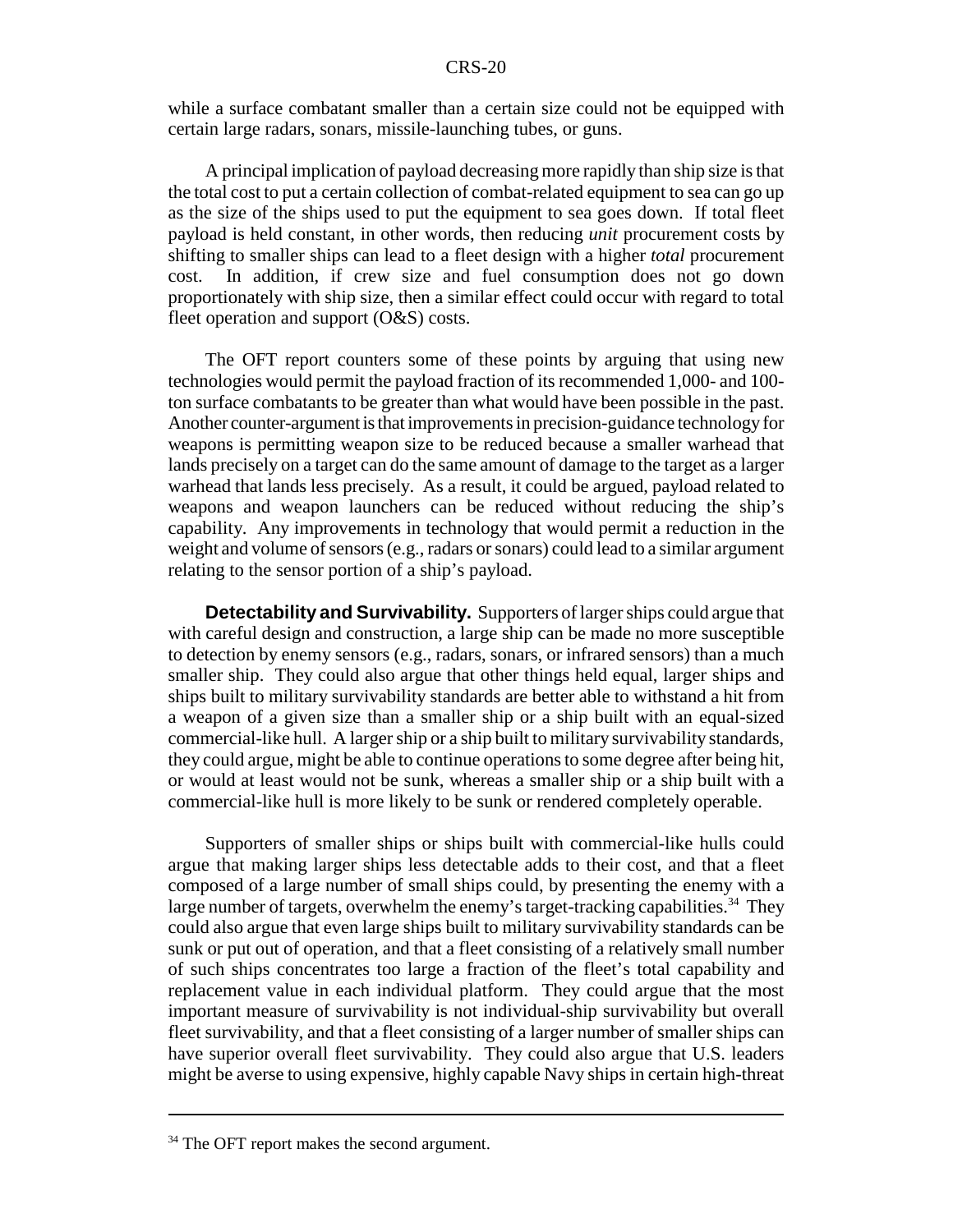situations because they would not want to risk one or more of them being heavily damaged or sunk, in which case the effective utility of these ships would be reduced.

#### **Mobility.**

*Nuclear Power.* Since nuclear propulsion plants do not require access to the atmosphere to generate power, equipping a submarine with a nuclear propulsion plant produces a fundamental change in ship mobility and consequently in the kinds of operations for which the submarine may be suitable. Some observers, particularly supporters of nuclear-powered submarines, have stated that without nuclear power, ships referred to as submarines are simply submersibles — ships that occasionally and for limited periods of time operate below the surface — and that it is the addition of nuclear power that creates a true submarine — a ship whose primary operating environment is below the surface.

As mentioned earlier, an AIP system such as a fuel-cell or closed-cycle diesel engine extends the stationary or low-speed submerged endurance of a non-nuclear-powered submarine. A conventional diesel-electric submarine has a stationary or low-speed submerged endurance of a few days, while an AIP-equipped submarine may have a stationary or low-speed submerged endurance of up to two or three weeks.

An AIP system does not, however, significantly increase the high-speed submerged endurance of a non-nuclear-powered submarine. A non-nuclear-powered submarine, whether equipped with a conventional diesel-electric propulsion system or an AIP system, has a high-speed submerged endurance of perhaps 1 to 3 hours, a performance limited by the electrical storage capacity of the submarine's batteries, which are exhausted quickly at high speed.

In contrast, a nuclear-powered submarine's submerged endurance, at any speed, tends to be limited by the amount of food that it can carry. In practice, this means that a nuclear-powered submarine can remain submerged for weeks or months at a time, operating at high speeds whenever needed.

As a consequence of their very limited high-speed submerged endurance, nonnuclear-powered submarines, even those equipped with AIP systems, are not well suited for submarine missions that require:

- long, completely stealthy transits from home port to the theater of operation,
- ! submerged periods in the theater of operation lasting more than two or three weeks, or
- submerged periods in the theater of operation lasting more than a few hours or days that involve moving the submarine at something more than low speed.

With regard to the first of the three points above, the OFT report proposes transporting the AIP submarines into the overseas theater of operations aboard a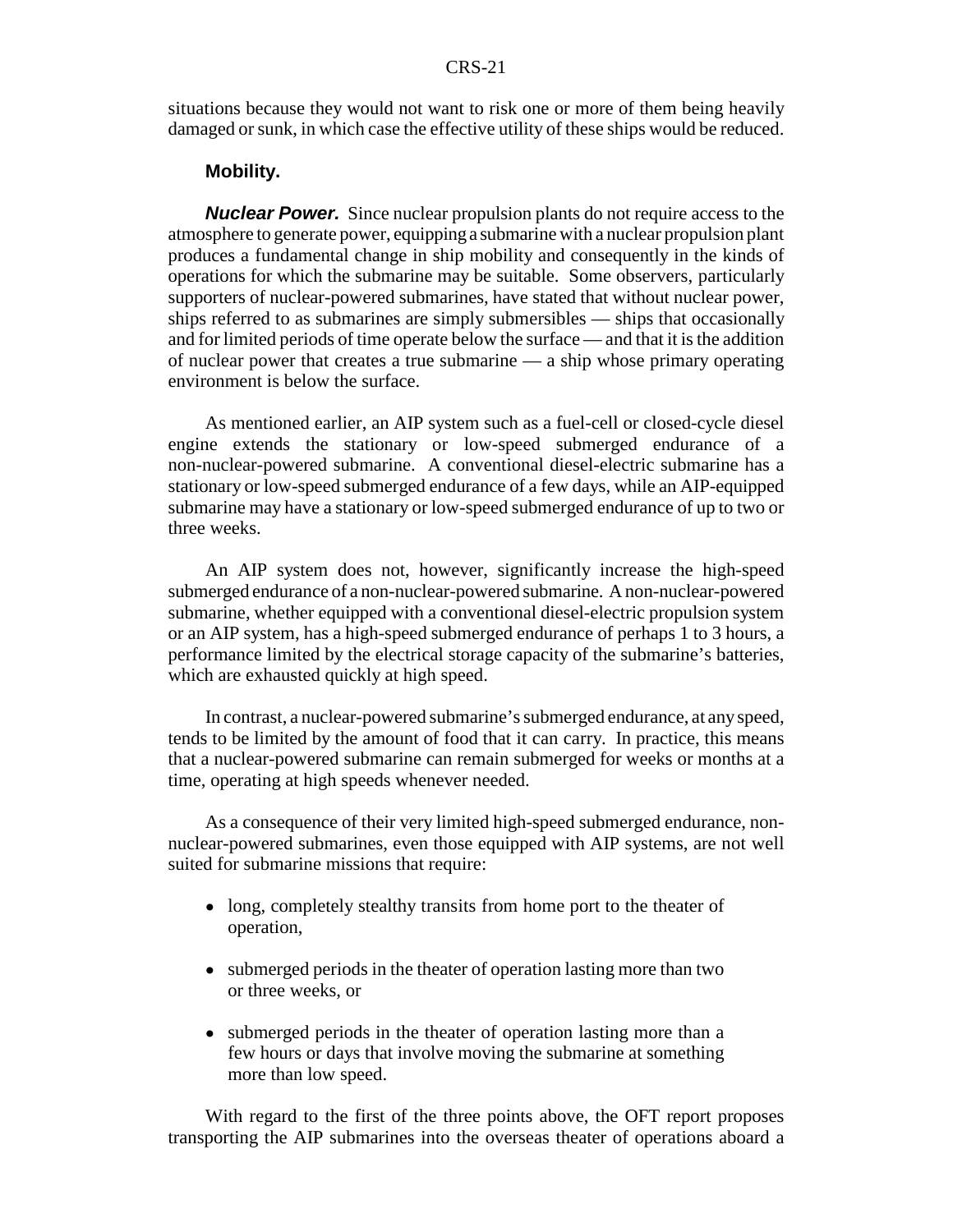transport ship. $35$  In doing so, the OFT report accepts that the presence of a certain number of U.S. AIP submarines in the theater of operations will become known to others. A potential force-multiplying attribute of having an SSN in a carrier strike group, in contrast, is that the SSN can be detached from the strike group, and redirected to a different theater to perform some other mission, without alerting others to this fact. Opposing forces in the strike group's theater of operations could not be sure that the SSN was not in their own area, and could therefore continue to devote resources to detecting and countering it. This would permit the SSN to achieve military effects in two theaters of operation at the same time — the strike group's theater of operations, and the other theater to which it is sent.

With regard to the second and third points above, the effectiveness of an AIP submarine would depend on what kinds of operations the submarine might need to perform on a day-to-day basis or in conflict situations while operating as part of a forward-deployed carrier strike group.

For aircraft carriers, the effects of adding nuclear power are less dramatic than they are for submarines, but still significant. Nuclear-powered carriers can make high-speed transits over long distances to respond to urgent crises without need for stopping or slowing down to refuel along the way. They do not need to be refueled upon arriving at the area of operations, permitting them to commence combat operations immediately upon arrival. And since they do not need large fuel tanks to store fossil fuel for their own propulsion plant, they can devote more of their internal volume to the storage of aircraft fuel and ammunition, which permits them to sustain combat operations for longer periods of time before they need to be resupplied.

*Maximum Speed.* Proponents of higher-speed ships like the LCS, the 13,500-ton carrier recommended in the OFT report, or the 1,000- or 100-ton surface combatants recommended in the OFT report, argue that the higher maximum speeds of these ships increases their capability by enabling them to shift locations more rapidly and making them more difficult for the enemy to track and target. Skeptics could argue that the advantages of ship speeds much higher than about 30 knots are unproven or overrated.

**Ship Numbers In Naval Operations.** Advocates of a fleet with a larger number of ships, which is something that might be facilitated by shifting to lowercost ship designs, argue that a ship cannot be in two places at the same time, and consequently that a fleet with a larger number of ships would be better able to maintain a day-to-day presence in multiple locations around the world or be better able to respond to simultaneous crises or conflicts in multiple locations. A fleet consisting of a larger number of less-capable ships, they could argue, might offer more flexibility for responding to situations with an appropriate amount of naval capability, as opposed to being forced to deploy a naval force with more capability

<sup>&</sup>lt;sup>35</sup> The strategy of transporting the AIP submarines to the theater using transport ships is not mentioned in the report but was explained at a Feb. 18, 2005 meeting between CRS and analysts who contributed to the OFT report.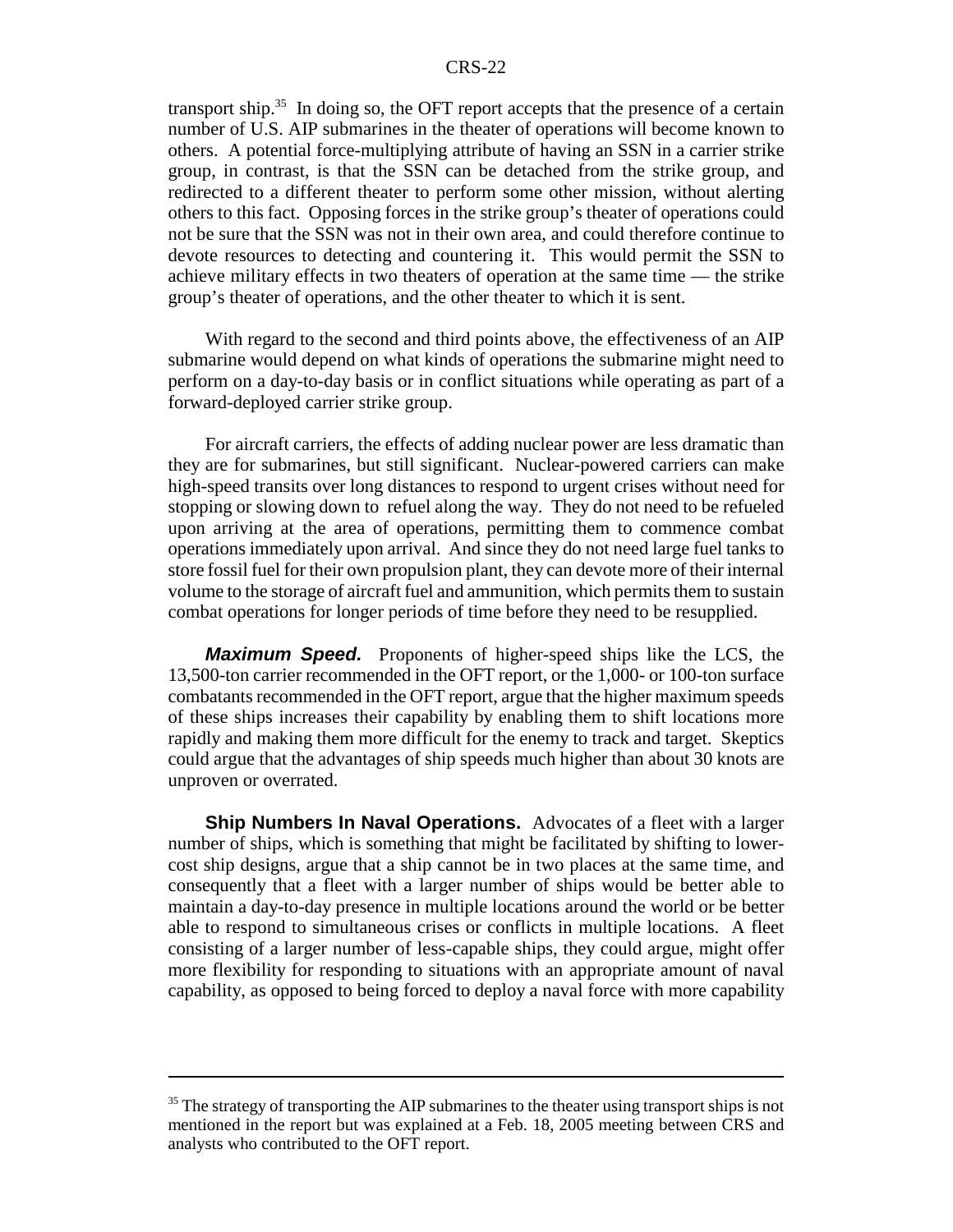than needed at a high daily O&S cost.<sup>36</sup> Advocates of a fleet with a larger number of ships could also argue that under the theory of network-centric warfare, the capability of the force grows as a function of the number of nodes (e.g., ships, aircraft, unmanned vehicles, and distributed sensors) that make up the network, and that increasing the number of ship nodes will consequently increase the total capability of the force. $37$  Advocates who make this last argument in some cases might argue that in light of networking and other advanced technologies, U.S. military forces in general should shift to less concentrated and more highly distributed force designs.

Defenders of a fleet consisting of a smaller number of more-expensive ships could argue that being able to deploy ships to a greater number of locations around the world might be of limited value if those ships are less-capable designs that are not capable of performing required missions. They could also argue that the Navy has taken steps in recent years to increase the fraction of the fleet that is deployed, or ready to be deployed, at any given time, mitigating the effects of having a relatively limited total number of ships in the fleet. $38$  They could argue that current ship designs already provide adequate flexibility for creating naval formations with appropriate amounts of capability for responding to various situations. They could also argue that when numbers of aircraft, unmanned vehicles, and distributed sensors are taken into account, a fleet consisting of a smaller number of more-expensive ships would still have an adequate number of nodes for engaging in network-centric warfare.

#### **Technical Risk**

Of the lower-cost options outlined earlier, those that might pose some technical risk for the Navy include the AIP-equipped non-nuclear-powered submarine (because a non-nuclear-powered submarine has not been designed and built for the U.S. Navy since the 1950s), the Tango Bravo nuclear-powered submarine (because of the need to mature the Tango Bravo technologies), the 13,500-ton high-speed carrier (because of its fairly large SES/catamaran hull design), and perhaps the 1,000- and 100-ton surface combatants (because of the new technologies that are intended to increase their payload fractions).

<sup>&</sup>lt;sup>36</sup> The OFT report makes this point from a budgetary perspective as well, arguing that a fleet consisting of lower-cost ships can be adjusted in size more smoothly to adapt to changes in available funding levels.

<sup>37</sup> For more on network-centric warfare, see CRS Report RL32411, *Network Centric Warfare: Background and Oversight Issues for Congress,* by Clay Wilson and CRS Report RL20557, *Navy Network-Centric Warfare Concept: Key Programs and Issues for Congress*, by Ronald O'Rourke.

<sup>38</sup> For additional discussion of this point, see CRS Report RS21338, *Navy Ship Deployments: New Approaches — Background and Issues for Congress*, by Ronald O'Rourke.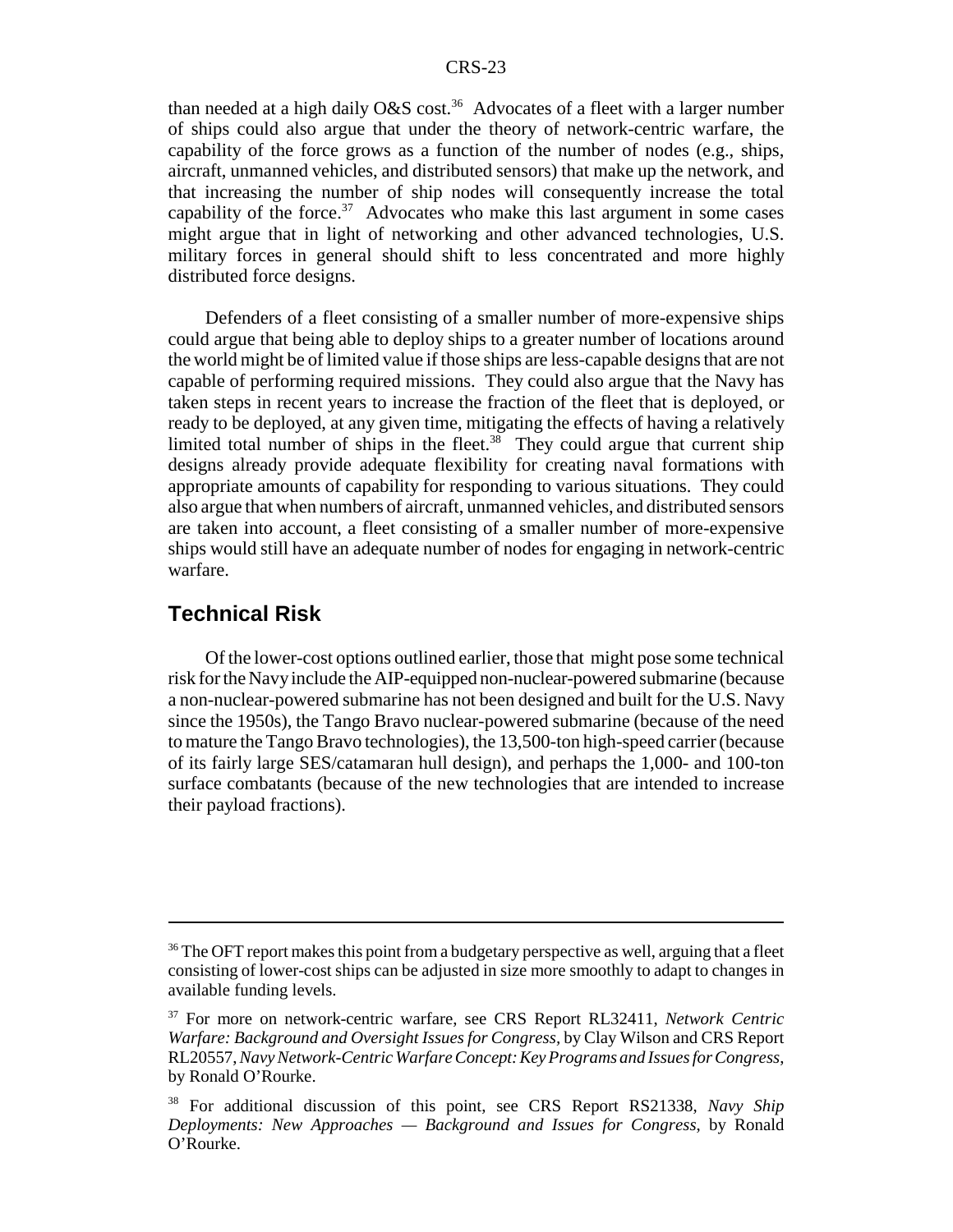#### **Homeporting Arrangements**

Smaller ships might offer a wider range of homeporting possibilities because some ports might not have large enough berthing spaces or deep enough waters to accommodate ships of more than a certain size.

Homeporting a nuclear-powered carrier or submarine can be a more complex undertaking than homeporting a conventionally powered ship due to requirements that are unique to nuclear-powered ships, such as having access in the home port to a nuclear-certified maintenance shop. In addition, gaining permission to forwardhomeport a Navy ship in a foreign country can be politically more difficult if the ship in question is nuclear-powered and there are substantial anti-nuclear sentiments in the intended host country.39

#### **Impact On Shipbuilding Industrial Base**

Lower-cost ship designs could affect the shipbuilding industrial base by changing the total volume of Navy shipbuilding work or the distribution of that work among various shipyards.

**Total Volume Of Work.** The total volume of Navy shipbuilding work is to a large degree a function of the total amount of funding available for Navy ship procurement. Consequently, the effect that shifting to lower-cost designs might have on the total volume of shipbuilding work would depend to a large degree on whether the shift somehow affects the total amount of funding available for Navy ship procurement. At least three scenarios are possible:

- One possibility is that shifting to lower-cost designs does not substantially affect the total amount of funding available for Navy ship procurement, in which case the total volume of Navy shipbuilding work might not change substantially.
- A second possibility is that the shift to lower-cost designs is used to reduce the total cost of building the same total number of ships as previously planned, in which case the total volume of Navy shipbuilding work would be reduced.
- A third possibility is that the shift to lower-cost designs makes Navy ships appear more cost-effective compared to competing Navy or

<sup>&</sup>lt;sup>39</sup> The Navy may face this second issue at some point with regard to the continuation of its carrier homeporting arrangement with Japan. A Navy carrier has been homeported in Japan since the early 1970s, and the three carriers that have been homeported there over the years have all been conventionally powered. Of the Navy's 12 carriers, only two — the Kitty Hawk (CV-63) and the John F. Kennedy (CV-67) — are conventionally powered, and these two ships are among the oldest carriers in the fleet. The Kitty Hawk is scheduled for retirement in 2008, and the Navy has proposed retiring the Kennedy in FY2006. For further discussion, see CRS Report RL32731, *Navy Aircraft Carriers: Proposed Retirement of USS John F. Kennedy — Issues and Options for Congress*, by Ronald O'Rourke.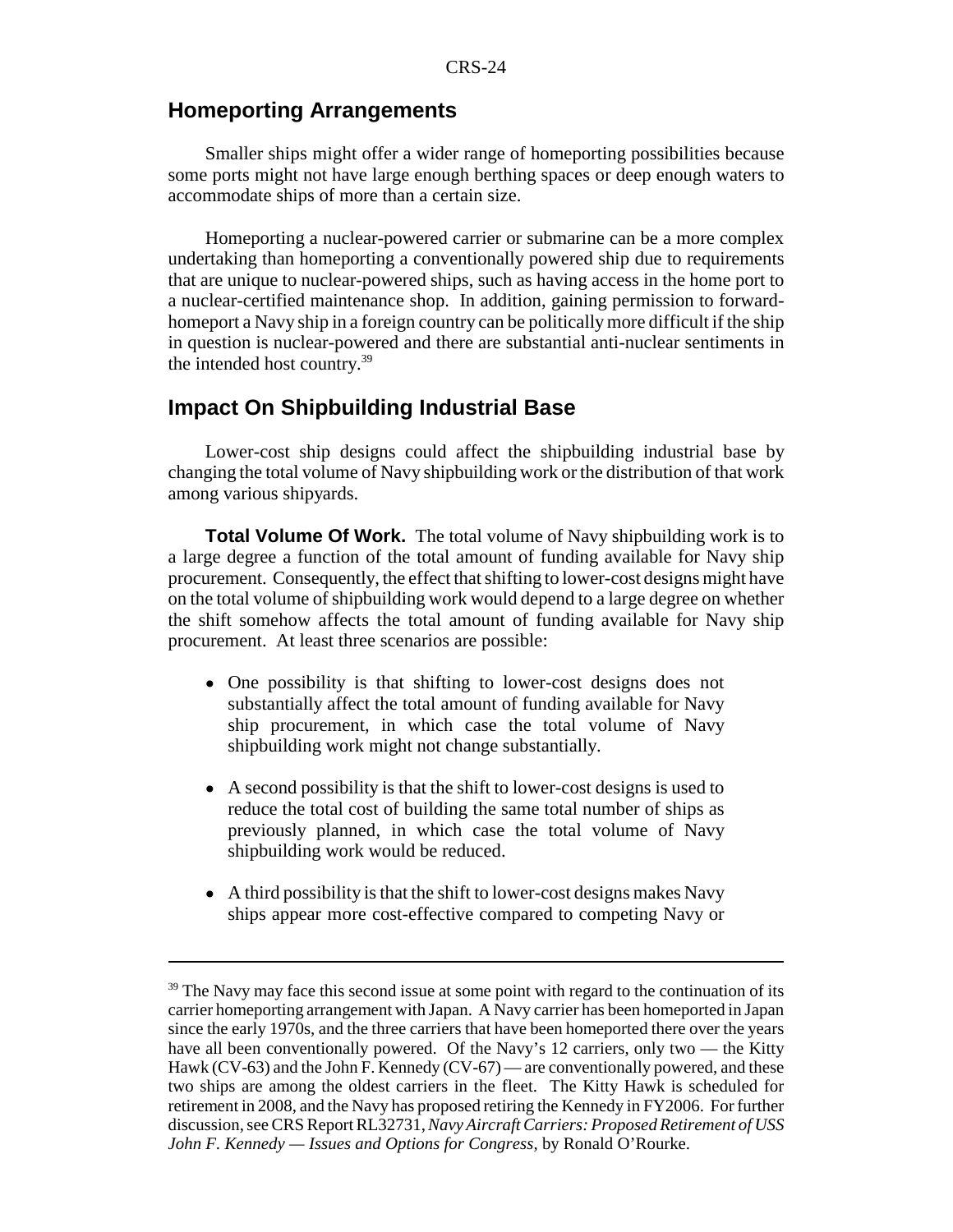DOD programs, in which case the total amount of funding available for Navy ship procurement might be increased, enabling an increase in the total volume of Navy shipbuilding work.

**Distribution Of Work Among Shipyards.** The lower-cost ship designs in this report could affect the distribution of shipbuilding work among various shipyards in one or more of the following ways:

- ! **Attack submarines.** A Tango Bravo nuclear-powered submarine would be designed and built by one or both of the country's two current nuclear-submarine construction shipyards — General Dynamics' Electric Boat (GD/EB) of Groton, CT, and Quonset Point, RI, and Northrop Grumman Newport News (NGNN) of Newport News, VA. If both GD/EB and NGNN are involved in the program, the division of work between the two yards could be different than the current, roughly even, division of work the two yards have for building Virginia-class submarines. An AIPequipped non-nuclear powered submarine could be designed and built by GD/EB or NGNN, or by a non-nuclear shipyard, such as the Ingalls shipyard at Pascagoula, MS, that forms part of Northrop Grumman Ship Systems (NGSS). Ingalls has been associated with past proposals for building non-nuclear-powered submarines for export to foreign countries. If AIP submarines were procured in lieu of nuclear-powered submarines, that could reduce the total amount of work available to U.S. naval nuclear propulsion component manufacturers, many of whom are sustained by the work provided by the Navy's nuclear submarine and aircraft carrier programs.
- **Aircraft carriers.** NGNN is the only U.S. yard that can build large nuclear-powered carriers (and the only yard that could readily build large conventionally powered carriers). A medium-sized, conventionally powered carrier based on the LHA(R) design could be built by NGNN or by another yard, such as Ingalls, the builder of previous ships similar to the LHA(R). A medium-sized, conventionally powered carrier based on a merchant-like hull could be built by NGNN, Ingalls, or other shipyards, particularly those with experience building merchant-like hulls, such as the Avondale shipyard near New Orleans that also forms part of NGSS or General Dynamics' National Steel and Shipbuilding Company (GD/NASSCO) of San Diego, CA. A small, high-speed carrier using an SES/catamaran hull design might be built at a number of yards, particularly any that might have experience building SES/catamaran hulls. If conventionally powered carriers were procured in lieu of nuclear-powered carriers, that could reduce the total amount of work available to U.S. naval nuclear propulsion component manufacturers, many of whom are sustained by the work provided by the Navy's nuclear submarine and aircraft carrier programs. In terms of the amount of work provided to these manufacturers, a carrier nuclear propulsion plant is considered roughly equivalent to five submarine nuclear propulsion plants.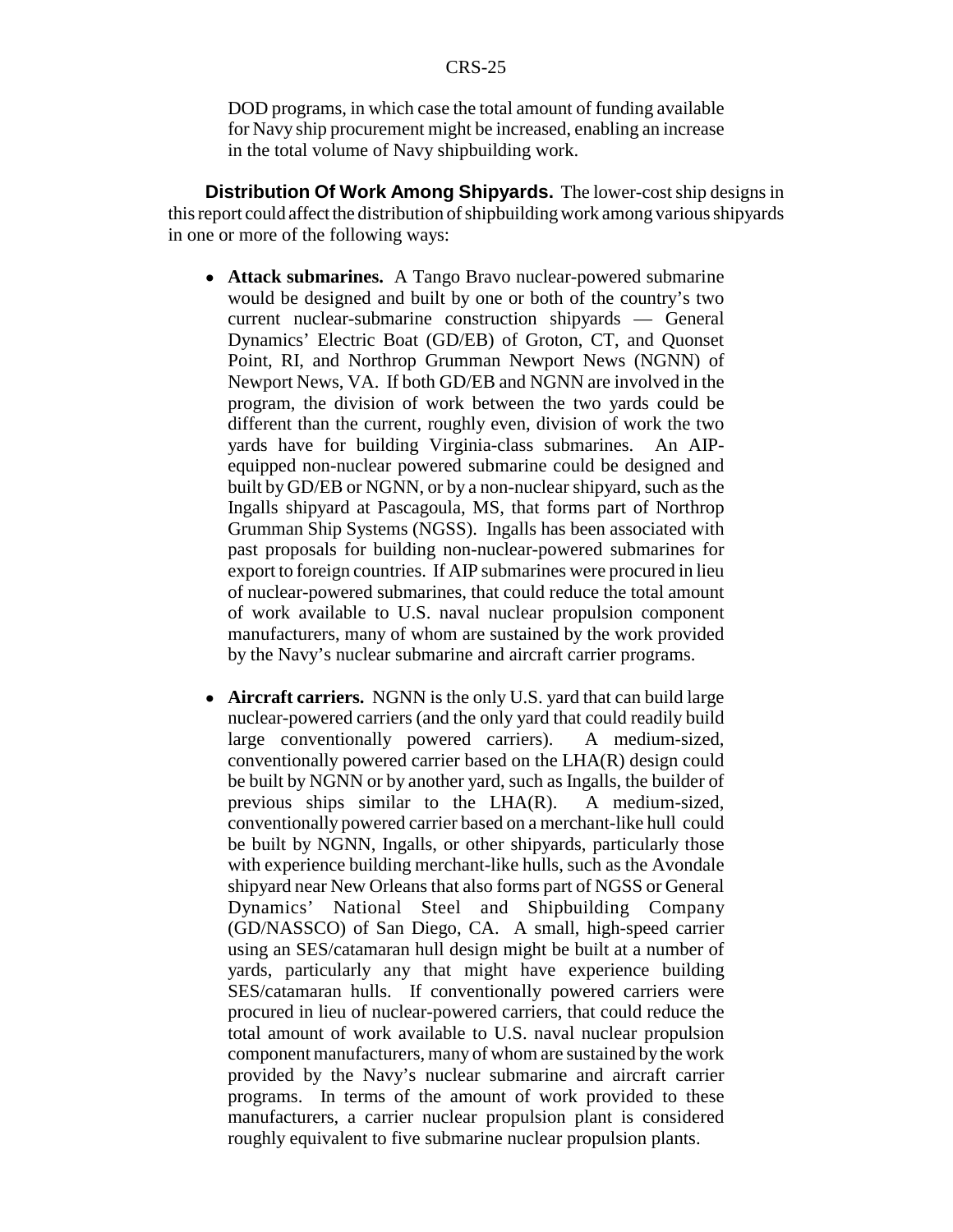- Larger surface combatants. DD(X) destroyers are to be built at NGSS (particularly Ingalls) and General Dynamics' Bath Iron Works  $(GD/BIW)$  of Bath, ME. A 9,000-ton  $SC(X)$ , a 6,000-ton  $FFG(X)$ , or a low-cost gunfire support ship would likely be built at one or both of the same yards, but could also be built at other yards, such as Avondale or NGNN. If built at both NGSS and GD/BIW, the division of work between the two yards might not be the same as would occur under the DD(X) program.
- **Smaller surface combatants.** One version of the LCS is to be built at Marinette Marine of Marinette, WI, and Bollinger Shipyards of Louisiana and Texas. The other version is to be built at the Austal USA shipyard at Mobile, AL. A 1000- or 100-ton surface combatant could be built at either of these yards or at other yards, particularly yards that focus on building smaller ships.

# **Legislative Activity**

### **H.R. 1815/S. 1042 (FY2006 Defense Authorization Bill)**

**H.R. 1815.** H.R. 1815 as reported by the House Armed Services Committee (H.Rept. 109-89) contains several provisions intended to address the issue of rising Navy ship procurement costs:

- Section 121 limits the procurement costs of the five Virginia (SSN-774) class submarines being procured under a multiyear procurement (MYP) arrangement covering the five years FY2004-FY2008 to the costs for these ships that are shown in the FY2006 budget submission.
- Section 122 limits the procurement cost of the amphibious assault ship LHA(R), which is to be procured in FY2007, to \$2.0 billion, or about \$700 million less than the ship's estimated cost in the FY2006 budget submission.
- Section 123 limits the cost of future destroyer-type surface combatants to \$1.7 billion per ship, and directs the Navy to develop an acquisition plan for a future destroyer-type ship that would use technologies now intended for the Navy's planned DD(X) destroyer and  $CG(X)$  cruiser, be at least as capable as the Navy's current Aegis (DDG-51 class) destroyers, and be ready for lead-ship procurement not later than FY2011. The estimated cost of the lead DD(X) destroyer is \$3.3 billion, and the Navy proposes procuring the ship in FY2007. The estimated cost of the lead  $CG(X)$  cruiser is \$3.2 billion, and the Navy proposes procuring the ship in FY2011. The  $DD(X)$  or  $CG(X)$  design likely could not be built for \$1.7 billion, unless much or all of the ships' planned combat-related equipment is removed. This provision would effectively restructure the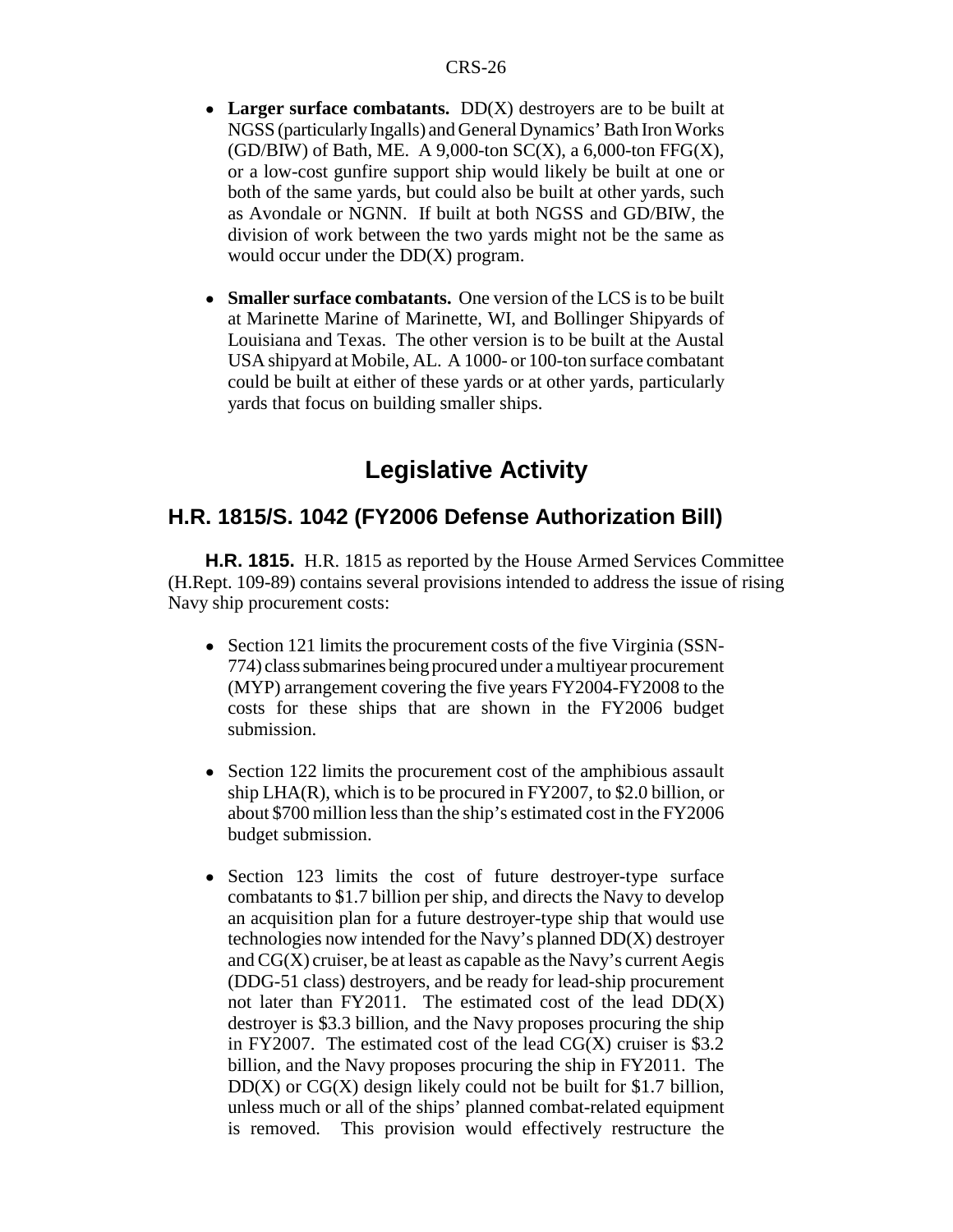$DD(X)/CG(X)$  effort into a program aimed at developing and acquiring a new surface combatant that is smaller and less expensive than the  $DD(X)$ .

- Section 124 limits the cost of each Littoral Combat Ship (LCS), including its modular mission packages, to \$400 million, which is about the average cost for each LCS and its modular mission packages as shown in the latter years of the FY2006-FY2011 Future Years Defense Plan (FYDP).
- Section 217 directs the Navy to carry out a program for developing and designing a new class of nuclear-powered submarine that would be at least as capable as the Virginia (SSN-774) class design, but cost "dramatically" less. The lead boat of this design is to be ready for procurement in FY2014.
- Section 225 creates a new program for U.S. shipyards aimed in part at improving the efficiency and cost-effectiveness of the construction of Navy ships.

#### H.Rept 109-89 states:

The committee is deeply concerned with the skyrocketing costs of weapon systems that cannot be explained by inflation or by reduced economies of scale. In many instances, these increases result from the addition of costly, and often unneeded, requirements to the Department's most expensive platforms. To affect the changes proposed in this bill, both the Department and Congress must accept that current DOD acquisition culture and processes are no longer affordable....

The committee is particularly concerned by the Navy's rising shipbuilding costs and by recent statements from the Navy's officials that they are uncertain about what to do about the problem. With an annual shipbuilding budget of approximately \$10.0 billion, the committee is concerned with the amount of capability and military presence that can be maintained with new weapons systems. For example, the proposed Future Major Surface Combatant (DD(X)), has price estimates of over \$3.0 billion per ship. The committee is also concerned with the effect the Navy's procurement strategy will have on the shipbuilding industrial base. These rising costs threaten to undermine the Navy's shipbuilding program, putting future naval capabilities in jeopardy. This year, the committee asks the fundamental question of how the Navy's appetite for "mega-ships" will affect the industrial base and sustain production rates necessary to deploy an operational fleet of sufficient size to meet global commitments. The committee believes that early designs for many platforms successfully addressed the missions of the global war on terrorism by being light, agile and cost-effective. However, the committee notes with dismay that costly features redundantly supported by other platforms and systems are now contributing to spiraling program costs. (Pages 11-12.)

The report also states: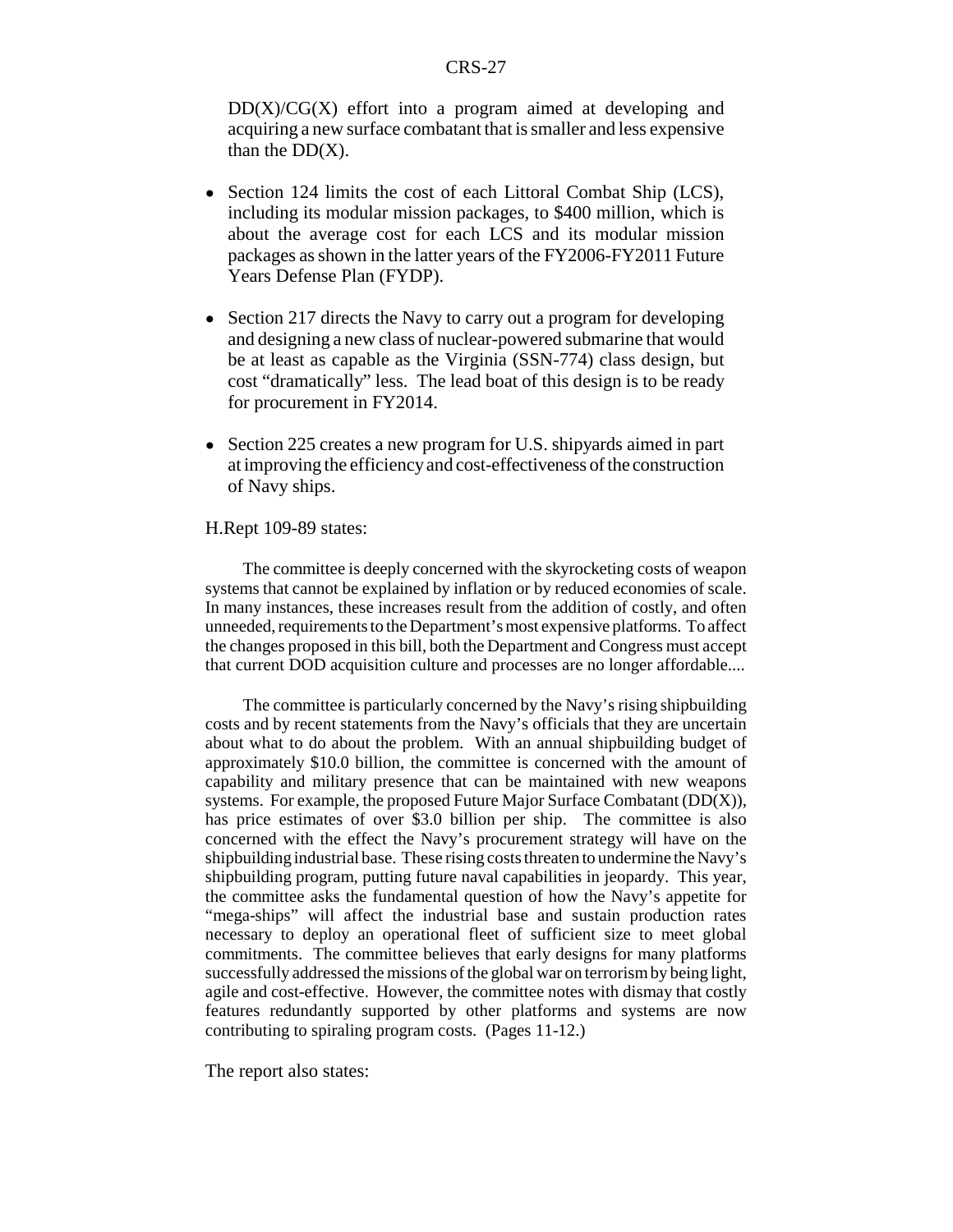The committee is greatly concerned about the dramatic increase in Navy shipbuilding costs, the viability of the Navy's future force structure, and the ambiguity and volatility in the Navy's shipbuilding plans.

The spiraling growth in the costs of modern military systems has reached a point where it directly places at risk the ability of the United States to field weapons platforms in sufficient numbers to support U.S. military strategy and national security requirements. Nowhere, is this risk more apparent than in naval shipbuilding. Admiral Vern Clark, Chief of Naval Operations, when testifying before the committee on the fiscal year 2006 budget request for the Department of the Navy stated, "As we seek greater combat capability and greater operational efficiencies through upgraded power, propulsion, and computing technologies, we find a ratio of cost growth beyond our seeming control, which may not be fully explainable solely by reduced economies of scale." The committee agrees that general inflation, raw material cost increases, and reduced overhead absorption due to shipbuilding rate decreases cannot fully explain the dramatic increase in shipbuilding costs.

Admiral Clark, in his posture statement before the House Committee on Appropriations, Subcommittee on Defense stated, "We need to partner with Congress and industry to regain our buying power. Acquisition and budget reforms, such as multi-year procurement, economic order quantity, and other approaches help to stabilize the production path, and in our view, reduce the per unit cost of ships and increase our shipbuilding rate." The committee does not agree that creative financing methodologies that delay recognizing the true cost of shipbuilding or that provide ever-increasing amounts of funding to cover the explosion in ship costs are responsible actions. Incremental funding, advanced procurement, multiyear procurement, and various creative shipyard work allocation arrangements have failed to control the cost growth of vessel classes such as the Virginia class submarine, the replacement amphibious assault ship  $(LHA(R))$ , the future major surface combatant ship  $(DD(X))$ , and the future aircraft carrier CVN — 21.

The committee believes the lack of discipline in both the requirements development process and the systems design and demonstration phase process are the largest contributors to the spiraling cost growth in naval vessels. The capabilities defined in the requirements development process must be constrained by an appropriate amount of overmatch capability, acknowledgement that some missions may be better served by other platforms in the joint battle space and by costs that permit the continued deployment of sufficient naval force structure. With the cost of a destroyer having potentially grown to be greater than 50 percent of the cost of the Nimitz class aircraft carrier, this class of new ships is simply not affordable. Further, the latest reports indicate that the CVN — 21 aircraft carrier may cost as much as \$13.0 billion.

The committee supports increased funding for naval shipbuilding. However, the committee recognizes that fiscal constraints will not permit the continued funding of dramatically more expensive vessels that will only further reduce force structure of the fleet and expedite the atrophy of our shipbuilding capability. Accordingly, the committee has included in this Act provisions that constrain the unit cost of the Virginia class submarine, the  $DD(X)$ , the Littoral Combat Ship (LCS), and the LHA(R). Further, these provisions are intended to force the Navy to assess the trade-off between military requirements and affordability and to stabilize ship designs prior to construction. In the interim,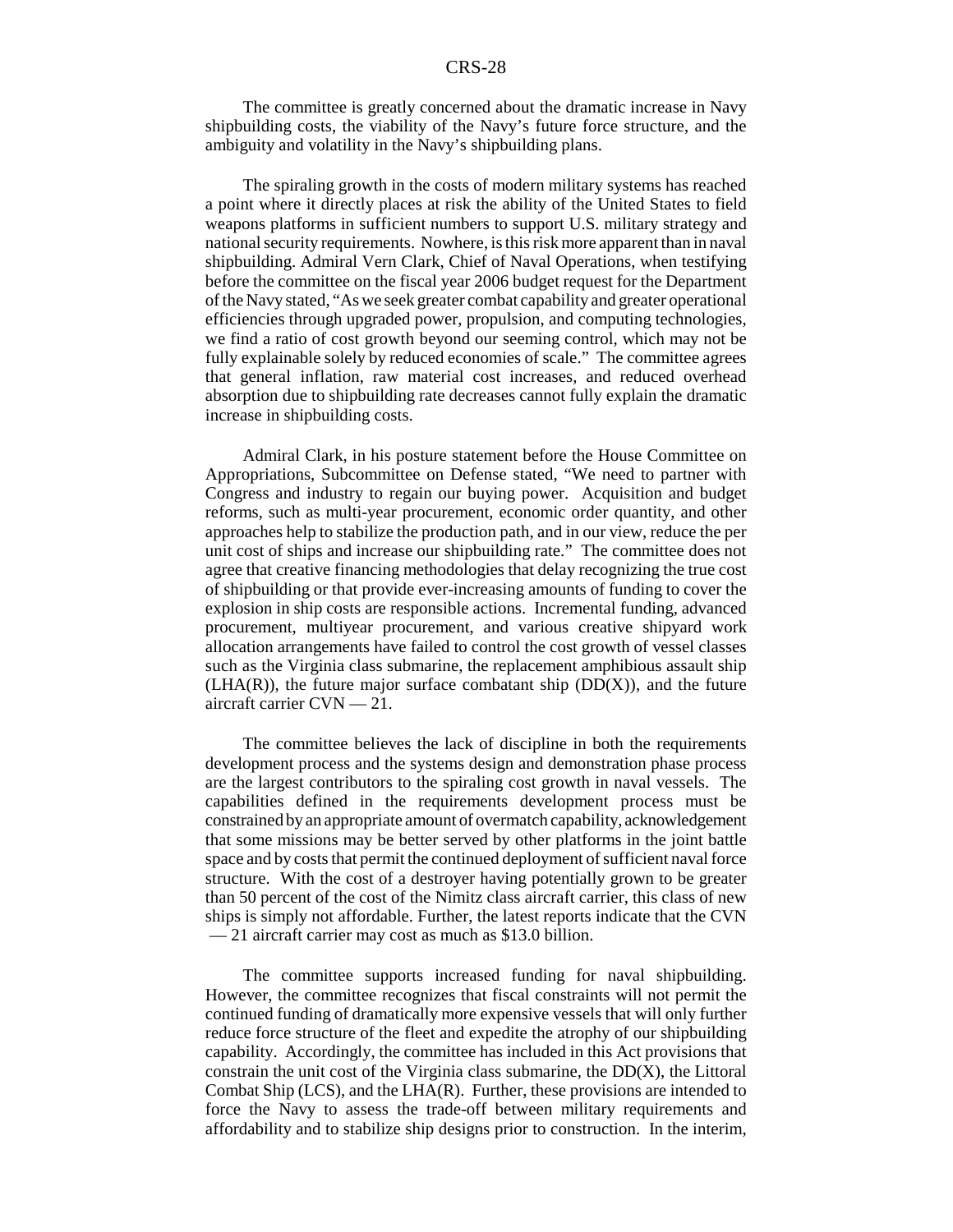the committee recommends that the construction of two additional Arleigh Burke class (DDG — 51) destroyers be authorized with funds, in part, from the cost savings derived from the aforementioned alterations to the DD(X) program. (Pages 63-64.)

**S. 1042.** In its report (S.Rept. 109-69) on S. 1042, the Senate Armed Services Committee states:

The committee is particularly concerned about the state of the current shipbuilding program. The committee does not believe that the current or projected level of funding for shipbuilding is adequate to build the numbers of ships that will allow the Navy to perform its global missions or to sustain an increasingly fragile industrial base. The founding fathers were specific in the United States Constitution that it is the duty of Congress to "maintain" a Navy. They had the foresight to realize that a Navy cannot be quickly constituted, or reconstituted. That is as true today as it was over two centuries ago. If the United States is to remain a global power, it must have a global presence. As a maritime nation, that presence is often displayed in the form of naval ships, not only through ensuring open sea lines of communication and trade in international waters, but also through the inherently diplomatic mission of visiting foreign ports and "showing the flag".

The Navy currently has only 288 ships in the fleet. This is the smallest number of ships in the Navy since before the start of the Second World War. It is true that these ships possess capabilities far greater than those of the past, but global presence demands sufficient numbers of ships as well as the capabilities possessed by those ships.

Numerous officials have testified before this committee that shipbuilding must become a subject of national debate. They have testified that the Department of Defense, the Congress, and the shipbuilders need to engage in this debate. Low shipbuilding rates have resulted in increased costs for ships, as recently documented by the Government Accountability Office. These increased costs have translated into even lower shipbuilding rates. The committee believes this downward spiral needs to be reversed. To accomplish this, the committee believes that significantly higher funding is required in the shipbuilding budget. That funding must be stable, and some degree of flexibility is required in the funding mechanisms for shipbuilding to allow for efficient management while visibility remains to allow for sufficient oversight.

The committee believes that the shipbuilding budget must be reviewed by the administration as a matter of the utmost urgency in the coming year. The committee recommends that the President consider establishing a special shipbuilding fund, which would be funded apart from the normal give and take within the Department of Defense budget process, to dedicate a sustained amount of funding for the construction of naval ships. The Congressional Budget Office estimates, based on testimony before the committee, that the amount of funding necessary to maintain a Navy of appropriate size and capability to deter any potential adversaries and meet U.S. global commitments is at least \$15.0 billion a year, and that it needs to be sustained at that level for a period of 10 to 15 years. (Pages 6-7.)

The section of the report discussing line items in the Navy's research and development account (which are called program elements, or PEs) states: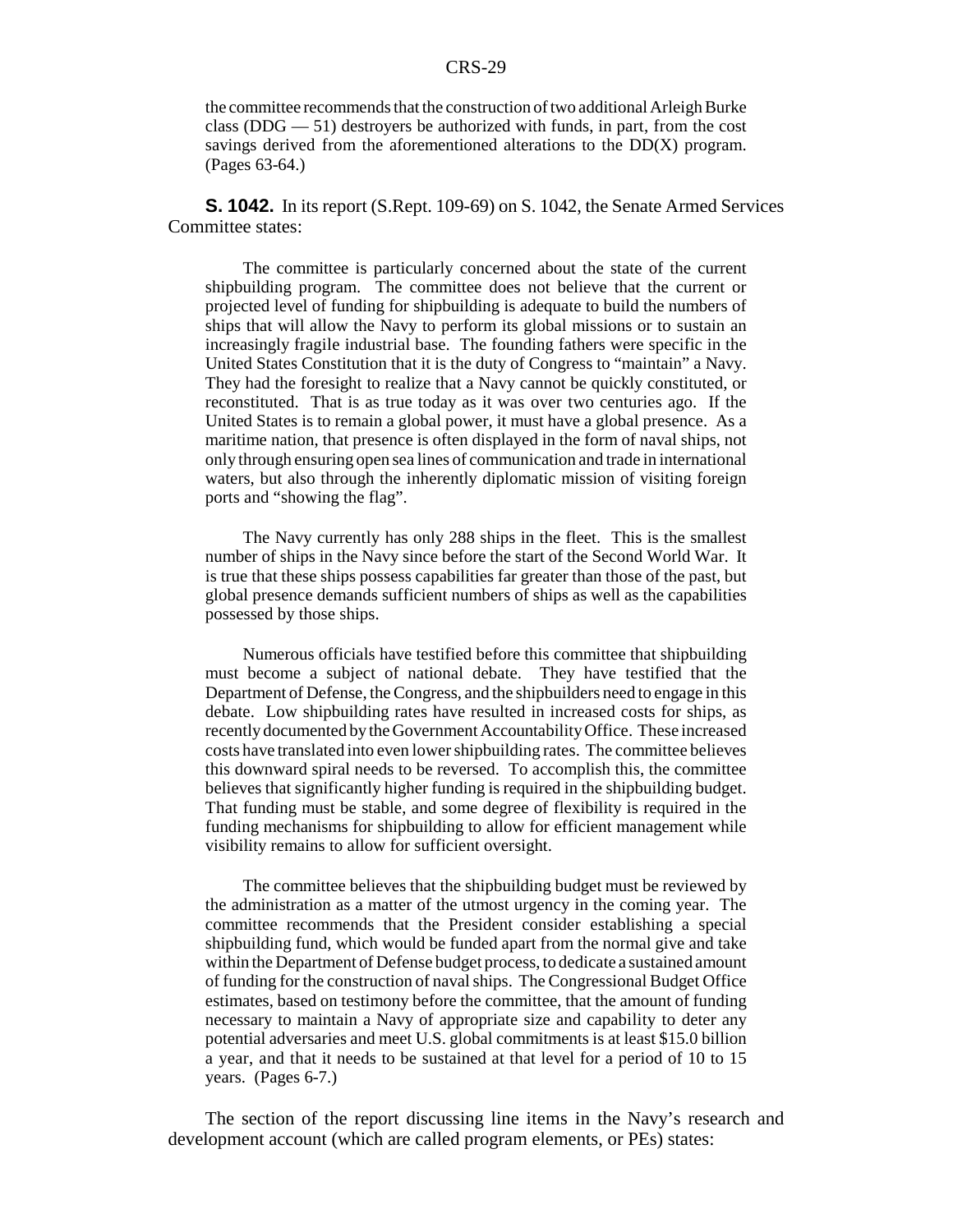The budget request included no funding in PE [program element] 78730N for maritime technology. In recent years, funding provided by this line was used for the national shipbuilding research program — advanced shipbuilding enterprise (NSRP-ASE). This enterprise is a collaborative effort between the Navy and industry, which has yielded new processes and techniques that reduce the cost of building and repairing ships. The program has already documented a positive return on investment.

Section 242 of the Ronald W. Reagan National Defense Authorization Act for Fiscal Year 2005 (Public Law 108-375) expressed the sense of the Congress that the Secretary of Defense should continue to fund this program at a sustaining level. With a shrinking industrial base for shipbuilding already driving higher costs, this type of initiative is essential to providing efficiencies. The committee believes it is shortsighted not to invest in improved processes that would reduce the cost of shipbuilding. The committee recommends an increase of \$10.0 million in PE 78730N for the NSRP-ASE. (Pages 179-180.)

#### **H.R. 2863 (FY2006 Defense Appropriations Bill)**

In its report (H.Rept. 109-119 of June 10, 2005) on H.R. 2863, the House Appropriations Committee stated:

The Committee is concerned over the affordability of the Navy's future shipbuilding program. Over the current Future Years Defense Plan (fiscal years 2006 through 2011), the service plans to construct 49 new ships at a cost of approximately \$73.5 billion. Over that time period, the amount of funding allocated to new construction would rise from \$6.2 billion in fiscal year 2006 to an estimated \$17.7 billion in fiscal year 2011. The Navy is currently projecting a requirement for a fleet size of between 260 and 325 ships, at an estimated annual ship construction cost of \$12 billion to \$15 billion. However, the Congressional Budget Office, in a report dated April 25, 2005, concluded that those estimates are understated by approximately \$3 billion per year. In other words, \$18 billion annually may be needed to sustain a program that, in fiscal year 2006, is budgeted at slightly more than \$6 billion. OSD's Force Transformation Office recently observed that none of the five key financial assumptions upon which the Navy's plan relies are materializing. Instead, they suggest that "trends in all five areas are moving in the wrong direction." The Committee encourages the Navy to redouble its efforts to lower costs for ship classes on the drawing boards, to provide a more affordable plan for the future.

The Committee believes the Navy will not be able to afford the fleet it needs if it cannot control costs better for ships under construction, and lower costs for ship classes on the drawing boards, as discussed more fully in the paragraphs below.

#### COST GROWTH AND COST CONTROL IN ONGOING PROGRAMS

The Committee is dismayed over continuing cost growth in ongoing shipbuilding programs. The Navy is now estimating a total government liability of  $$6,057,000,000$  on the CVN-77 — a program with a statutory cost cap of \$4,600,000,000. The fiscal year 2006 budget includes funds for cost growth in this program as well as the LPD–17 and SSN–774 programs, and the Committee understands that even further funding may be needed to complete those efforts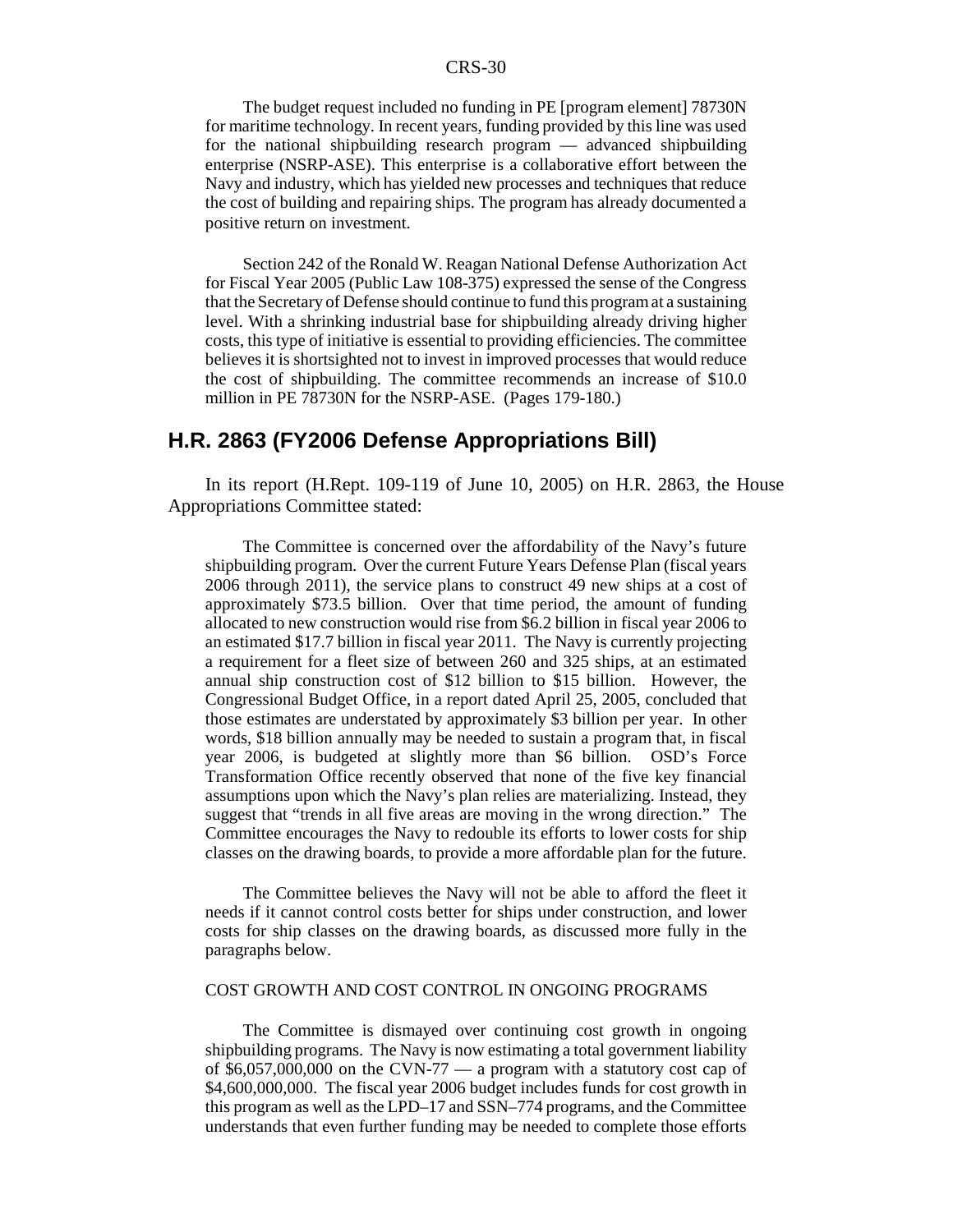in future budgets. The Government Accountability Office, in a report dated February 28, 2005, found a number of problems in Navy's ship cost estimating process. Among other things, GAO auditors concluded that:

- ! Navy practices for estimating costs, contracting, and budgeting for ships have resulted in unrealistic funding of programs, increasing the likelihood of cost growth;
- In the programs surveyed, Navy staff did not conduct uncertainty analyses to measure and plan for the probability of cost growth;
- ! Navy did not conduct independent cost estimates for its most expensive asset, nuclear aircraft carriers;
- ! Contract prices were negotiated and budgets established without making full use of design knowledge and construction experience; and
- When unexpected events occurred, the incomplete and untimely reporting on program status delayed the identification of problems and timely budgeting for their correction.

These substandard practices lead to cost growth, which drains away the resources needed to build additional ships. The Committee expects the Navy to expeditiously address the findings and recommendations of the GAO report. Further, the Committee directs the Navy to submit, not later than December 31, 2005, a plan for resolving contract cost growth on existing shipbuilding programs such as the Virginia-class submarine and the LPD–17, including the option of possibly converting remaining work to fixed price contracts. (Pages 144-145)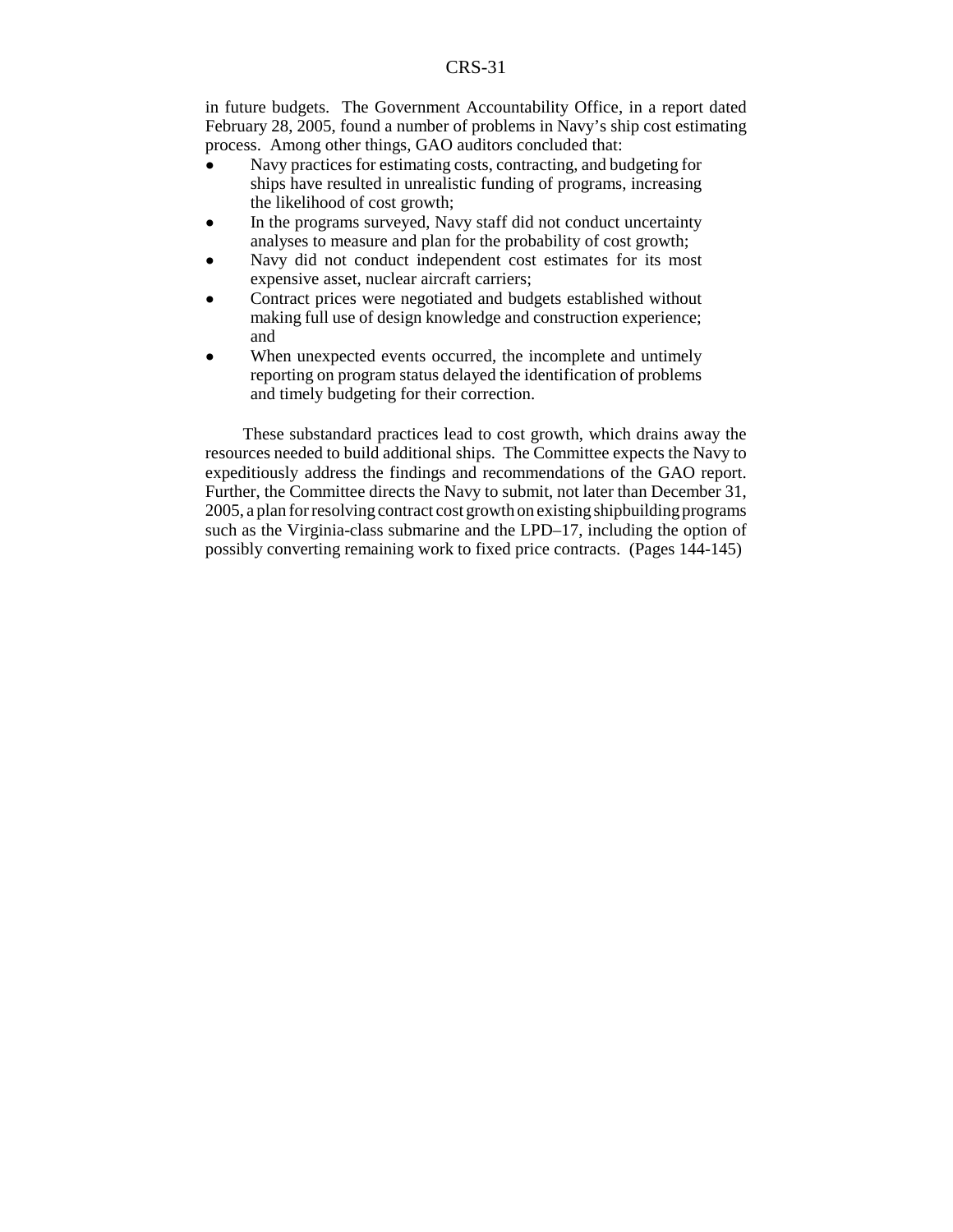# **Appendix A: Other Options for Responding to Rising Ship Costs**

Aside from reducing planned ship procurement rates or shifting or shifting to lower-cost ship designs, one option for responding to rising Navy ship procurement costs would be to increase annual ship-procurement funding.40 Increasing annual ship-procurement funding substantially from current levels, however, may not be easy. In a situation of finite defense funding, increasing funding for Navy ship procurement could require reducing funding for other Navy or DOD priorities. The Navy has worked in recent years to operate more efficiently on a day-to-day basis so that the resulting savings could be applied to Navy procurement programs. In practice, however, savings from these efficiencies have been offset by rising Navy costs in other areas, such as personnel-related costs.

A second option would be to modify the way in which new Navy ships are funded in the budget. Possible changes that have been suggested include making greater use of incremental funding or starting to use advance appropriations. This option, which is examined in CRS Report RL32776, $41$  might marginally increase the number of ships that could be procured for a given total amount of money. As discussed in that report, however, it could also pose potentially significant issues relating to Congress' power of the purse and Congress' responsibility for conducting effective oversight of DOD activities.

A third option would be to make greater use in Navy ship-procurement programs of a contracting method known as multiyear procurement (MYP). This option, like the previous one, might marginally increase the number of ships that could be procured for a given total amount of money. Not all Navy ship-procurement programs, however, would meet the legal requirements for  $MYP<sub>1</sub><sup>42</sup>$  and making

<sup>&</sup>lt;sup>40</sup> The Navy estimates that roughly \$12 billion to \$15 billion per year in shipbuilding funds could be required to maintain a Navy of 260 to 325 ships, which is the number of ships that the Navy has said it might need in future years to meet operational demands. The figure of \$12 billion to \$15 billion per year includes funding for construction of new ships and for conversions of existing ships, but does not include funding for refueling nuclear-powered ships. (Source: Telephone conversation with Navy Office of Legislative Affairs, April 14, 2005. The Navy states that this is a preliminary estimate subject to further refinement.) CBO estimates that the Navy's 260- and 325-ship fleet plans would require \$14 billion to \$17 billion per year in constant 2005 dollars in shipbuilding funds (or \$15 billion to \$18 billion per year if funding for refueling nuclear-powered ships is included). Between FY2000 and FY2005, CBO notes, annual funding for construction of new ships and conversions of existing ships has averaged \$9.5 billion in constant 2005 dollars. (Source: Congressional Budget Office, *Resource Implications of the Navy's Interim Report on Shipbuilding*, Apr. 2005. For more on the Navy's statement about needing a fleet of 260 to 325 ships, see CRS Report RL32665, *Potential Navy Force Structure and Shipbuilding Plans: Background and Issues for Congress*, by Ronald O'Rourke.

<sup>41</sup> CRS Report RL32776, *Navy Ship Procurement: Alternative Funding Approaches — Background and Options for Congress*, by Ronald O'Rourke.

<sup>42</sup> These requirements are set forth in 10 U.S.C. § 2306b, the statute governing MYP (continued...)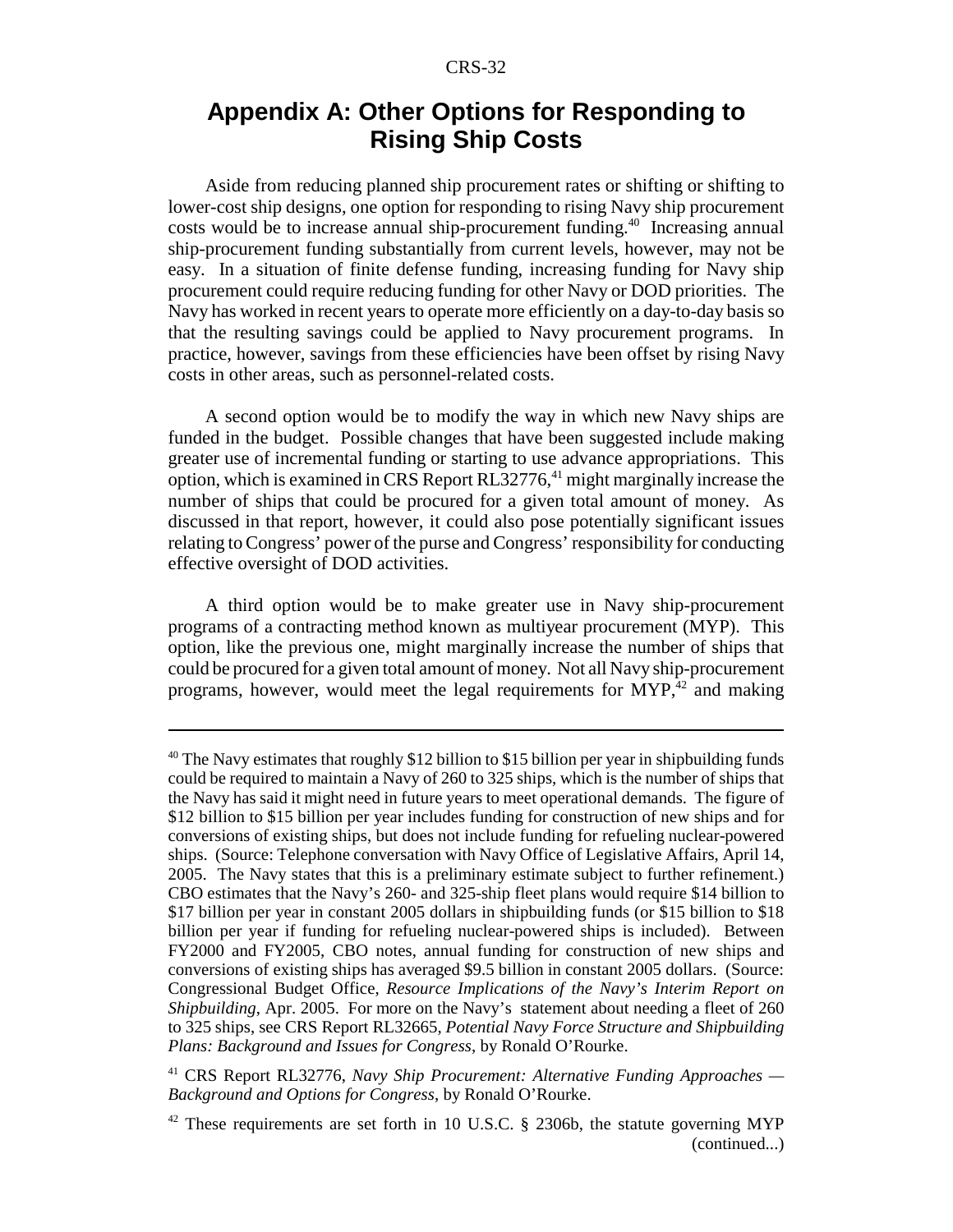greater use of MYP could reduce DOD's and Congress's flexibility to adjust ship-procurement plans in future years to respond to changing strategic and budgetary circumstances.43

A fourth option would be to change the acquisition strategy for building certain Navy ships. For example, changing from the current strategy of building each Virginia (SSN-774) class attack submarine jointly by two yards to a strategy of using a single yard to build all Virginia-class boats might eventually reduce the cost of each boat by roughly \$60 million to \$180 million.<sup>44</sup> As another example, the Navy estimates that changing from the currently planned strategy of dividing DD(X) destroyers evenly between two yards to a strategy of having all DD(X)s built by a single yard could reduce the cost for building  $10$  DD(X)s by a total of \$3 billion, or an average of \$300 million per ship.45 In either case, however, shifting to a singleyard acquisition strategy could cause the second yard to permanently exit the business of building that kind of ship. That could leave the Navy with a single source for building that kind of ship, which could prevent the Navy in the future from using competition or benchmarking<sup>46</sup> to spur design innovation, constrain costs, maintain production quality, and ensure adherence to scheduled delivery dates.

Another potential change in acquisition strategy would be to make greater use of competition in Navy ship acquisition. Competition is used today in Navy ship acquisition primarily in the early stages of ship-acquisition programs, to determine who will design and build the lead ship in each new class. Making greater use of competition in Navy ship acquisition could involve using competition between shipyards in awarding contracts for building follow-on ships in each class. This step, if taken, would represent a return to Navy practices in the 1980s. Employing competition in the awarding of contracts for building follow-on ships, however, requires either an annual procurement rate for the class of ship in question that is high enough so that the government can contemplate giving ships to one yard or another without endangering the financial health of either yard, or a willingness on the part of the government to have contract award lead to a decision by the losing yard to permanently withdraw from the business of building that kind of ship, or

 $42$  (...continued)

arrangements.

<sup>43</sup> For further discussion, see CRS Report RL32776, op. cit.

<sup>&</sup>lt;sup>44</sup> For further discussion, see the section entitled "Joint-Production Arrangement" in CRS Report RL32418, *Navy Attack Submarine Force-Level Goal and Procurement Rate: Background and Issues for Congress*, by Ronald O'Rourke.

<sup>45</sup> See CRS Report RS21059, *Navy DD(X) and CG(X) Programs: Background and Issues for Congress*, by Ronald O'Rourke and CRS Report RL32109, *Navy DD(X), CG(X), and LCS Ship Acquisition Programs: Oversight Issues and Options for Congress*, by Ronald O'Rourke.

<sup>46</sup> Benchmarking, which can take place in the absence of active competition, is the process of using one yard's performance in building a certain kind of ship to help measure or judge the performance of another yard in building that kind of ship.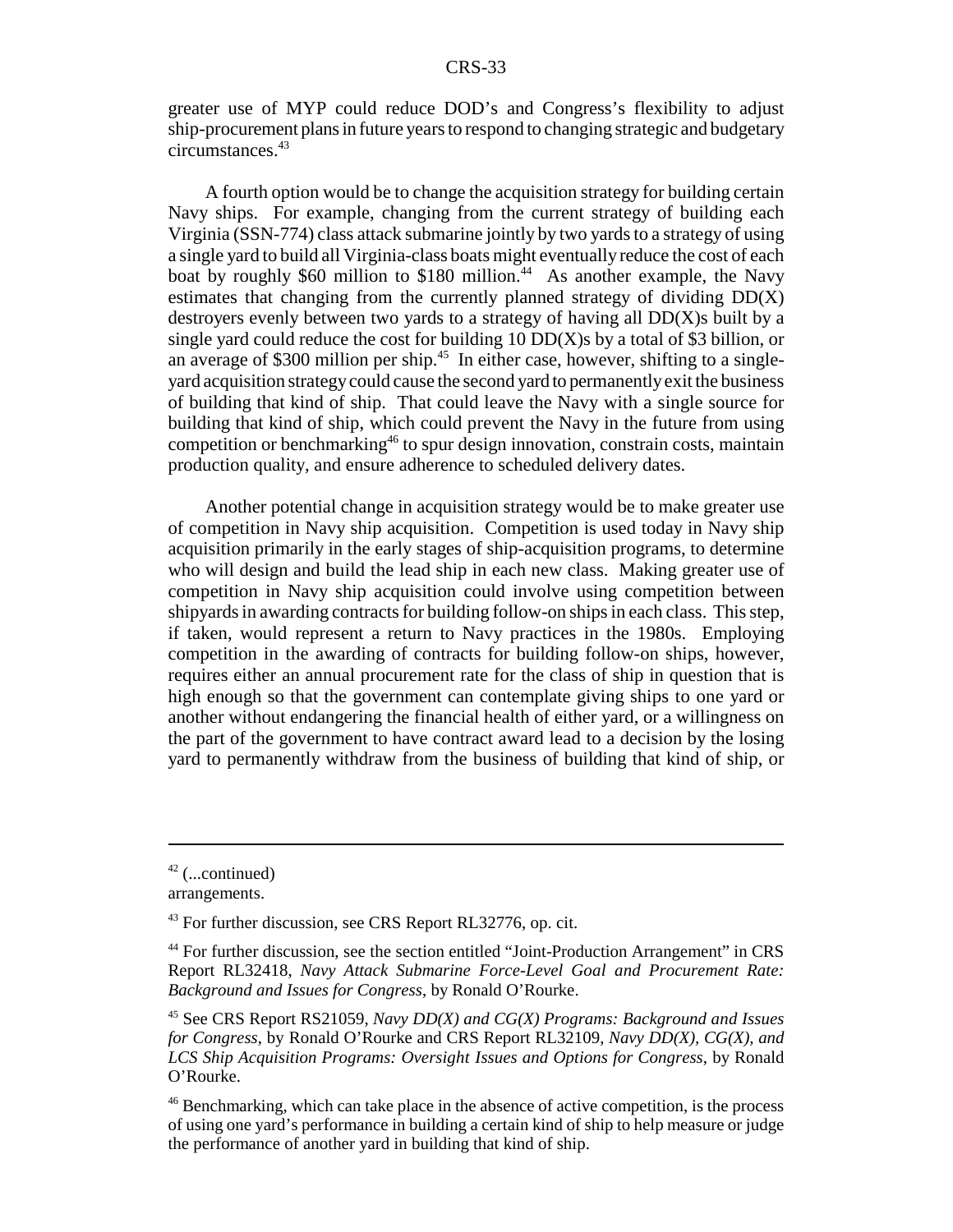Navy ships generally. In the latter case, the Navy's contract-award decision could leave the Navy with a single source for that kind of ship in the future.<sup>47</sup>

A fifth option would be to take steps to reduce the amount of shipyard fixed overhead costs that are incorporated into the procurement costs of Navy ships. This could be accomplished by eliminating any excess capacity among the yards building Navy ships, which would eliminate the fixed overhead costs associated with maintaining that capacity, or by increasing other kinds of work done by those yards, so that this other work could absorb a greater portion of the yards' fixed overhead costs. Potential other forms of work include construction of ships for other U.S. government agencies, such as the Coast Guard or the National Oceanic and Atmospheric Administration (NOAA),<sup>48</sup> construction of commercial ships, overhaul and repair of Navy or other U.S. government ships, and overhaul and repair of commercial ships.

A sixth option would be to improve the operating efficiency of yards building Navy ships by incorporating more advanced design and production processes and equipment. The National Shipbuilding Research Program (NSRP) Advanced Shipbuilding Enterprise (ASE) is one effort aimed at this goal.<sup>49</sup> A May 2005 DOD report compares the operating efficiency of the yards that build the Navy's major ships relative to that of foreign shipyards that are considered to be among the world's most efficient, and makes recommendations for how to improve the operating efficiency of the U.S. yards. $50$ 

A seventh option would be to build Navy ships without some of their planned equipment (or with less expensive substitute equipment). This option has been proposed as a way to reduce the cost of the first few  $DD(X)$  destroyers.<sup>51</sup> Building a ship without some of its planned equipment (or with less expensive substitute equipment) would likely reduce its capabilities. Equipment not installed during the original construction process could be added back later, after the ship had entered service. This would restore the ship's lost capability but add back the cost of this equipment, in which case the ship's procurement cost, instead of being reduced, would have been partially deferred into the future. Installing this equipment on an in-service ship, moreover, may be more expensive than building it into the ship during its original construction process. As a consequence, this strategy over the long run could increase the procurement total cost of the ship above what it would

 $47$  For further discussion of competition in Navy ship acquisition, see David H. Lewis, "No Bucks, No Buck Rogers," *U.S. Naval Institute Proceedings*, May 2005: 54-58.

 $48$  For a discussion of the option of increasing procurement of new Deepwater cutters for the Coast Guard, see CRS Report RL32109, *Navy DD(X), CG(X), and LCS Ship Acquisition Programs: Oversight Issues and Options for Congress*, by Ronald O'Rourke.

 $49$  For more on this program, see the NSRP ASE website at [http://www.nsrp.org/].

<sup>50</sup> U.S., Department of Defense, *Global Shipbuilding Industrial Base Benchmarking Study, Part I: Major Shipyards*. Washington, 2005, 184 pp. (May 2005, Office of the Deputy Under Secretary of Defense [Industrial Policy])

<sup>51</sup> See Rebecca Christie, "General Dynamics Offers Alternate Plan For New Destroyer," Wall Street Journal, Apr. 12, 2005.